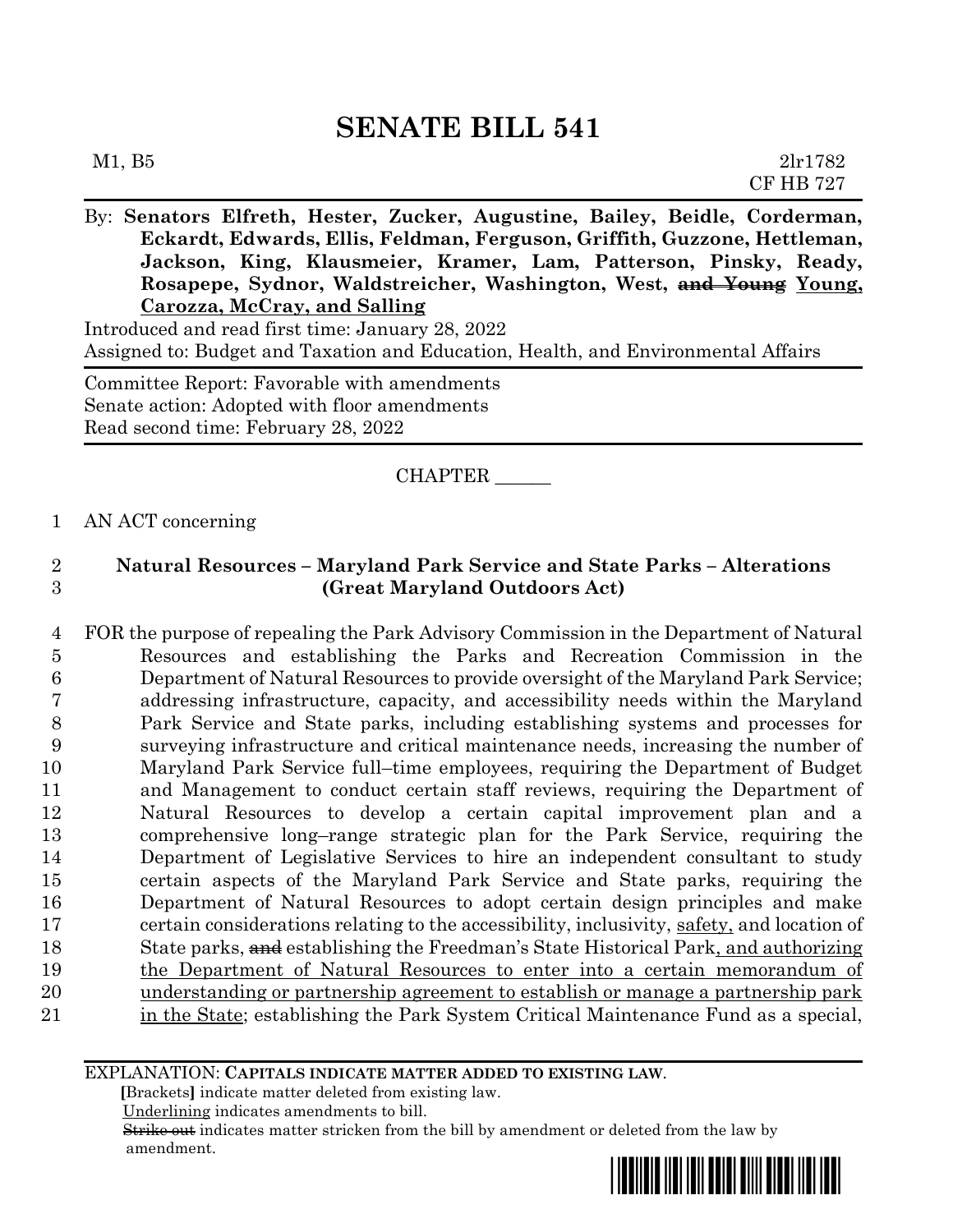nonlapsing fund to provide funding for certain critical maintenance projects; requiring interest earnings of the Park System Critical Maintenance Fund to be credited to the Fund; establishing the Park System Capital Improvements and Acquisition Fund as a special, nonlapsing fund to provide funding for certain capital improvement projects and the acquisition of certain land; requiring interest earnings of the Park System Capital Improvements and Acquisition Fund to be credited to the Fund; establishing the Great Maryland Outdoors Fund as a special, nonlapsing fund to provide funding related to outdoor recreation in the State; requiring interest earnings of the Great Maryland Outdoors Fund to be credited to the Fund; increasing the amount of Program Open Space grants awarded to Baltimore City beginning in 11 a certain fiscal year; requiring the Governor, for a certain fiscal year, to include in the annual budget bill an appropriation of a certain amount to the Rural Legacy Program, the Park System Critical Maintenance Fund, the Park System Capital Improvements and Acquisition Fund, the Maryland Agricultural Land Preservation Fund, and the Maryland Agricultural and Resource–Based Industry Development Corporation; authorizing the Governor, for certain fiscal years, to include in the annual budget bill an appropriation not exceeding a certain amount to the Great Maryland Outdoors Fund; extending the termination of certain provisions of law 19 relating to the State Lakes Protection and Restoration Fund; requiring the Department of Budget and Management to revise a certain job title on or before a certain date; and generally relating to the Maryland Park Service.

- BY repealing and reenacting, with amendments,
- Article Natural Resources
- Section 5–204, 5–206(c), 5–903(a)(2)(ii)2., and 5–9A–01
- Annotated Code of Maryland
- (2018 Replacement Volume and 2021 Supplement)
- BY adding to
- Article Natural Resources
- 29 Section 5–210.1, and 5–220, and  $\frac{5-221}{2}$  through 5–222; 5–2A–01 through 5–2A–05 to be under the new subtitle "Subtitle 2A. Maryland Park Service"; and 5–1012
- Annotated Code of Maryland
- (2018 Replacement Volume and 2021 Supplement)
- BY repealing and reenacting, without amendments,
- Article Natural Resources
- Section 5–903(a)(2)(ii)1. and 3.
- Annotated Code of Maryland
- (2018 Replacement Volume and 2021 Supplement)
- BY repealing and reenacting, without amendments,
- Article Agriculture
- Section 2–505(a) and (b)
- Annotated Code of Maryland
- (2016 Replacement Volume and 2021 Supplement)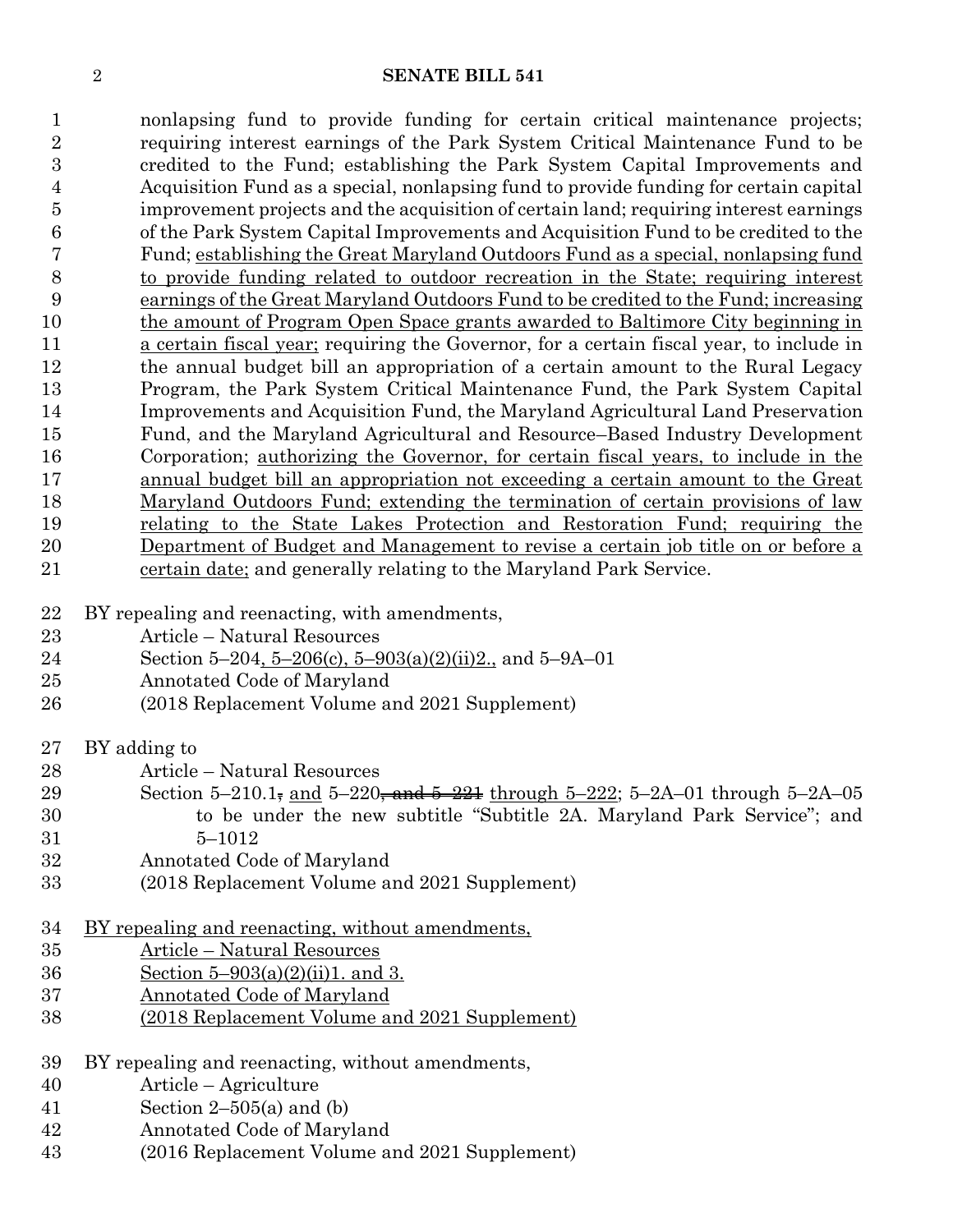| $\mathbf{1}$   | BY adding to                                            |
|----------------|---------------------------------------------------------|
| $\overline{2}$ | Article – Agriculture                                   |
| 3              | Section $2-505(i)$                                      |
| $\overline{4}$ | Annotated Code of Maryland                              |
| $\overline{5}$ | (2016 Replacement Volume and 2021 Supplement)           |
| 6              | BY repealing and reenacting, without amendments,        |
| 7              | Article – Economic Development                          |
| 8              | Section $10-501(a)$ and (f)                             |
| 9              | Annotated Code of Maryland                              |
| 10             | (2018 Replacement Volume and 2021 Supplement)           |
| 11             | BY repealing and reenacting, with amendments,           |
| 12             |                                                         |
|                | Article – Economic Development                          |
| 13             | Section $10-523(a)$                                     |
| 14             | Annotated Code of Maryland                              |
| 15             | (2018 Replacement Volume and 2021 Supplement)           |
| 16             | BY repealing and reenacting, without amendments,        |
| 17             | Article – State Finance and Procurement                 |
| 18             | Section $6 - 226(a)(2)(i)$                              |
| 19             | Annotated Code of Maryland                              |
| 20             | (2021 Replacement Volume)                               |
|                |                                                         |
|                |                                                         |
| 21             | BY repealing and reenacting, with amendments,           |
| 22             | Article – State Finance and Procurement                 |
| 23             | Section $6-226(a)(2)(ii)144$ , and 145, and 13-109      |
| 24             | Annotated Code of Maryland                              |
| 25             |                                                         |
|                | (2021 Replacement Volume)                               |
| 26             | BY adding to                                            |
| $\rm 27$       | Article – State Finance and Procurement                 |
| 28             | Section $6-226(a)(2)(ii)146$ . and $147$ , through 148. |
| 29             | Annotated Code of Maryland                              |
| 30             | (2021 Replacement Volume)                               |
|                |                                                         |
| 31             | BY repealing and reenacting, with amendments,           |
| 32             | $Article - Tax - Property$                              |
| 33             | Section $13-209(g)$                                     |
| 34             | Annotated Code of Maryland                              |
| 35             | (2019 Replacement Volume and 2021 Supplement)           |
| 36             | BY repealing and reenacting, with amendments,           |
| 37             | Article – Labor and Employment                          |
| 38             | Section 9–207 and $9-503$ 9–503(d) and (e)              |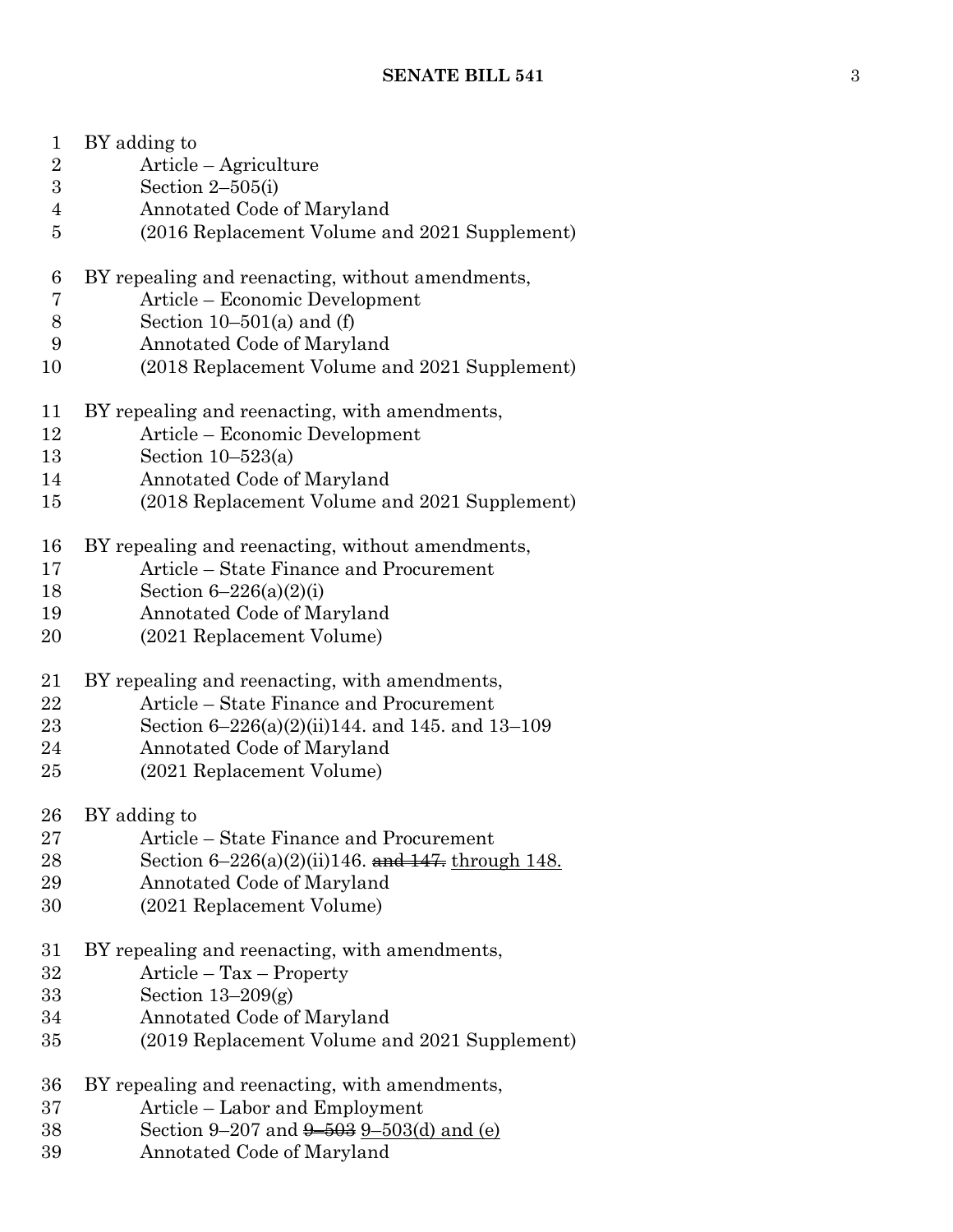|                                    | <b>SENATE BILL 541</b><br>$\overline{4}$                                                                                                                                                  |  |
|------------------------------------|-------------------------------------------------------------------------------------------------------------------------------------------------------------------------------------------|--|
| $\mathbf{1}$                       | (2016 Replacement Volume and 2021 Supplement)                                                                                                                                             |  |
| $\overline{2}$<br>3<br>4<br>5<br>6 | BY repealing and reenacting, with amendments,<br>Article - Tax - General<br>Section 10-209<br>Annotated Code of Maryland<br>(2016 Replacement Volume and 2021 Supplement)                 |  |
| 7<br>8<br>9                        | <u>BY repealing and reenacting, with amendments,</u><br>Chapter 698 of the Acts of the General Assembly of 2018<br>Section 3                                                              |  |
| 10<br>11                           | SECTION 1. BE IT ENACTED BY THE GENERAL ASSEMBLY OF MARYLAND,<br>That the Laws of Maryland read as follows:                                                                               |  |
| 12                                 | <b>Article - Natural Resources</b>                                                                                                                                                        |  |
| 13                                 | $5 - 204.$                                                                                                                                                                                |  |
| 14                                 | There is a Sustainable Forestry Council in the Department.<br>(a)<br>(1)                                                                                                                  |  |
| 15<br>16                           | (2)<br>The purpose of the Council is to advise the Department on all matters<br>related to:                                                                                               |  |
| 17                                 | (i)<br>Sustainable forestry management in the State;                                                                                                                                      |  |
| 18<br>19                           | The expenditure of funds from the Mel Noland Woodland<br>(ii)<br>Incentives Fund under $\S$ 5-307 of this title;                                                                          |  |
| 20<br>21                           | Existing regulatory and statutory policies that are perceived as<br>(iii)<br>economic barriers to a viable forest products industry;                                                      |  |
| 22<br>$^{23}$<br>24                | New markets to enhance forest health, including renewable<br>(iv)<br>energy development through biomass energy, to offset fossil fuel consumption and reduce<br>greenhouse gas emissions; |  |
| 25<br>26<br>$27\,$                 | Creative strategies to help privately owned forest lands better<br>(v)<br>compete with real estate market values that are driving forest conversion and<br>fragmentation;                 |  |
| 28<br>29                           | The means to promote forest-based economies and processing<br>(vi)<br>capability that contribute to economic and employment growth; and                                                   |  |
| 30<br>$31\,$                       | Assigning a nutrient efficiency benefit to forest stewardship<br>(vii)<br>plans and other forest conservation management plans that can be measurably tracked and                         |  |

reported by the number of forested acres covered by the plans.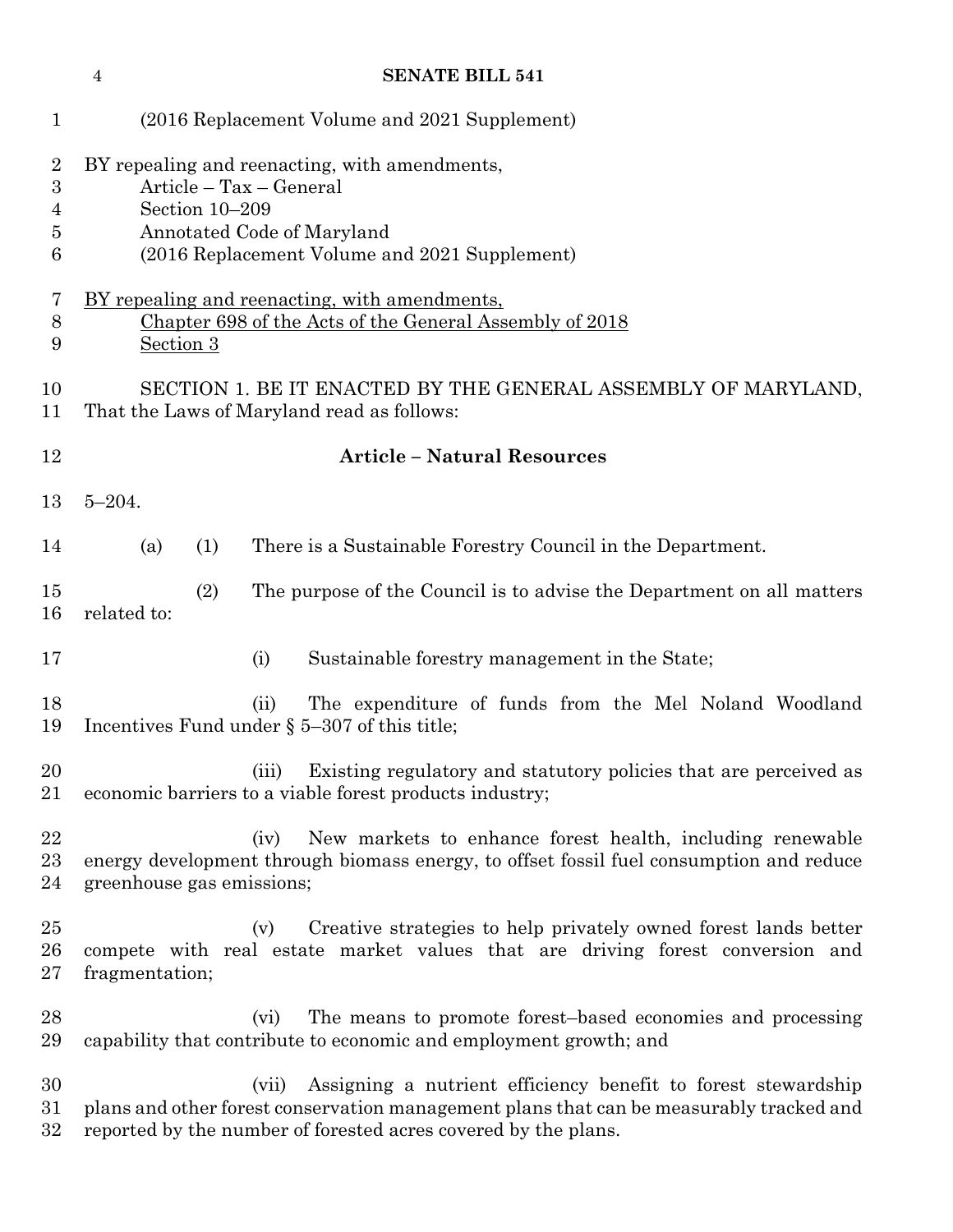| $\mathbf{1}$        | (b)                                           |     | There is a Park Advisory Commission in the Department.                                                                                                                  |
|---------------------|-----------------------------------------------|-----|-------------------------------------------------------------------------------------------------------------------------------------------------------------------------|
| $\overline{2}$      | (c)                                           | (1) | The Sustainable Forestry Council shall have 9 members.                                                                                                                  |
| 3<br>$\overline{4}$ |                                               | (2) | Members of the Council shall be appointed by the Governor, with the<br>advice of the Secretary, to serve at the pleasure of the Governor.                               |
| $\overline{5}$      | $\left[$ (d)                                  | (1) | The Park Advisory Commission shall have 12 members.                                                                                                                     |
| 6<br>7              |                                               | (2) | Members of the Park Advisory Commission shall be appointed by the<br>Governor, with the advice of the Secretary, to serve at the pleasure of the Governor.              |
| 8                   | $5 - 206.$                                    |     |                                                                                                                                                                         |
| 9<br>10<br>11       | $\left( \frac{c}{c} \right)$<br>violation on: |     | A [park services associate] PARK RANGER who is not commissioned as a law<br>enforcement officer under subsection (b) of this section may issue a citation for a parking |
| 12                  |                                               | (1) | <u>Property owned by the State and managed by the Department:</u>                                                                                                       |
| 13<br>14            |                                               | (2) | <u>Public and private property that is within the boundaries of State</u><br>property managed by the Department;                                                        |
| 15<br>16            |                                               | (3) | <u>Public and private property that adjoins property owned by the State</u><br>and managed by the Department; and                                                       |
| 17<br>18            |                                               | (4) | A roadway within the boundaries of, or that portion of a roadway that<br>adjoins, property owned by the State and managed by the Department.                            |
| 19                  | $5 - 210.1.$                                  |     |                                                                                                                                                                         |
| 20<br>$21\,$        | (A)<br><b>GENERAL SERVICES TO:</b>            |     | THE DEPARTMENT SHALL COORDINATE WITH THE DEPARTMENT OF                                                                                                                  |
| 22<br>23            |                                               | (1) | DEVELOP AN ELECTRONIC ASSET MANAGEMENT SYSTEM FOR ITS<br>INFRASTRUCTURE, INCLUDING:                                                                                     |
| 24                  |                                               |     | (I)<br>A LIST OF MAINTENANCE PROJECTS AT EACH SITE; AND                                                                                                                 |
| 25                  |                                               |     | (II)<br>THE STATUS OF EACH MAINTENANCE PROJECT; AND                                                                                                                     |
| 26<br>27            | <b>SYSTEM; AND</b>                            |     | THE DATE ON WHICH EACH PROJECT WAS ADDED TO THE<br>(III)                                                                                                                |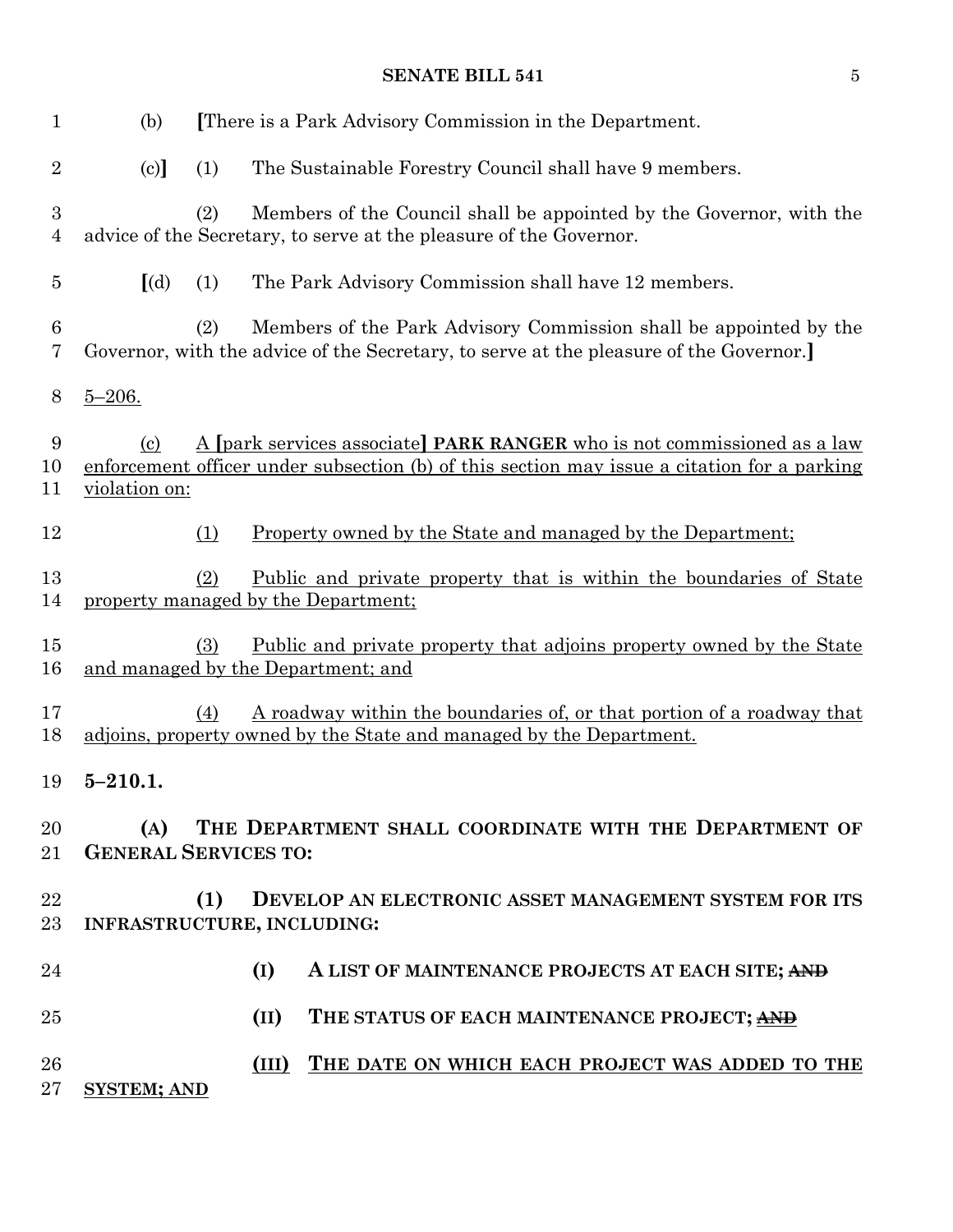|                            | $6\phantom{.}6$<br><b>SENATE BILL 541</b>                                                                                                                                                                                                                                                                               |
|----------------------------|-------------------------------------------------------------------------------------------------------------------------------------------------------------------------------------------------------------------------------------------------------------------------------------------------------------------------|
| 1<br>$\overline{2}$<br>3   | FEATURES THAT ALLOW THE DEPARTMENT TO MANAGE<br>(IV)<br>THE PLANNING, SCHEDULING, WORK ORDER, AND COST OF EACH MAINTENANCE<br>PROJECT;                                                                                                                                                                                  |
| 4<br>$\overline{5}$<br>6   | DEVELOP A FACILITY CONDITION INDEX ASSESSMENT PROCESS<br>(2)<br>FOR ALL PARK SERVICE SITES, MODELED AFTER THE NATIONAL PARK SERVICE'S<br>FACILITY CONDITION INDEX; AND                                                                                                                                                  |
| 7                          | (3)<br>ESTABLISH A DEDICATED ASSET EVALUATION TEAM TO:                                                                                                                                                                                                                                                                  |
| 8<br>9                     | ASSESS THE CONDITION OF MARYLAND PARK SERVICE<br>(I)<br>SITES STRUCTURES, INFRASTRUCTURE, AND LANDSCAPES; AND                                                                                                                                                                                                           |
| 10<br>11                   | UPDATE INDIVIDUAL FACILITY CONDITION INDICES ON AN<br>(II)<br><b>ONGOING BASIS; AND</b>                                                                                                                                                                                                                                 |
| 12<br>13<br>14<br>15<br>16 | CROSS-REFERENCE THE CONDITION OF PARK SERVICE<br>(III)<br>SITES AND FACILITY CONDITION INDICES WITH THE DISTRIBUTION OF PARK<br>SERVICE ASSETS WITHIN ENVIRONMENTAL JUSTICE COMMUNITIES AS IDENTIFIED<br>BY THE DEPARTMENT USING THE MARYLAND ENVIRONMENTAL JUSTICE SCREEN<br>TOOL.                                     |
| 17<br>18<br>19<br>20       | <b>WHEN</b><br>(B)<br>DETERMINING WHETHER<br><b>TO</b><br><b>REPAIR</b><br><b>OR</b><br><b>REPLACE</b><br>INFRASTRUCTURE WITH SUSTAINABLE TECHNOLOGY, THE DEPARTMENT SHALL<br>CONSIDER HOW THE REPLACEMENT VALUE OF AN ASSET WILL CHANGE IF ONLY<br>SUSTAINABLE TECHNOLOGY IS USED, INCLUDING ANY ONGOING COST SAVINGS. |
| 21                         | $(C)$ $(1)$<br>THE DEPARTMENT SHALL:                                                                                                                                                                                                                                                                                    |
| 22<br>23                   | TAKE INVENTORY OF ALL STATE LAND MANAGED BY THE<br>(I)<br>DEPARTMENT, INCLUDING:                                                                                                                                                                                                                                        |
| 24                         | 1.<br>ACREAGE;                                                                                                                                                                                                                                                                                                          |
| 25                         | 2.<br>ANY STRUCTURES ON EACH PROPERTY; AND                                                                                                                                                                                                                                                                              |
| 26                         | 3.<br>THE USE OF EACH PROPERTY; AND                                                                                                                                                                                                                                                                                     |
| $27\,$<br>28<br>29         | WHETHER A PROPERTY IS LOCATED WITHIN AN<br>4.<br>ENVIRONMENTAL JUSTICE COMMUNITY AS IDENTIFIED BY THE DEPARTMENT USING<br>THE MARYLAND ENVIRONMENTAL JUSTICE SCREEN TOOL;                                                                                                                                               |
| 30<br>$31\,$               | DEVELOP A MAINTENANCE PROJECT PRIORITIZATION<br>(II)<br>PROCESS MODELED AFTER THE NATIONAL PARK SERVICE'S ASSET PRIORITY INDEX                                                                                                                                                                                          |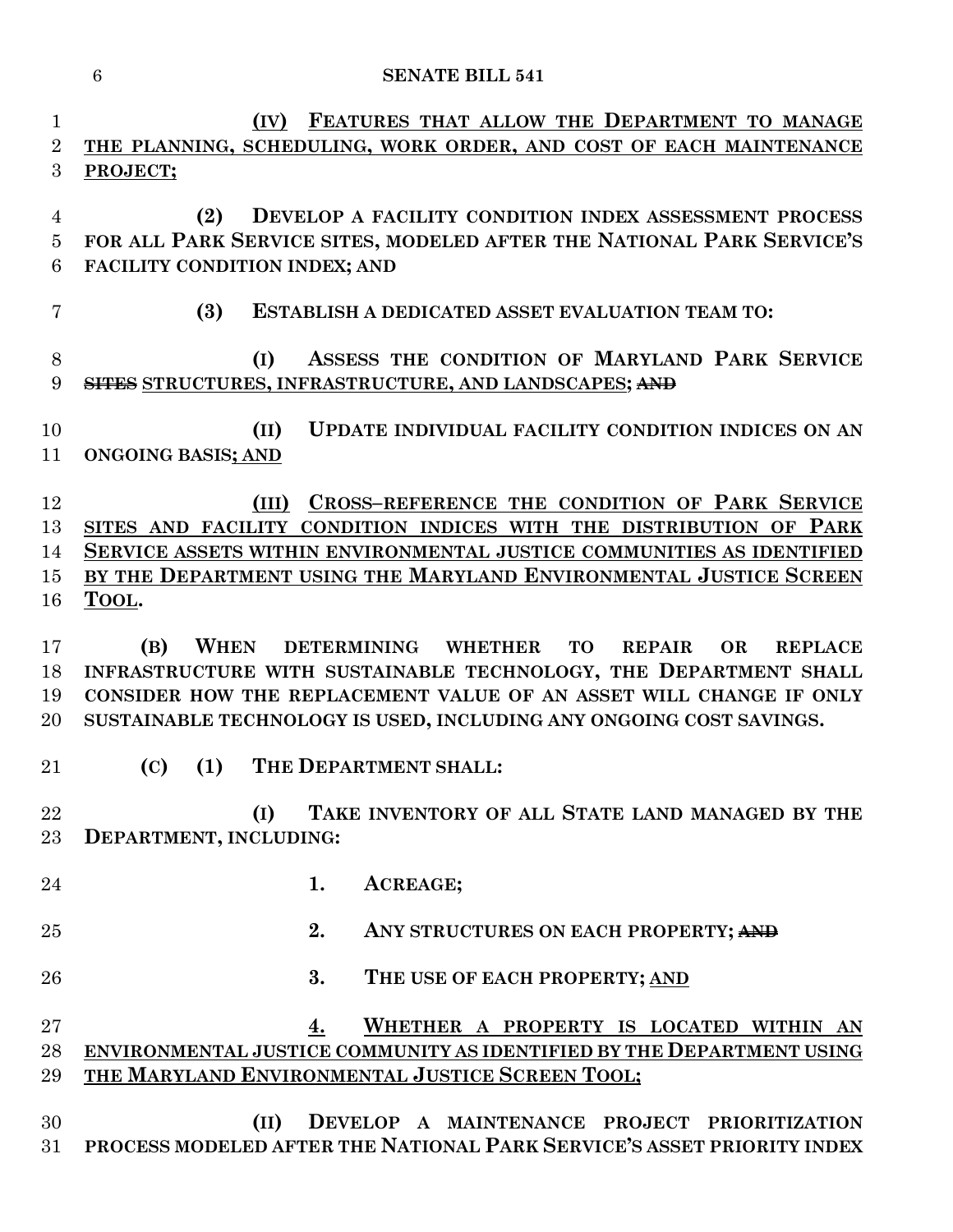**THAT INCLUDES A LAYER INDICATING WHETHER A MAINTENANCE PROJECT IS LOCATED IN AN ENVIRONMENTAL JUSTICE COMMUNITY AS IDENTIFIED BY THE DEPARTMENT USING THE MARYLAND ENVIRONMENTAL JUSTICE SCREEN TOOL; AND**

 **(III) DEVELOP AND PUBLISH ON ITS WEBSITE A LIST OF MAINTENANCE PROJECTS IN EVERY UNIT OF THE STATE PARK SYSTEM THAT ARE EXPECTED TO COST MORE THAN \$25,000.**

 **(2) (I) THE DEPARTMENT SHALL CONDUCT A SYSTEMWIDE SURVEY OF HISTORICAL AND CULTURAL RESOURCES WITH A FOCUS ON RACIAL AND LINGUISTIC INCLUSIVITY, INCLUDING AN ESTIMATION OF RESTORATION, PRESERVATION, AND MAINTENANCE COSTS.**

 **(II) THE DEPARTMENT MAY NOT DELAY THE PRESERVATION AND RESTORATION OF HISTORICAL AND CULTURAL RESOURCES WHILE CONDUCTING THE SYSTEMWIDE SURVEY.**

**5–220.**

 **(A) IN THIS SECTION, "FUND" MEANS THE PARK SYSTEM CRITICAL MAINTENANCE FUND.**

**(B) THERE IS A PARK SYSTEM CRITICAL MAINTENANCE FUND.**

 **(C) THE PURPOSE OF THE FUND IS TO PROVIDE FUNDING FOR COMPLETING STATE PROJECTS THAT ADDRESS CRITICAL MAINTENANCE CONCERNS ON LANDS MANAGED BY THE DEPARTMENT FOR PUBLIC PURPOSES.**

**(D) THE SECRETARY SHALL ADMINISTER THE FUND.**

 **(E) (1) THE FUND IS A SPECIAL, NONLAPSING FUND THAT IS NOT SUBJECT TO § 7–302 OF THE STATE FINANCE AND PROCUREMENT ARTICLE.**

 **(2) THE STATE TREASURER SHALL HOLD THE FUND SEPARATELY, AND THE COMPTROLLER SHALL ACCOUNT FOR THE FUND.**

**(F) THE FUND CONSISTS OF:**

 **(1) REVENUE DISTRIBUTED TO THE FUND UNDER § 13–209(G) OF THE TAX – PROPERTY ARTICLE;**

**(2) MONEY APPROPRIATED IN THE STATE BUDGET TO THE FUND;**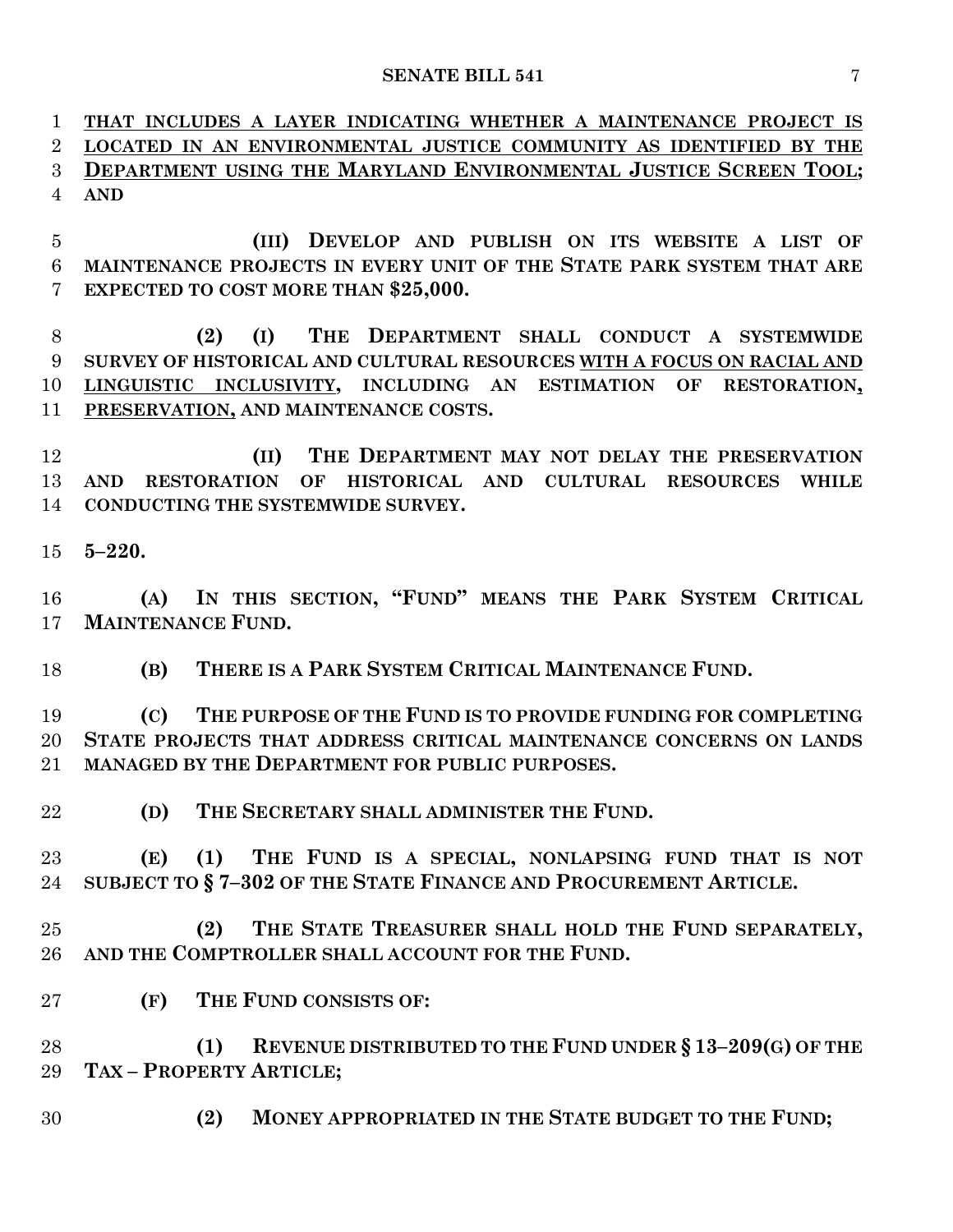**(3) INTEREST EARNINGS; AND**

 **(4) ANY OTHER MONEY FROM ANY OTHER SOURCE ACCEPTED FOR THE BENEFIT OF THE FUND.**

 **(G) THE FUND MAY BE USED ONLY FOR STATE PARK PROJECTS THAT ADDRESS CRITICAL MAINTENANCE CONCERNS ON LANDS MANAGED BY THE DEPARTMENT FOR PUBLIC PURPOSES.**

 **(H) (1) THE STATE TREASURER SHALL INVEST THE MONEY OF THE FUND IN THE SAME MANNER AS OTHER STATE MONEY MAY BE INVESTED.**

 **(2) ANY INTEREST EARNINGS OF THE FUND SHALL BE CREDITED TO THE FUND.**

 **(I) EXPENDITURES FROM THE FUND MAY BE MADE ONLY IN ACCORDANCE WITH THE STATE BUDGET.**

 **(J) MONEY EXPENDED FROM THE FUND FOR CRITICAL MAINTENANCE IN THE STATE'S PARKS IS SUPPLEMENTAL TO AND IS NOT INTENDED TO TAKE THE PLACE OF FUNDING THAT OTHERWISE WOULD BE APPROPRIATED FOR CRITICAL MAINTENANCE IN THE STATE'S PARKS.**

 **(K) (1) FOR FISCAL YEAR 2024 ONLY, THE GOVERNOR SHALL INCLUDE IN THE ANNUAL BUDGET BILL A GENERAL FUND APPROPRIATION IN THE AMOUNT OF \$80,000,000 \$70,000,000 TO THE FUND FOR STATE PROJECTS THAT ADDRESS CRITICAL MAINTENANCE CONCERNS ON LANDS MANAGED BY THE DEPARTMENT FOR PUBLIC PURPOSES.**

 **(2) THE DEPARTMENT SHALL EXPEND THE FUNDS ALLOCATED UNDER THIS SUBSECTION BEFORE JULY 1, 2026.**

**5–221.**

 **(A) IN THIS SECTION, "FUND" MEANS THE PARK SYSTEM CAPITAL IMPROVEMENTS AND ACQUISITION FUND.**

 **(B) THERE IS A PARK SYSTEM CAPITAL IMPROVEMENTS AND ACQUISITION FUND.**

**(C) THE PURPOSE OF THE FUND IS TO PROVIDE FUNDING FOR:**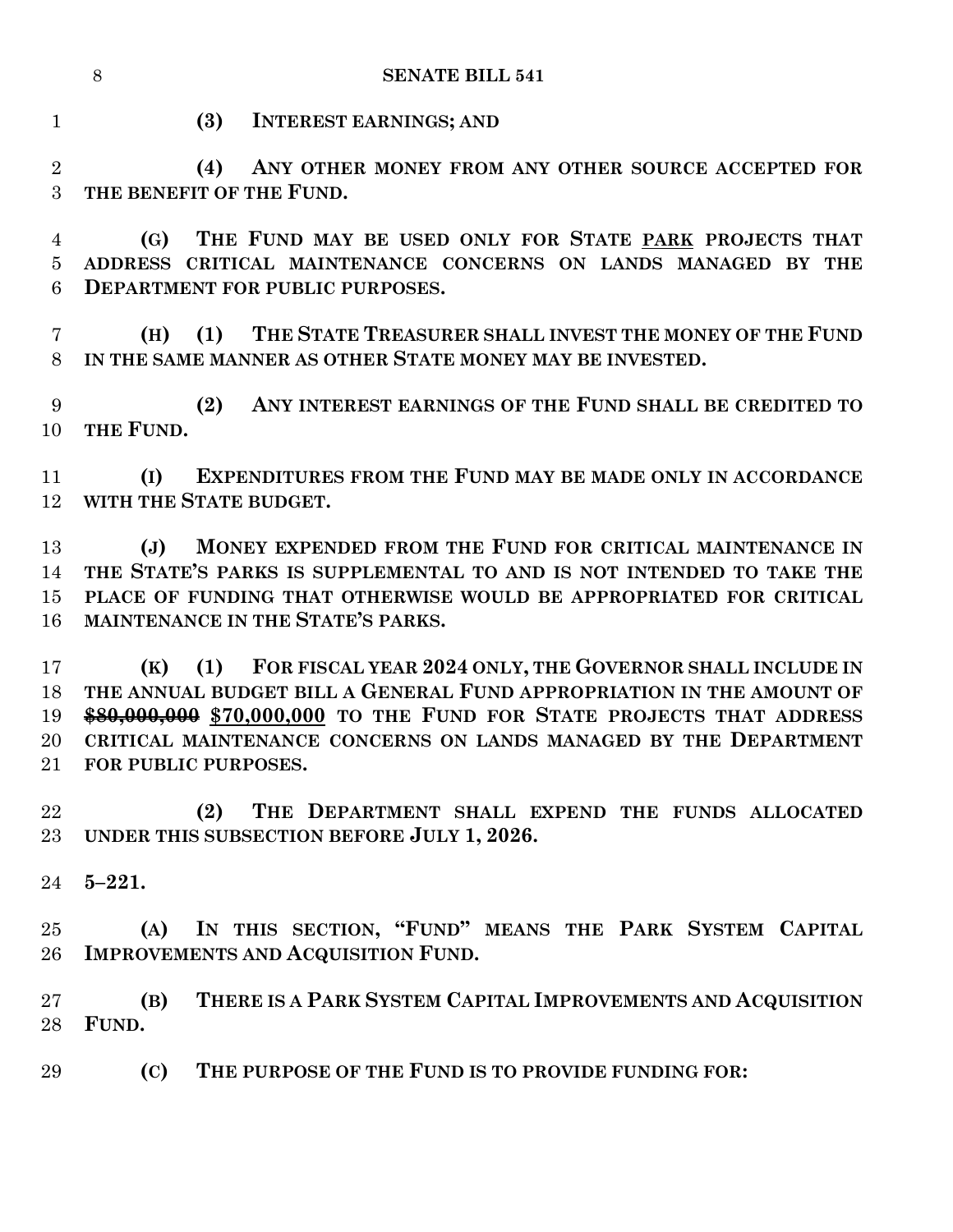**(1) COMPLETING STATE PARK PROJECTS RELATED TO CAPITAL IMPROVEMENTS ON LANDS MANAGED BY THE DEPARTMENT FOR PUBLIC PURPOSES; AND**

 **(2) ACQUIRING LAND TO BE MANAGED BY THE DEPARTMENT FOR PUBLIC PURPOSES AS A STATE PARK.**

**(D) THE SECRETARY SHALL ADMINISTER THE FUND.**

 **(E) (1) THE FUND IS A SPECIAL, NONLAPSING FUND THAT IS NOT SUBJECT TO § 7–302 OF THE STATE FINANCE AND PROCUREMENT ARTICLE.**

 **(2) THE STATE TREASURER SHALL HOLD THE FUND SEPARATELY, AND THE COMPTROLLER SHALL ACCOUNT FOR THE FUND.**

- **(F) THE FUND CONSISTS OF:**
- **(1) MONEY APPROPRIATED IN THE STATE BUDGET TO THE FUND;**
- **(2) INTEREST EARNINGS; AND**

 **(3) ANY OTHER MONEY FROM ANY OTHER SOURCE ACCEPTED FOR THE BENEFIT OF THE FUND.**

**(G) THE FUND MAY BE USED ONLY FOR:**

 **(1) COMPLETING STATE PARK PROJECTS RELATED TO CAPITAL IMPROVEMENTS ON LANDS MANAGED BY THE DEPARTMENT FOR PUBLIC PURPOSES; AND**

 **(2) ACQUIRING LAND TO BE MANAGED BY THE DEPARTMENT FOR PUBLIC PURPOSES AS A STATE PARK.**

 **(H) (1) THE STATE TREASURER SHALL INVEST THE MONEY OF THE FUND IN THE SAME MANNER AS OTHER STATE MONEY MAY BE INVESTED.**

 **(2) ANY INTEREST EARNINGS OF THE FUND SHALL BE CREDITED TO THE FUND.**

 **(I) EXPENDITURES FROM THE FUND MAY BE MADE ONLY IN ACCORDANCE WITH THE STATE BUDGET.**

 **(J) MONEY EXPENDED FROM THE FUND FOR CAPITAL IMPROVEMENTS IN THE STATE'S PARKS IS SUPPLEMENTAL TO AND IS NOT INTENDED TO TAKE THE**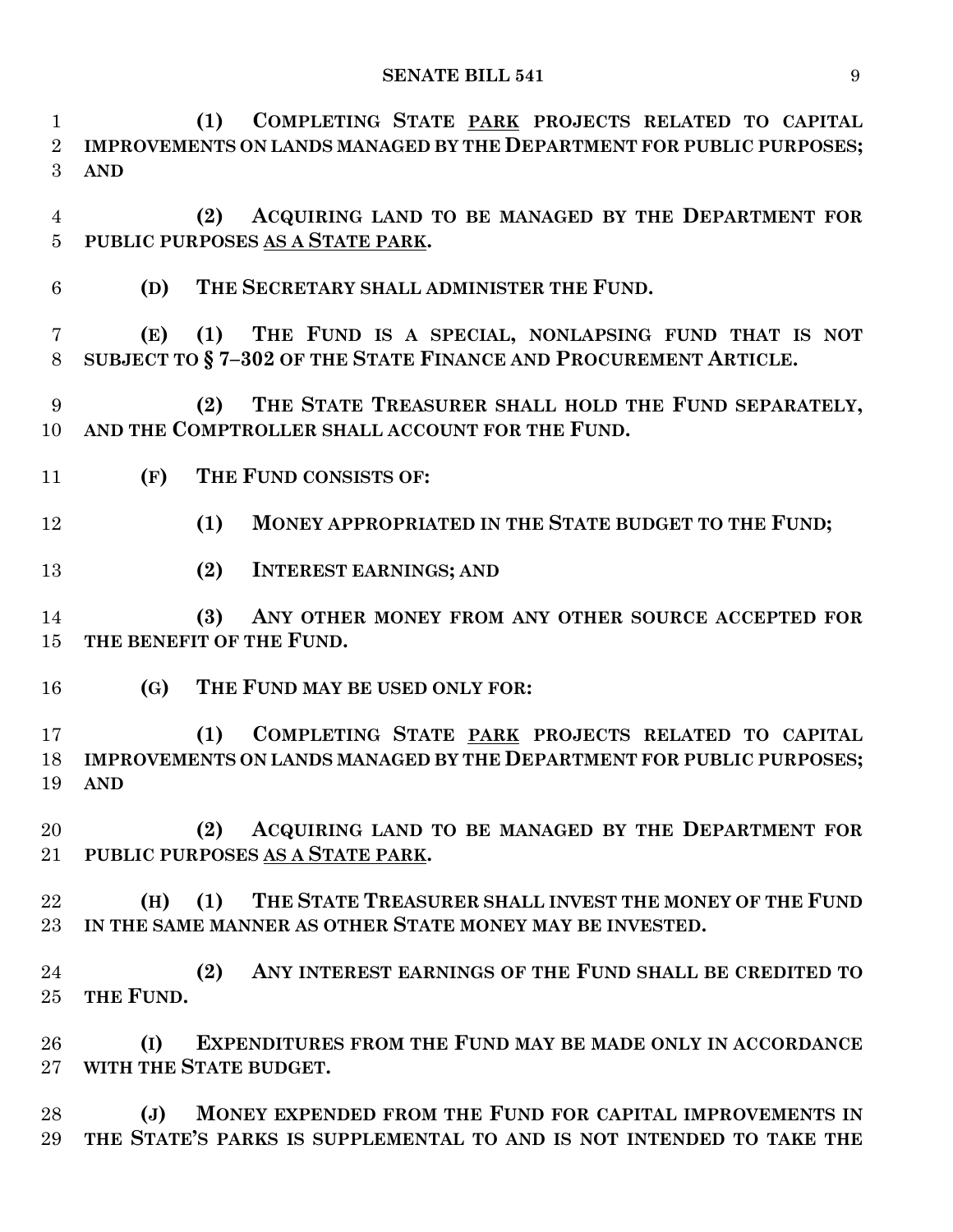**PLACE OF FUNDING THAT OTHERWISE WOULD BE APPROPRIATED FOR CAPITAL IMPROVEMENTS IN THE STATE'S PARKS AND THE ACQUISITION OF LAND BY THE DEPARTMENT THAT WILL BE MANAGED FOR PUBLIC PURPOSES.**

 **(K) FOR FISCAL YEAR 2024 ONLY, THE GOVERNOR SHALL INCLUDE IN THE ANNUAL BUDGET BILL A GENERAL FUND APPROPRIATION IN THE AMOUNT OF \$70,000,000 \$36,873,928 TO THE FUND TO BE USED AS FOLLOWS:.**

 **(L) THE FIRST \$70,000,000 RECEIVED BY THE FUND MAY BE USED ONLY AS FOLLOWS:**

 **(1) \$5,000,000 FOR INFRASTRUCTURE PROJECTS THAT MITIGATE THE EFFECTS OF CLIMATE CHANGE, INCLUDING:**

- **(I) FLOOD BARRIERS;**
- **(II) FOREST BUFFERS;**
- **(III) GREEN SPACES;**
- **(IV) BUILDING ELEVATION;**
- **(V) STORMWATER INFRASTRUCTURE; AND**
- **(VI) WETLANDS RESTORATION; AND**

**(VII) ADDRESSING ENVIRONMENTAL JUSTICE CONCERNS;**

 **(2) \$5,000,000 FOR HISTORIC PRESERVATION, IN ACCORDANCE WITH SUBSECTION (M) OF THIS SECTION;**

 **(3) \$20,000,000 FOR TRANSPORTATION IMPROVEMENTS, INCLUDING:**

 **(I) IMPROVING BIKE LANES AND TRAILS, INCREASING WALKABILITY, AND EXPANDING PARKING AVAILABILITY; AND**

 **(II) TARGETING TRANSPORTATION INVESTMENTS TO AVOID CAPACITY SHUTDOWNS;**

 **(4) \$10,000,000 FOR INCREASING WATER ACCESS, INCLUDING KAYAK AND BOAT LAUNCHES AND AREAS FOR PICNICKING NEAR WATER AND SWIMMING; AND**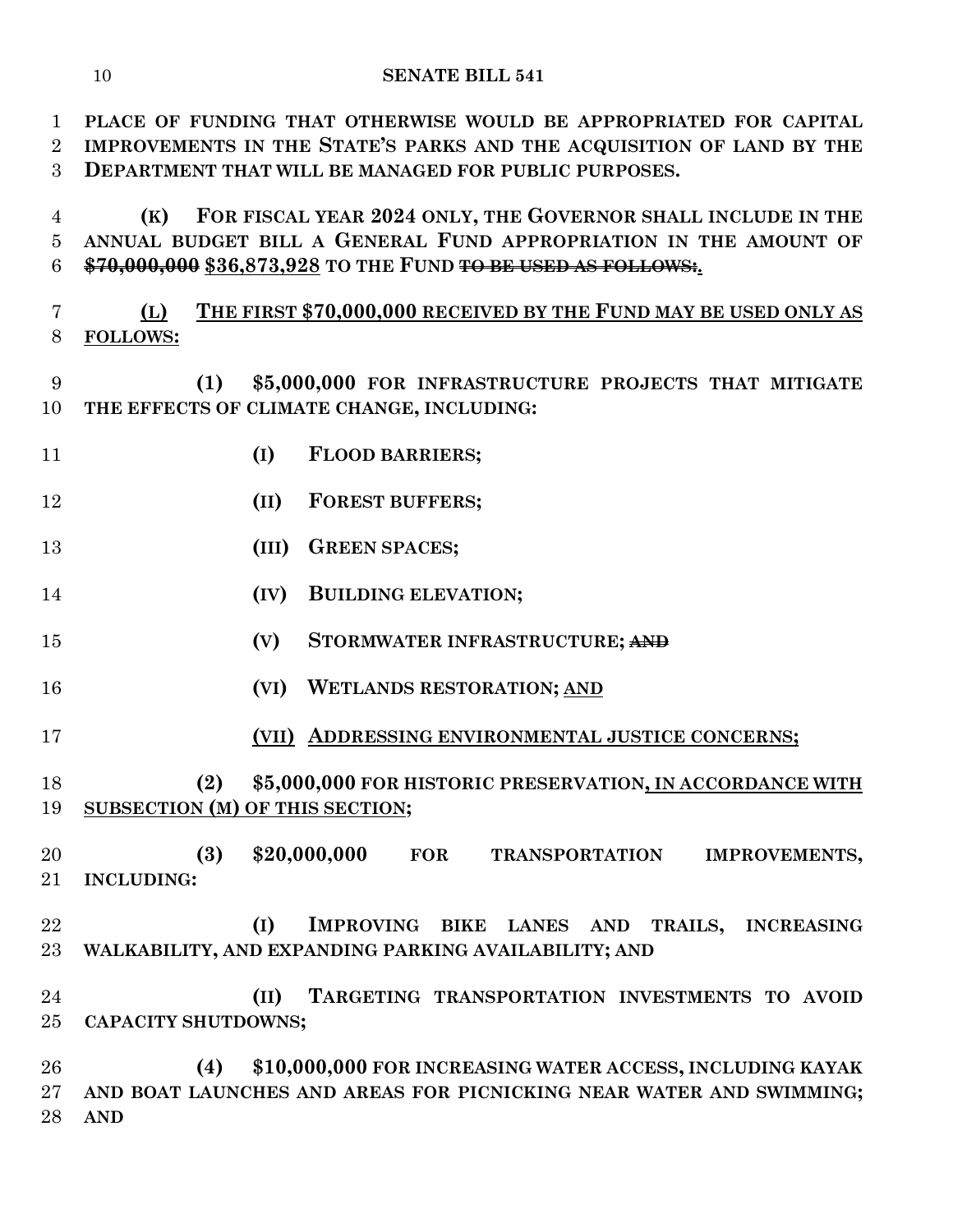**(5) \$30,000,000 FOR LAND ACQUISITION, INCLUDING: (I) AREAS IN THE CENTRAL AND SOUTHERN REGIONS OF THE STATE THAT WILL: 1. RELIEVE OVERCROWDING AT EXISTING STATE PARKS; AND 2. EXPAND PUBLIC ACCESS TO STATE PARKS AND OUTDOOR RECREATION; (II) SITES WITH HISTORICAL SIGNIFICANCE TO MINORITY COMMUNITIES OF SIGNIFICANCE TO THE HISTORY OF AFRICAN AMERICAN, ASIAN, INDIGENOUS OR NATIVE AMERICAN, AND HISPANIC OR LATINO POPULATIONS IN THE STATE; AND (III) BEACHFRONT OR WATERFRONT PROPERTY FOR PUBLIC ACCESS. (M) FUNDING FOR HISTORIC PRESERVATION UNDER SUBSECTION (L) OF THIS SECTION SHALL BE USED TO PROVIDE GRANTS TO, PARTICIPATE IN COOPERATIVE AGREEMENTS WITH, OR USE OTHER FINANCIAL INSTRUMENTS TO FUND THE REHABILITATION OF STATE–OWNED HISTORIC RESOURCES IN THE MARYLAND STATE PARK SYSTEM PERFORMED BY A NONGOVERNMENTAL ORGANIZATION CAPABLE OF: (1) PROJECT MANAGEMENT; (2) HISTORIC REHABILITATION; (3) PROPERTY DEVELOPMENT; OR (4) PUBLIC SERVICE CORPS MANAGEMENT. (N) IF THE FUND RECEIVES MORE THAN \$70,000,000, THE DEPARTMENT MAY USE UP TO \$10,000,000 FOR ANY OF THE PURPOSES IDENTIFIED UNDER SUBSECTION (L) OF THIS SECTION, INCLUDING LAND ACTIVATION AND NEW STRUCTURES. 5–222. (A) IN THIS SECTION, "FUND" MEANS THE GREAT MARYLAND OUTDOORS FUND.**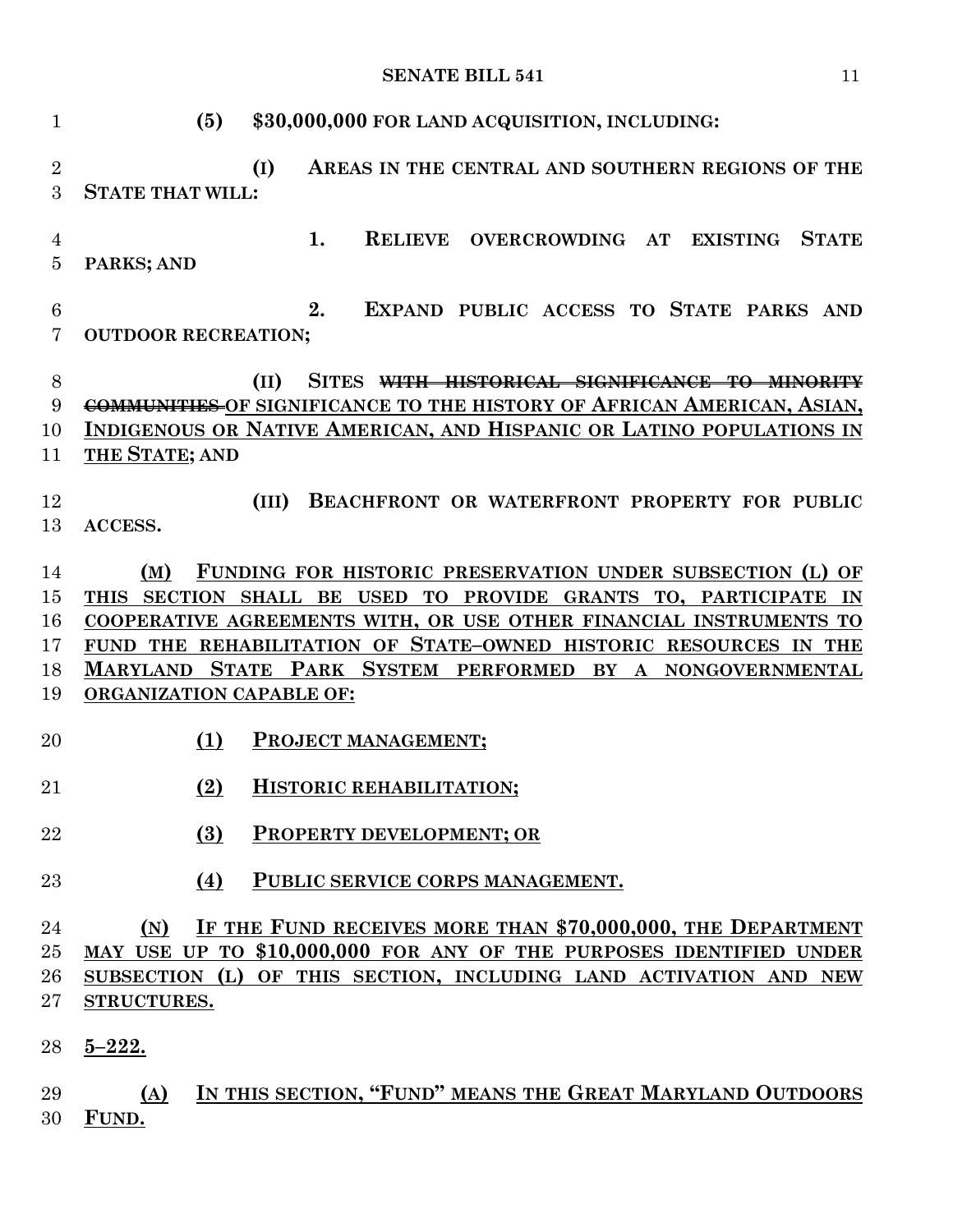|                     | 12          | <b>SENATE BILL 541</b>                                                                                                                                                                                |
|---------------------|-------------|-------------------------------------------------------------------------------------------------------------------------------------------------------------------------------------------------------|
| $\mathbf{1}$        | (B)         | THERE IS A GREAT MARYLAND OUTDOORS FUND IN THE DEPARTMENT.                                                                                                                                            |
| $\overline{2}$      | (C)         | THE PURPOSE OF THE FUND IS TO:                                                                                                                                                                        |
| 3<br>$\overline{4}$ | DEPARTMENT; | SUPPORT THE OFFICE OF OUTDOOR RECREATION IN THE<br>(1)                                                                                                                                                |
| $\overline{5}$<br>6 |             | PROVIDE RESOURCES TO IMPROVE EXISTING AND CREATE NEW<br>(2)<br><b>OUTDOOR RECREATION OPPORTUNITIES; AND</b>                                                                                           |
| 7<br>8<br>9         |             | (3)<br>IMPLEMENT THE RECOMMENDATIONS OF THE MARYLAND<br>OUTDOOR RECREATION ECONOMIC COMMISSION TO PROMOTE AND GROW THE<br><b>OUTDOOR RECREATION SECTOR IN THE STATE.</b>                              |
| 10                  | (D)         | THE DEPARTMENT SHALL ADMINISTER THE FUND.                                                                                                                                                             |
| 11<br>12            | (E)         | (1)<br>THE FUND IS A SPECIAL, NONLAPSING FUND THAT IS NOT<br>SUBJECT TO §7-302 OF THE STATE FINANCE AND PROCUREMENT ARTICLE.                                                                          |
| 13<br>14            |             | THE STATE TREASURER SHALL HOLD THE FUND SEPARATELY,<br>(2)<br>AND THE COMPTROLLER SHALL ACCOUNT FOR THE FUND.                                                                                         |
| 15                  | (F)         | THE FUND CONSISTS OF:                                                                                                                                                                                 |
| 16<br>17            |             | MONEY APPROPRIATED IN THE STATE BUDGET TO THE FUND IN<br>(1)<br>ACCORDANCE WITH SUBSECTION (J) OF THIS SECTION;                                                                                       |
| 18                  |             | <b>INTEREST EARNINGS OF THE FUND; AND</b><br>(2)                                                                                                                                                      |
| 19<br>20            |             | ANY OTHER MONEY FROM ANY OTHER SOURCE ACCEPTED FOR<br>(3)<br>THE BENEFIT OF THE FUND.                                                                                                                 |
| 21                  | (G)         | THE FUND MAY BE USED ONLY FOR:                                                                                                                                                                        |
| 22<br>$23\,$<br>24  |             | IMPLEMENTING THE RECOMMENDATIONS OF THE MARYLAND<br>(1)<br><b>OUTDOOR RECREATION ECONOMIC COMMISSION, INCLUDING ESTABLISHING AND</b><br>SUPPORTING AN OFFICE OF OUTDOOR RECREATION IN THE DEPARTMENT; |
| 25<br>26<br>$27\,$  | <b>AND</b>  | DEPARTMENT PROJECTS AND PROGRAMS THAT PROVIDE,<br>(2)<br>PROMOTE, AND ENHANCE OUTDOOR RECREATION OPPORTUNITIES IN THE STATE;                                                                          |
| 28<br>29            |             | AWARDING GRANTS TO DESTINATION MARKETING<br>(3)<br>ORGANIZATIONS FOR THE PURPOSE OF PROMOTING AND MARKETING STATE PARKS.                                                                              |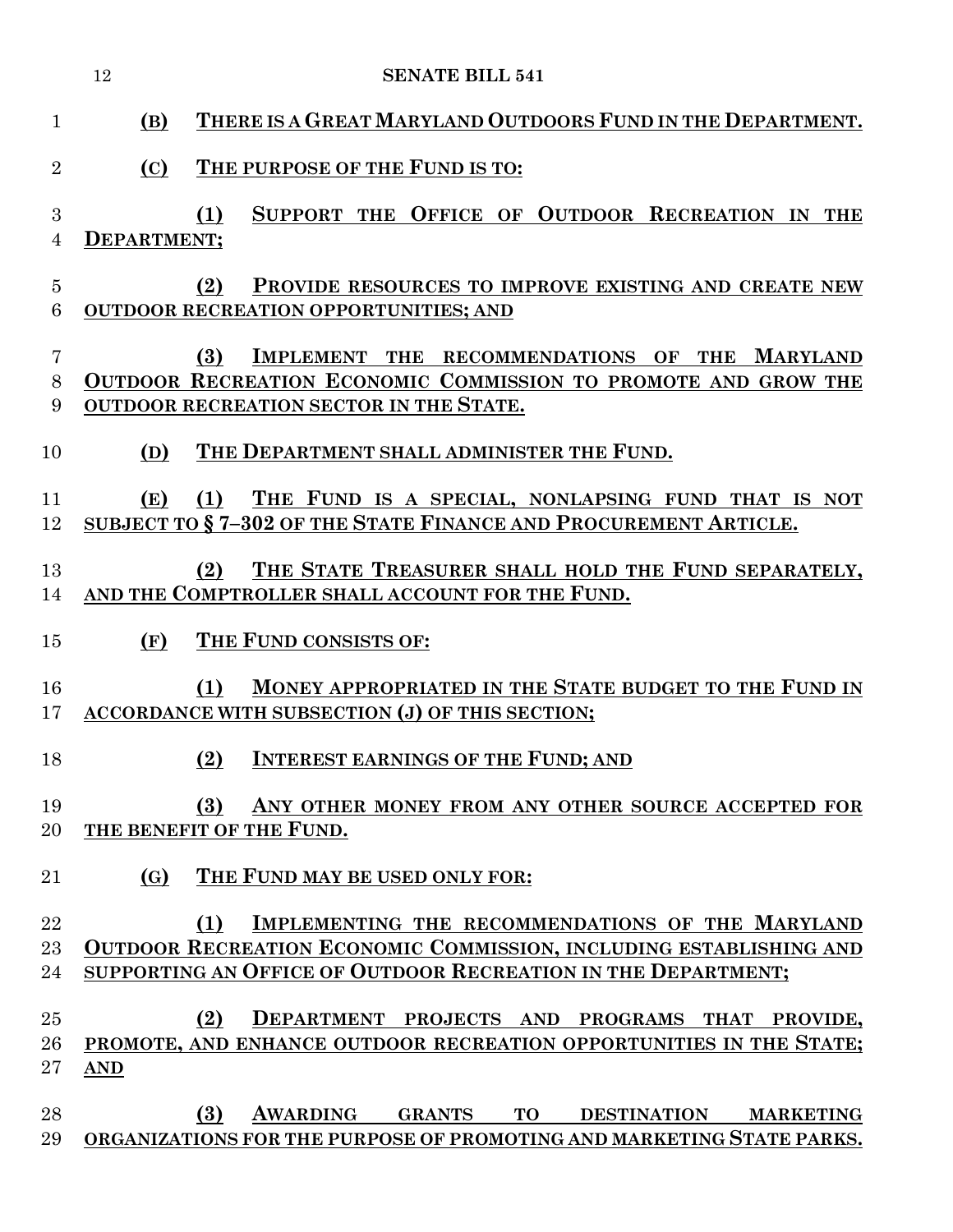| 1              | THE STATE TREASURER SHALL INVEST THE MONEY OF THE FUND<br>(1)<br>(H)                                                                |
|----------------|-------------------------------------------------------------------------------------------------------------------------------------|
| $\overline{2}$ | IN THE SAME MANNER AS OTHER STATE MONEY MAY BE INVESTED.                                                                            |
|                |                                                                                                                                     |
| 3              | ANY INTEREST OR INVESTMENT EARNINGS OF THE FUND SHALL<br>(2)                                                                        |
| 4              | BE CREDITED TO THE FUND.                                                                                                            |
|                |                                                                                                                                     |
| 5              | <b>EXPENDITURES FROM THE FUND MAY BE MADE ONLY IN ACCORDANCE</b><br>(I)                                                             |
| 6              | WITH THE STATE BUDGET.                                                                                                              |
| 7              | FOR FISCAL YEAR 2024 AND EACH FISCAL YEAR THEREAFTER, THE<br>$(\mathbf{J})$                                                         |
| 8              | GOVERNOR MAY INCLUDE IN THE ANNUAL BUDGET BILL AN APPROPRIATION NOT                                                                 |
| 9              | EXCEEDING \$3,000,000 TO THE FUND.                                                                                                  |
|                |                                                                                                                                     |
| 10             | MONEY EXPENDED FROM THE FUND FOR EXISTING PROGRAMS IN THE<br>(K)                                                                    |
| 11             | DEPARTMENT THAT PROVIDE, PROMOTE, AND ENHANCE OUTDOOR RECREATION                                                                    |
| 12             | OPPORTUNITIES IS SUPPLEMENTAL TO AND IS NOT INTENDED TO TAKE THE PLACE                                                              |
| 13             | OF FUNDING THAT OTHERWISE WOULD BE APPROPRIATED FOR THOSE PROGRAMS.                                                                 |
|                |                                                                                                                                     |
| 14             | <b>SUBTITLE 2A. MARYLAND PARK SERVICE.</b>                                                                                          |
|                |                                                                                                                                     |
| 15             | $5 - 2A - 01$ .                                                                                                                     |
|                |                                                                                                                                     |
| 16<br>17       | IN THIS SUBTITLE THE FOLLOWING WORDS HAVE THE MEANINGS<br>(A)<br><b>INDICATED.</b>                                                  |
|                |                                                                                                                                     |
| 18             | "COMMISSION" MEANS THE PARKS AND RECREATION COMMISSION.<br>(B)                                                                      |
|                |                                                                                                                                     |
| 19             | "PARK SERVICE" MEANS THE MARYLAND PARK SERVICE.<br>(C)                                                                              |
|                |                                                                                                                                     |
|                | $20\quad 5-2A-02.$                                                                                                                  |
|                |                                                                                                                                     |
| 21             | $(A)$ $(1)$ ON OR BEFORE JULY 1, 2024, THE DEPARTMENT SHALL                                                                         |
| 22             | INCREASE THE NUMBER OF FULL-TIME EMPLOYEES IN THE PARK SERVICE BY 100                                                               |
| 23             | PERMANENT, CLASSIFIED POSITIONS.                                                                                                    |
|                |                                                                                                                                     |
| 24<br>25       | EACH STAFF POSITION REQUIRED UNDER PARAGRAPH (1) OF<br>$\bigoplus$<br>THIS SUBSECTION SHALL BE ACCOMPANIED BY A SUPPLEMENTAL BUDGET |
| 26             |                                                                                                                                     |
|                | <b>ALLOCATION TO PROVIDE ADEQUATE SUPPORT FOR EACH EMPLOYEE.</b>                                                                    |
| 27             | THE STAFF POSITIONS REQUIRED UNDER PARAGRAPH (1) OF THIS<br>$\left(\frac{3}{2}\right)$                                              |
| 28             | <b>SUBSECTION SHALL INCLUDE:</b>                                                                                                    |
|                |                                                                                                                                     |
| 29             | FIVE POSITIONS IN THE ENGINEERING AND<br>$\bigoplus$                                                                                |
| 30             | <b>CONSTRUCTION UNIT:</b>                                                                                                           |
|                |                                                                                                                                     |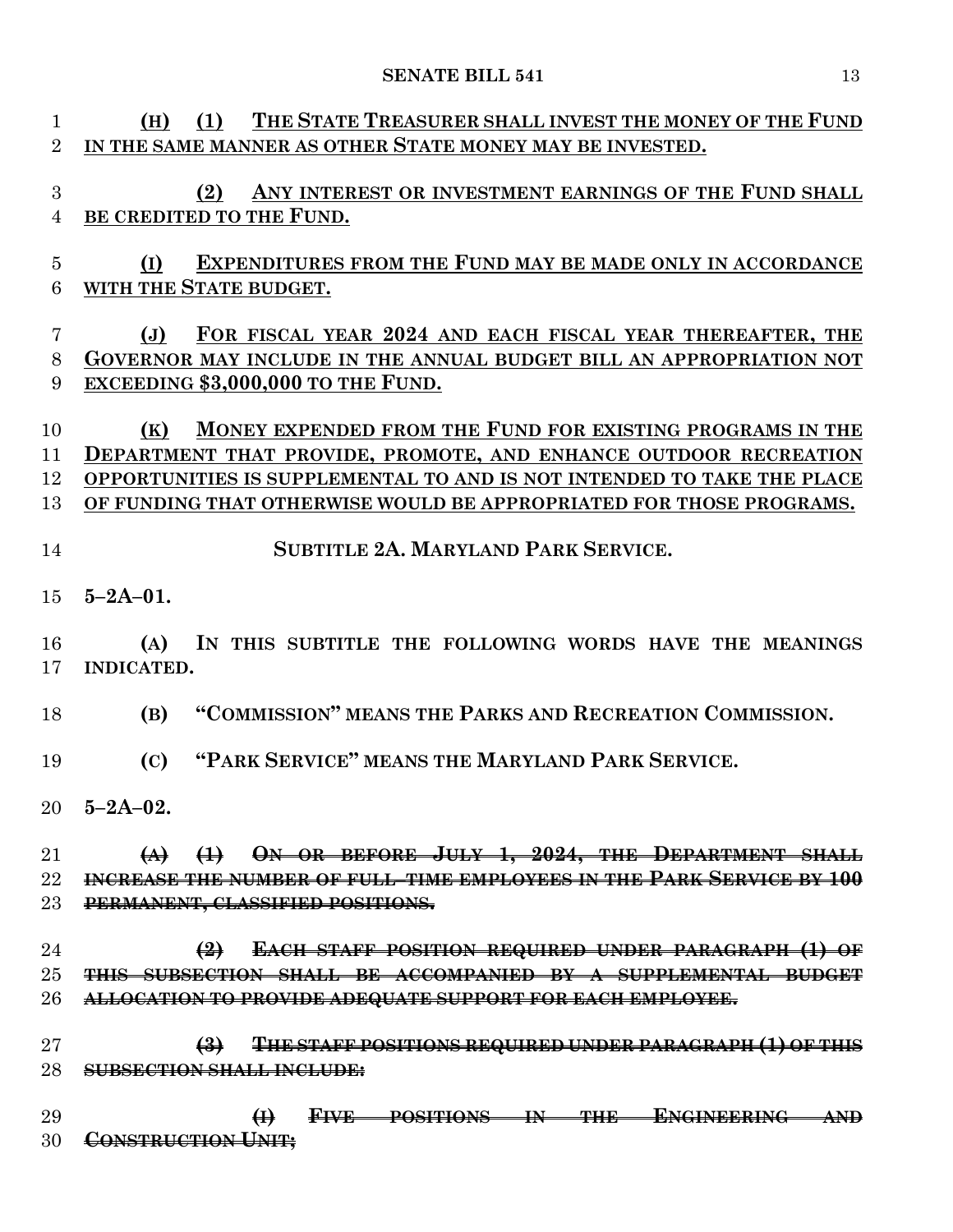**(II) FIVE POSITIONS IN THE LAND ACQUISITION AND PLANNING UNIT; AND (III) ONE VOLUNTEER MANAGEMENT PROGRAM COORDINATOR. (A) (1) (I) ON OR BEFORE OCTOBER 1, 2023, THE DEPARTMENT OF BUDGET AND MANAGEMENT SHALL INCREASE THE NUMBER OF FULL–TIME EMPLOYEES IN THE DEPARTMENT BY 100 PERMANENT, CLASSIFIED POSITIONS. (II) THE DEPARTMENT OF BUDGET AND MANAGEMENT SHALL BUDGET THE 100 POSITIONS REQUIRED UNDER SUBPARAGRAPH (I) OF THIS PARAGRAPH AS FOLLOWS: 1. 90 POSITIONS IN THE PARK SERVICE, INCLUDING 1 VOLUNTEER MANAGEMENT PROGRAM COORDINATOR; 2. 5 POSITIONS IN THE ENGINEERING AND CONSTRUCTION UNIT; AND 3. 5 POSITIONS IN THE LAND ACQUISITION AND PLANNING UNIT. (2) TWO OF THE POSITIONS IN THE LAND ACQUISITION AND PLANNING UNIT SHALL BE FILLED BY ASSISTANT ATTORNEYS GENERAL IN THE STATE WITH EXPERIENCE IN REAL ESTATE LAW. (3) FOR FISCAL YEAR 2024, THE GOVERNOR SHALL INCLUDE IN THE ANNUAL BUDGET BILL AN APPROPRIATION OF \$12,000,000 TO FUND THE 100 PERMANENT, CLASSIFIED POSITIONS REQUIRED UNDER PARAGRAPH (1) OF THIS SUBSECTION AND RELATED OPERATING COSTS. (B) (1) THE DEPARTMENT OF BUDGET AND MANAGEMENT SHALL: (I) CONDUCT A STAFF ADEQUACY REVIEW OF THE PARK SERVICE EVERY 2 YEARS; AND (II) REPORT ITS FINDINGS TO THE COMMISSION AND, IN ACCORDANCE WITH § 2–1257 OF THE STATE GOVERNMENT ARTICLE, THE GENERAL ASSEMBLY. (2) AS A PART OF THE REPORT UNDER PARAGRAPH (1)(II) OF THIS SUBSECTION, THE DEPARTMENT OF BUDGET AND MANAGEMENT SHALL CONSIDER** 

**STAFFING GOALS FOR THE PARK SERVICE.**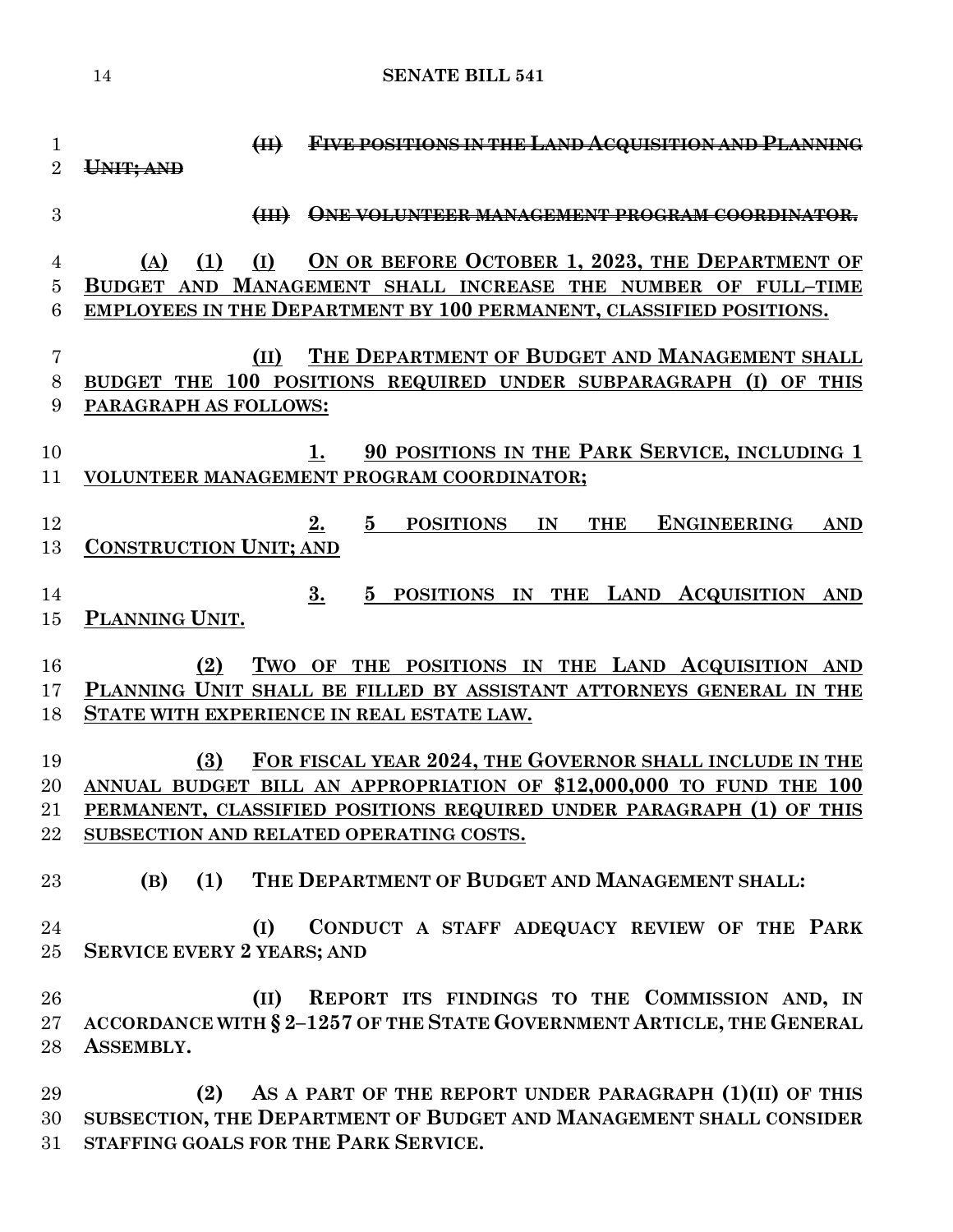| $\mathbf{1}$                          | THE DEPARTMENT OF BUDGET AND MANAGEMENT SHALL:<br>(1)<br>(C)                                                                                                                       |
|---------------------------------------|------------------------------------------------------------------------------------------------------------------------------------------------------------------------------------|
| $\overline{2}$<br>3                   | <b>CONDUCT A STAFF SALARY REVIEW OF THE PARK SERVICE</b><br>(I)<br><b>EVERY 3 YEARS; AND</b>                                                                                       |
| $\overline{4}$<br>$\overline{5}$<br>6 | REPORT ITS FINDINGS TO THE COMMISSION AND, IN<br>(II)<br>ACCORDANCE WITH § 2-1257 OF THE STATE GOVERNMENT ARTICLE, THE GENERAL<br>ASSEMBLY.                                        |
| 7<br>8                                | THE SALARY REVIEW REQUIRED UNDER PARAGRAPH (1)(I) OF<br>(2)<br>THIS SUBSECTION SHALL FOCUS ON THE GOALS OF IMPROVING:                                                              |
| 9<br>10                               | HIRING BY COMPENSATING PARK SERVICE EMPLOYEES AT<br>(I)<br>A LEVEL COMMENSURATE WITH:                                                                                              |
| 11                                    | 1.<br><b>LOCAL PARK SYSTEMS;</b>                                                                                                                                                   |
| 12                                    | 2.<br>THE NATIONAL PARK SERVICE; AND                                                                                                                                               |
| 13<br>14                              | 3.<br>FOR PARK SERVICE MAINTENANCE PERSONNEL WHO<br>PERFORM SKILLED AND LICENSED TRADE FUNCTIONS, THE PRIVATE SECTOR; AND                                                          |
| 15<br>16                              | (II)<br>RETENTION BY PROMOTING UPWARD MOBILITY WITHIN A<br><b>JOB SERIES.</b>                                                                                                      |
| 17<br>18<br>19                        | THE DEPARTMENT SHALL RECOGNIZE PARK SERVICE ASSOCIATES AND<br>(D)<br>FOREST RANGERS, PARK RANGERS, AND WILDLIFE RANGERS AS EMERGENCY<br>SERVICES PERSONNEL.                        |
| 20<br>$21\,$<br>$22\,$                | (E) (1) (I) THE DEPARTMENT SHALL IMPLEMENT A VOLUNTEER<br>MANAGEMENT PROGRAM TO STRATEGICALLY MANAGE VOLUNTEER SERVICES<br>PROVIDED BY INDIVIDUALS AND STATE PARKS FRIENDS GROUPS. |
| 23<br>24<br>25 <sub>1</sub>           | THE VOLUNTEER MANAGEMENT PROGRAM IMPLEMENTED<br>(II)<br>UNDER SUBPARAGRAPH (I) OF THIS PARAGRAPH SHALL BE MODELED ON THE<br>NATIONAL PARK SERVICE'S VOLUNTEERS-IN-PARKS PROGRAM.   |
| 26<br>$27\,$<br>$28\,$                | (2)<br>THE VOLUNTEER MANAGEMENT PROGRAM SHALL BE MANAGED<br>BY A VOLUNTEER PROGRAM MANAGER DEDICATED TO OVERSEEING THE<br>VOLUNTEER MANAGEMENT PROGRAM.                            |
| 29                                    | (3)<br>THE VOLUNTEER PROGRAM MANAGER SHALL:                                                                                                                                        |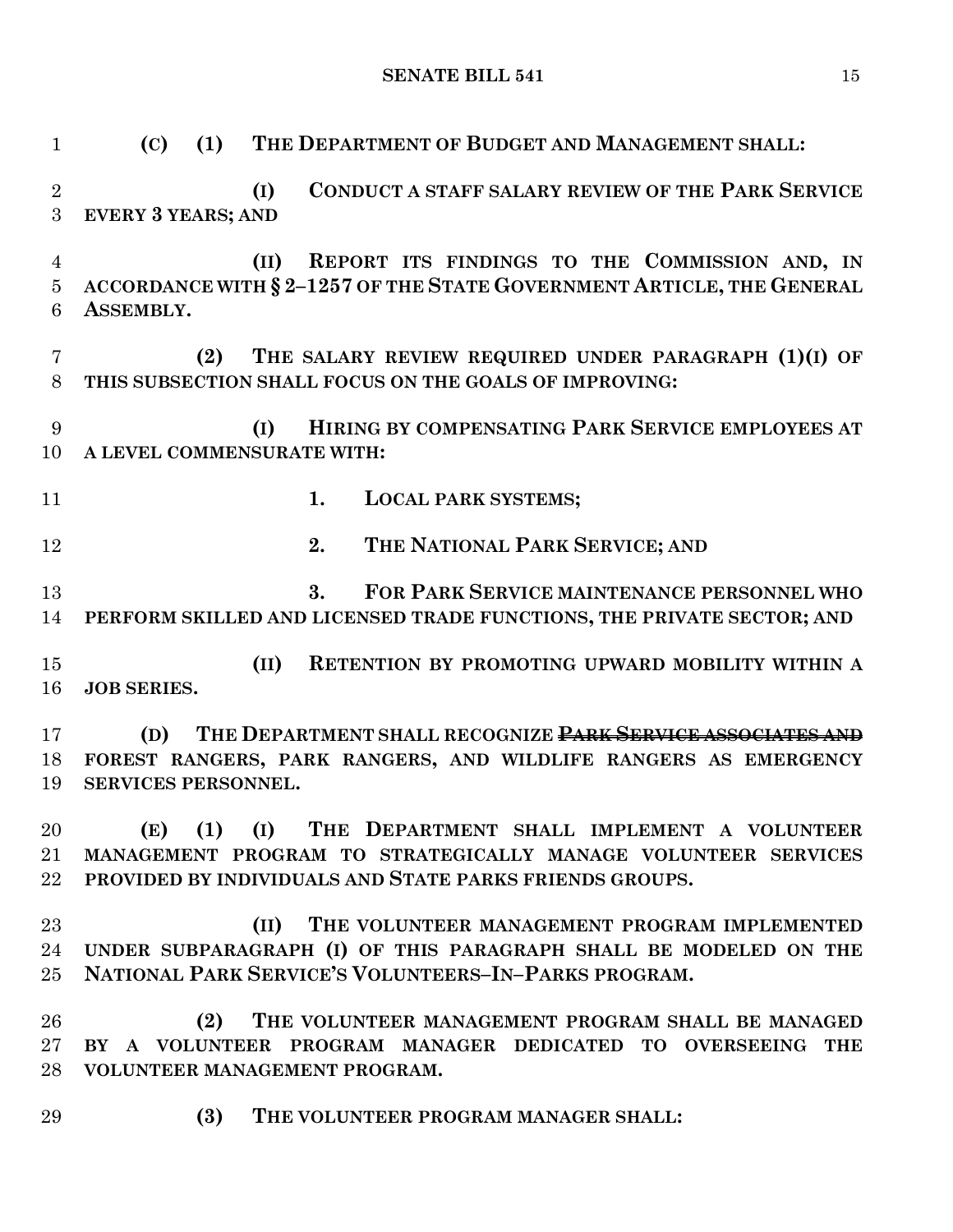|                     | <b>SENATE BILL 541</b><br>16                                                                                                                          |
|---------------------|-------------------------------------------------------------------------------------------------------------------------------------------------------|
| $\mathbf{1}$        | (I)<br>CONDUCT ANNUAL TRAINING FOR STAFF AND VOLUNTEERS;                                                                                              |
| $\overline{2}$      | (II)<br>DEVELOP AND PROMOTE VOLUNTEER OPPORTUNITIES;                                                                                                  |
| 3<br>$\overline{4}$ | (III) PERFORM AUDITS, EVALUATIONS, AND MONITORING TO<br>DETERMINE THE EFFICACY OF THE VOLUNTEER MANAGEMENT PROGRAM; AND                               |
| $\overline{5}$<br>6 | (IV)<br>DEVELOP AN ANNUAL REPORT ON VOLUNTEER STATISTICS<br>AND IMPACTS.                                                                              |
| 7<br>8              | (F)<br>THE DEPARTMENT SHALL EXPAND ITS WORK WITH PARK-FOCUSED<br>ORGANIZATIONS TO LEVERAGE CHARITABLE FUNDING FOR PARK ENHANCEMENTS.                  |
| 9                   | $5 - 2A - 03$ .                                                                                                                                       |
| 10<br>11            | THERE IS A PARKS AND RECREATION COMMISSION IN THE<br>(1)<br>(A)<br>DEPARTMENT.                                                                        |
| 12<br>13            | THE PURPOSE OF THE COMMISSION IS TO PROVIDE OVERSIGHT<br>(2)<br>OF THE PARK SERVICE.                                                                  |
| 14                  | THE COMMISSION SHALL CONSIST OF THE FOLLOWING MEMBERS:<br>(B)                                                                                         |
| 15<br>16            | A CHAIR, APPOINTED JOINTLY BY THE PRESIDENT OF THE<br>(1)<br>SENATE AND THE SPEAKER OF THE HOUSE;                                                     |
| 17<br>18            | TWO MEMBERS OF THE SENATE OF MARYLAND, APPOINTED BY<br>(2)<br>THE PRESIDENT OF THE SENATE;                                                            |
| 19<br>20            | TWO MEMBERS OF THE HOUSE OF DELEGATES, APPOINTED BY<br>(3)<br>THE SPEAKER OF THE HOUSE; AND                                                           |
| 21<br>22            | ONE CITIZEN MEMBER, APPOINTED BY THE PRESIDENT OF THE<br>(4)<br>SENATE;                                                                               |
| 23<br>24            | ONE CITIZEN MEMBER, APPOINTED BY THE SPEAKER OF THE<br>(5)<br>HOUSE; AND                                                                              |
| 25<br>26<br>$27\,$  | FOUR MEMBERS, APPOINTED BY THE GOVERNOR, WHO<br>$(4)$ (6)<br>REFLECT THE RACIAL, GENDER, ETHNIC, AND GEOGRAPHIC DIVERSITY OF THE<br><b>STATE; AND</b> |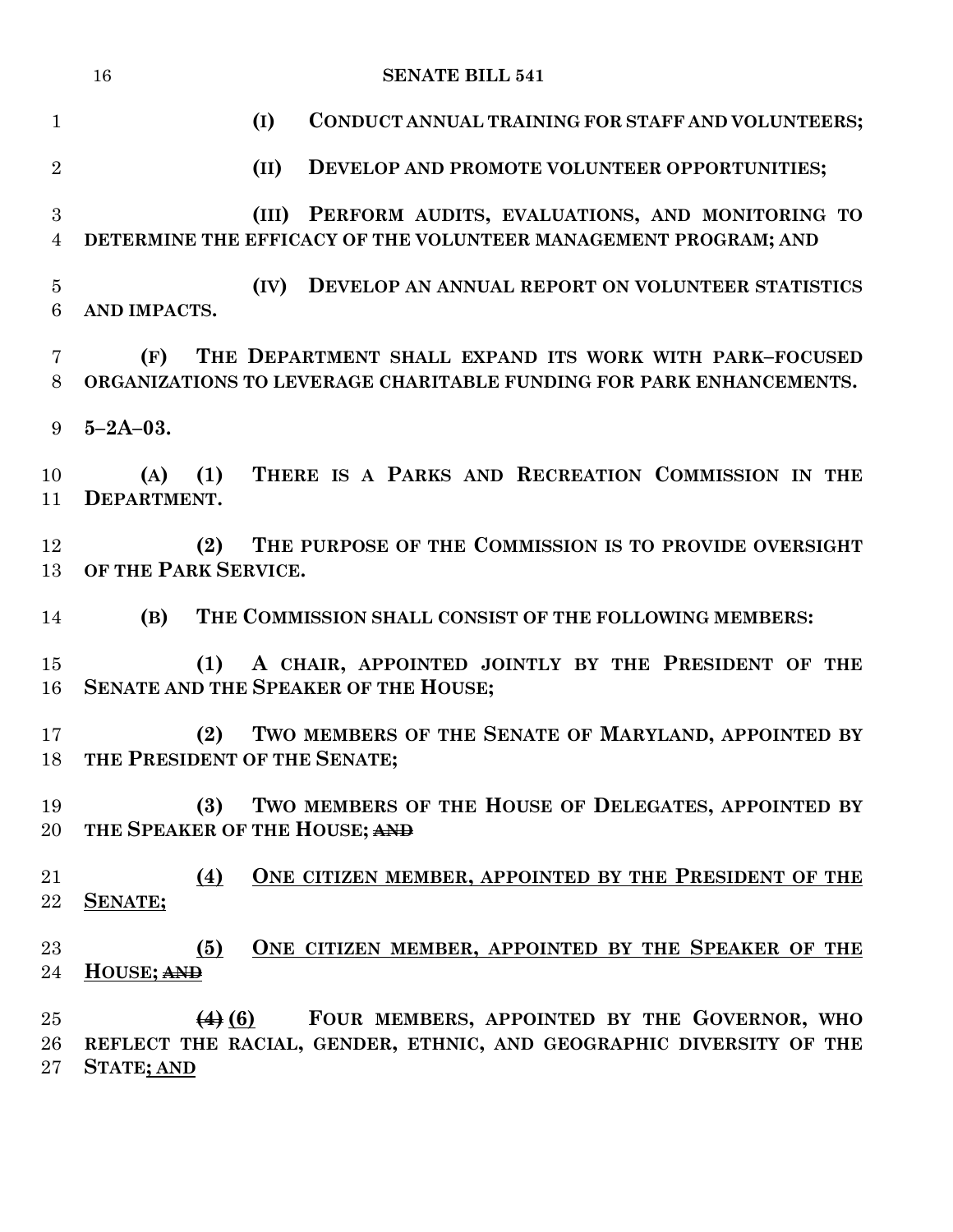| 1              | TWO MEMBERS OF THE COMMISSION ON ENVIRONMENTAL<br>(7)                    |
|----------------|--------------------------------------------------------------------------|
| $\overline{2}$ | JUSTICE AND SUSTAINABLE COMMUNITIES, DESIGNATED BY THE CHAIR OF THE      |
| 3              | COMMISSION ON ENVIRONMENTAL JUSTICE AND SUSTAINABLE COMMUNITIES.         |
|                |                                                                          |
| 4              | (C) THE DEPARTMENT OF LEGISLATIVE SERVICES SHALL PROVIDE STAFF           |
| 5              | FOR THE COMMISSION.                                                      |
| 6              | THE DEPARTMENT SHALL ANNUALLY PROVIDE THE COMMISSION WITH<br>(D)         |
| $\overline{7}$ | A BRIEFING ON THE STATUS OF THE PARK SERVICE AND PARK SYSTEM, INCLUDING: |
|                |                                                                          |
| 8              | THE NUMBER OF ANNUAL CAPACITY CLOSURES, LISTED BY<br>(1)                 |
| 9              | LOCATION;                                                                |
|                |                                                                          |
| 10             | (2)<br>THE CRITICAL MAINTENANCE BACKLOG;                                 |
|                |                                                                          |
| 11             | (3)<br>VACANT STAFF POSITIONS; AND                                       |
|                |                                                                          |
| 12             | A DESCRIPTION OF THE CONDITION OF THE PARK SYSTEM'S<br>(4)               |
| 13             | NATURAL AND CULTURAL RESOURCES, INCLUDING ANY VULNERABILITIES; AND       |
|                |                                                                          |
| 14             | (5)<br>ANY OTHER INFORMATION:                                            |
| 15             | RELATED TO THE FUNCTIONING OF THE PARK SERVICE; OR<br>(I)                |
|                |                                                                          |
| 16             | REQUESTED BY THE MEMBERS OF THE COMMISSION.<br>(II)                      |
|                |                                                                          |
| 17             | THE COMMISSION SHALL MEET QUARTERLY TO REVIEW THE STATUS OF<br>(E)       |
| 18             | THE PARK SERVICE.                                                        |
|                |                                                                          |
| 19             | (F) (1) ON OR BEFORE DECEMBER 1, 2024, AND EACH DECEMBER 1               |
| 20             | THEREAFTER, THE COMMISSION SHALL SUBMIT A REPORT TO THE SENATE BUDGET    |
| 21             | AND TAXATION COMMITTEE, THE SENATE EDUCATION, HEALTH, AND                |
| $22\,$         | ENVIRONMENTAL AFFAIRS COMMITTEE, THE HOUSE APPROPRIATIONS                |
| $23\,$         | COMMITTEE, AND THE HOUSE ENVIRONMENT AND TRANSPORTATION COMMITTEE        |
| 24             | IN ACCORDANCE WITH § 2-1257 OF THE STATE GOVERNMENT ARTICLE.             |
|                |                                                                          |
| $25\,$         | THE REPORT SUBMITTED UNDER PARAGRAPH (1) OF THIS<br>(2)                  |
| $26\,$         | SUBSECTION SHALL INCLUDE THE COMMISSION'S:                               |
| $27\,$         | FINDINGS ON THE STATUS OF THE PARK SERVICE; AND<br>(I)                   |
|                |                                                                          |
| 28             | RECOMMENDATIONS ON HOW THE GENERAL ASSEMBLY<br>(II)                      |
|                |                                                                          |

**CAN SUPPORT THE PARK SERVICE.**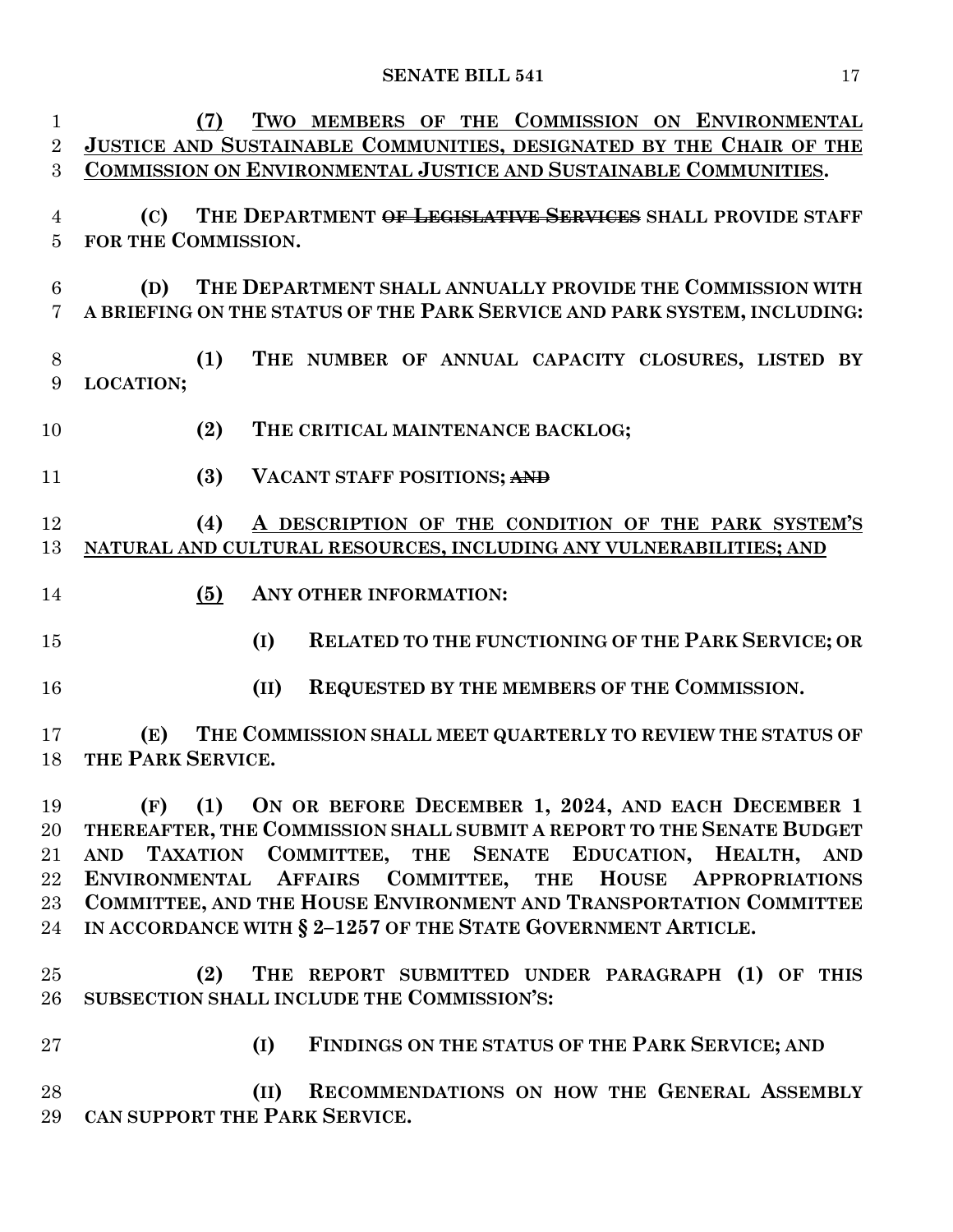**5–2A–04.**

 **(A) (1) ON OR BEFORE DECEMBER 1, 2023, AND EVERY 5 YEARS THEREAFTER, THE DEPARTMENT SHALL DEVELOP AND PUBLISH A 5–YEAR CAPITAL IMPROVEMENT PLAN FOR THE PARK SERVICE.**

 **(2) IN DEVELOPING THE CAPITAL IMPROVEMENT PLAN, THE DEPARTMENT SHALL, IN COORDINATION WITH THE COMMISSION, ANNUALLY HOLD AT LEAST ONE PUBLIC HEARING WITH THE OPPORTUNITY FOR PUBLIC COMMENT.**

**(3) THE 5–YEAR CAPITAL IMPROVEMENT PLAN SHALL INCLUDE:**

 **(I) A LIST OF ALL OUTSTANDING CRITICAL MAINTENANCE PROJECTS AND THE PROJECTED COST OF EACH PROJECT;**

 **(II) A PRIORITIZATION OF CRITICAL MAINTENANCE PROJECTS AND AN EXPLANATION OF THE PROCESS FOR PRIORITIZING THE PROJECTS; AND**

 **(III) SCORING AND RANKING FOR EACH CRITICAL MAINTENANCE PROJECT, AS DETERMINED BY THE PRIORITIZATION PROCESS.**

 **(4) THE 5–YEAR CAPITAL IMPROVEMENT PLAN SHALL INCLUDE THE INFORMATION REQUIRED UNDER PARAGRAPH (3) OF THIS SUBSECTION DISAGGREGATED BY REGION.**

**(5) THE DEPARTMENT SHALL SUBMIT TO THE GENERAL ASSEMBLY, IN ACCORDANCE WITH § 2–1257 OF THE STATE GOVERNMENT ARTICLE, THE 5–YEAR CAPITAL IMPROVEMENT PLAN FOR THE PARK SERVICE.**

 **(B) (1) THE DEPARTMENT OF LEGISLATIVE SERVICES SHALL HIRE AN INDEPENDENT CONSULTANT TO CONDUCT AN INDEPENDENT STUDY OF:**

 **(I) WHETHER THE PARK SERVICE IS PRODUCING OUTCOMES CONSISTENT WITH ITS MISSION;**

- - **(II) THE VISITOR EXPERIENCE FOR STATE PARKS, INCLUDING:**
	- **1. PARKING AVAILABILITY;**
	- **2. CLEANLINESS; AND**

 **3. WHETHER FACILITIES, AMENITIES, OR AREAS ARE CLOSED, INCLUDING WHETHER THE CLOSURES ARE DUE TO DEFERRED MAINTENANCE; AND**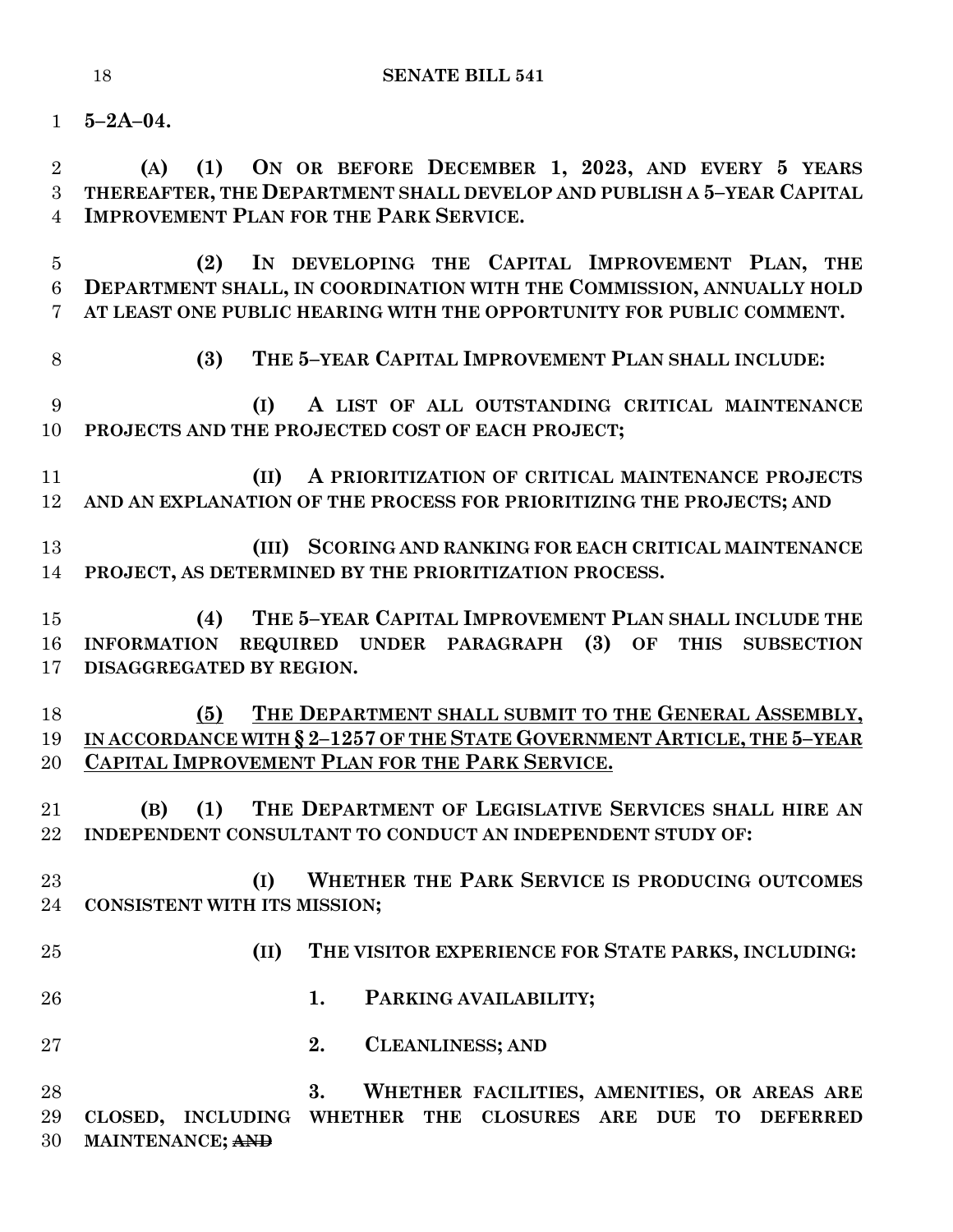**(III) HOW FUNDING CAN BE USED TO ENABLE THE PARK SERVICE TO PRODUCE OUTCOMES CONSISTENT WITH ITS MISSION; AND (IV) HOW PARK SERVICE PROJECTS CAN SUPPORT: 1. CLIMATE CHANGE MITIGATION, ADAPTATION, AND RESILIENCY; AND 2. PUBLIC HEALTH. (2) ON OR BEFORE DECEMBER 1, 2023, THE INDEPENDENT CONSULTANT SHALL SUBMIT, IN ACCORDANCE WITH § 2–1257 OF THE STATE GOVERNMENT ARTICLE, A REPORT ON ITS FINDINGS AND RECOMMENDATIONS TO THE COMMISSION. (C) THE DEPARTMENT SHALL: (1) RECOGNIZE AS A FORMAL POLICY THAT THE STATE'S FORESTS, TREES, AND WETLANDS ARE A MAJOR TOOL FOR ADDRESSING CLIMATE CHANGE WITH REGARD TO MITIGATION, ADAPTATION, AND RESILIENCY; AND (2) REQUIRE ALL PARK SERVICE PROJECTS TO CONTRIBUTE, TO THE EXTENT POSSIBLE, TO THE IMPROVEMENT OF LOCAL WATER QUALITY. (D) (1) THE PARK SERVICE SHALL ADOPT UNIVERSAL DESIGN PRINCIPLES IN ITS PROGRAMMING AND AMENITIES TO ENSURE MAXIMUM ACCESS BY ALL PEOPLE, INCLUDING PEOPLE WITH DISABILITIES AND SENIORS. AND SAFETY FOR ALL RESIDENTS AND VISITORS, ESPECIALLY PEOPLE WITH DISABILITIES, OLDER ADULTS, AND SENIORS. (2) TO ENSURE ACCESSIBILITY FOR INDIVIDUALS WHO ARE DEAF, BLIND, OR BOTH, THE PARK SERVICE WEBSITE AND ALL OTHER DIGITAL OUTREACH PLATFORMS SHALL ADHERE TO WEB CONTENT ACCESSIBILITY GUIDELINES 2.1 AND SECTION 508 OF THE AMERICANS WITH DISABILITIES ACT. (E) THE PARK SERVICE SHALL ADOPT DESIGN PRINCIPLES RELATED TO CRIME PREVENTION IN ITS PROGRAMMING AND AMENITIES TO ENSURE MAXIMUM PUBLIC SAFETY FOR ALL RESIDENTS AND VISITORS. (F) (1) THE DEPARTMENT'S DECISIONS RELATED TO THE LOCATION AND ESTABLISHMENT OF NEW STATE PARKS OR AMENITIES SHALL TARGET AREAS:**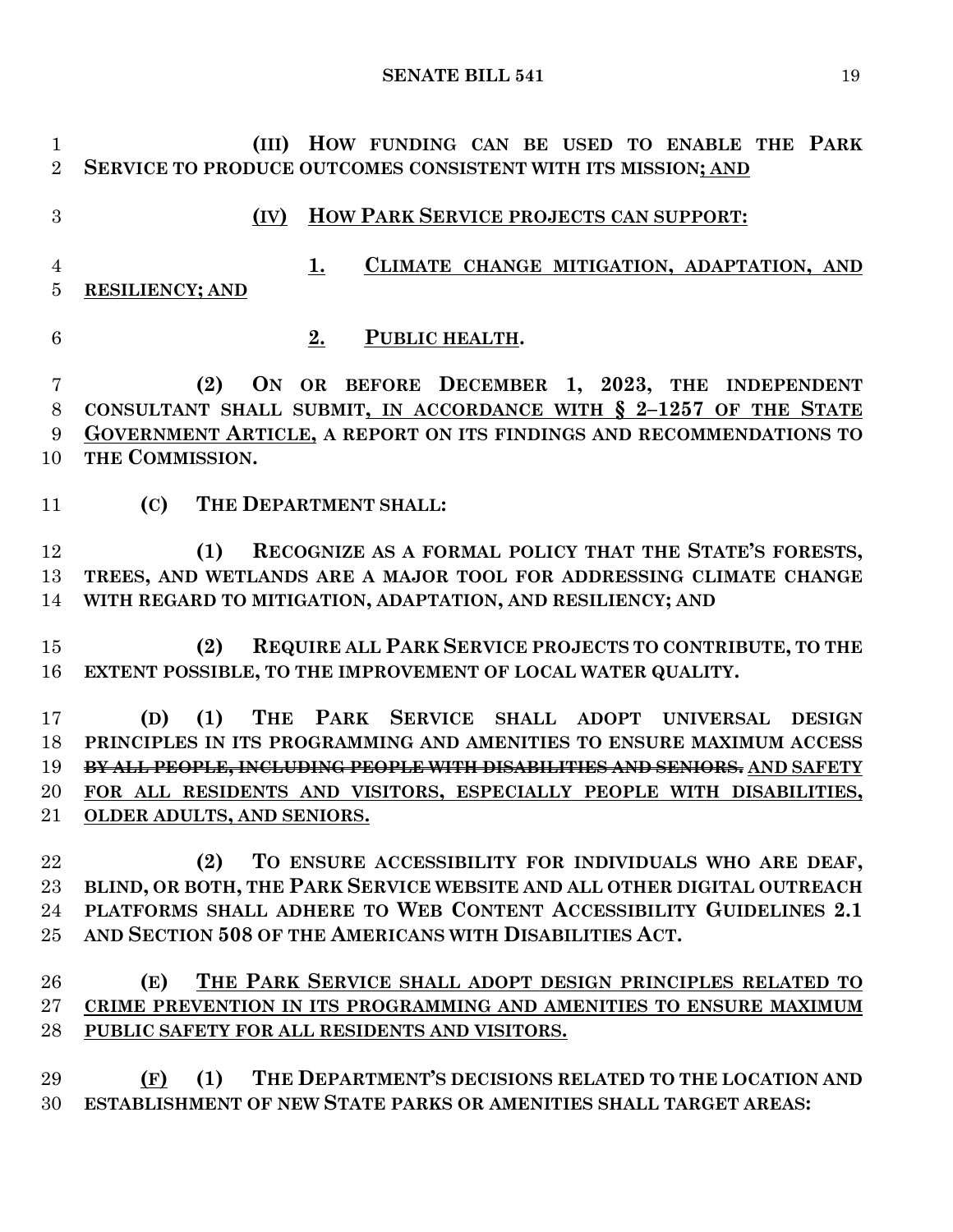**(I) IDENTIFIED BY THE DEPARTMENT'S PARK EQUITY TOOL AS IN NEED OF RECREATIONAL OPPORTUNITIES; OR (II) THAT WOULD RELIEVE OVERCROWDING IN EXISTING STATE PARKS THAT HAVE CONSISTENTLY HAD TO CLOSE TO THE PUBLIC DUE TO CAPACITY** 

**RESTRICTIONS.**

 **(2) THE DEPARTMENT SHALL CONSIDER THE CULTURAL AND ECOLOGICAL CARRYING CAPACITIES OF STATE PARK AREAS WHEN EXAMINING THE DEVELOPMENT OF NEW AMENITIES IN EXISTING STATE PARKS.**

 **(3) THE DEPARTMENT'S DECISIONS RELATED TO THE ESTABLISHMENT OF STATE HISTORICAL PARKS OR OTHER UNITS THAT PRESERVE AND INTERPRET THE STORY OF HISTORICALLY UNDERSERVED, MINORITY, AND OTHER UNDERREPRESENTED COMMUNITIES HISTORY OF AFRICAN AMERICAN, ASIAN, INDIGENOUS OR NATIVE AMERICAN, AND HISPANIC OR LATINO POPULATIONS IN THE STATE SHALL BE MADE:**

# **(I) IN COORDINATION WITH THE COMMISSION; AND**

 **(II) WITH INPUT FROM GROUPS ACTIVE IN THE PRESERVATION OF HISTORICAL SITES OF UNDERREPRESENTED COMMUNITIES, INCLUDING:**

- **1. THE COMMISSION ON ENVIRONMENTAL JUSTICE AND SUSTAINABLE COMMUNITIES;**
- **2. THE COMMISSION ON AFRICAN AMERICAN HISTORY AND CULTURE;**
- **3. THE GOVERNOR'S COMMISSION ON ASIAN PACIFIC AMERICAN AFFAIRS;**
- **4. THE COMMISSION ON INDIAN AFFAIRS; AND**
- **5. THE OFFICE OF IMMIGRANT AFFAIRS.**
- **5–2A–05.**
- **(A) THE DEPARTMENT SHALL:**
- **(1) DEVELOP AND PUBLISH A COMPREHENSIVE LONG–RANGE STRATEGIC PLAN BY DECEMBER 1, 2023; AND**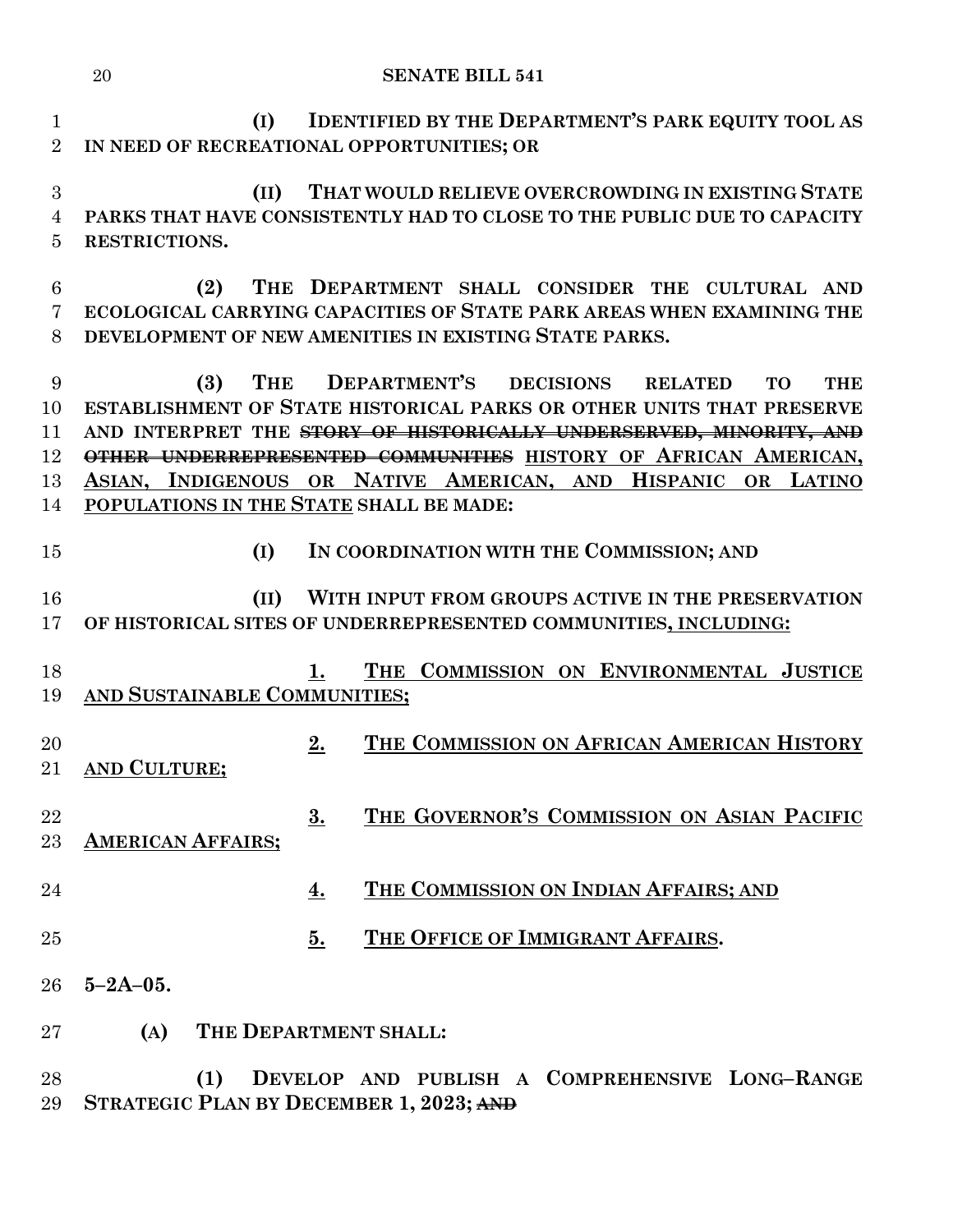**(2) UPDATE THE COMPREHENSIVE LONG–RANGE STRATEGIC PLAN EVERY 5 YEARS TO REFLECT MAJOR GOALS AND PROGRESS TOWARD MEETING THOSE GOALS; AND**

 **(3) SUBMIT TO THE GENERAL ASSEMBLY, IN ACCORDANCE WITH § 2–1257 OF THE STATE GOVERNMENT ARTICLE, THE COMPREHENSIVE LONG–RANGE STRATEGIC PLAN AND ANY UPDATES TO THE PLAN.**

 **(B) THE COMPREHENSIVE LONG–RANGE STRATEGIC PLAN SHALL INCLUDE:**

**(1) THE FEASIBILITY OF:**

**(I) ESTABLISHING NEW STATE PARKS THROUGH:**

**1. LAND ACQUISITION; OR**

 **2. REDESIGNATING EXISTING STATE LAND, INCLUDING CEDARVILLE STATE FOREST, TO BE A STATE PARK; AND** 

 **(II) DEVELOPING NEW AMENITIES IN CURRENT STATE PARKS, INCLUDING:**

**1. TRAILS AND TRAIL CONNECTORS;**

**2. WATER ACCESS;**

**3. PARKING AREAS; AND** 

 **4. OTHER CAPITAL IMPROVEMENTS THAT INCREASE PARK CAPACITY;**

 **(2) NEW STATE HISTORICAL PARKS OR OTHER UNITS THAT PRESERVE AND INTERPRET THE STORY OF MINORITIES AND OTHER UNDERREPRESENTED COMMUNITIES HISTORY OF AFRICAN AMERICAN, ASIAN, INDIGENOUS OR NATIVE AMERICAN, AND HISPANIC OR LATINO POPULATIONS IN THE STATE;**

 **(3) A MULTILATERAL, WHOLE–SYSTEM PLAN FOR OUTDOOR RECREATION IN THE STATE, INCLUDING:**

 **(I) THE RESULTS OF ANY COORDINATION BETWEEN THE DEPARTMENT AND COUNTY, MUNICIPAL, AND FEDERAL PARK SYSTEMS TO INCREASE TRAIL CONNECTIVITY BETWEEN PARK SYSTEMS; AND**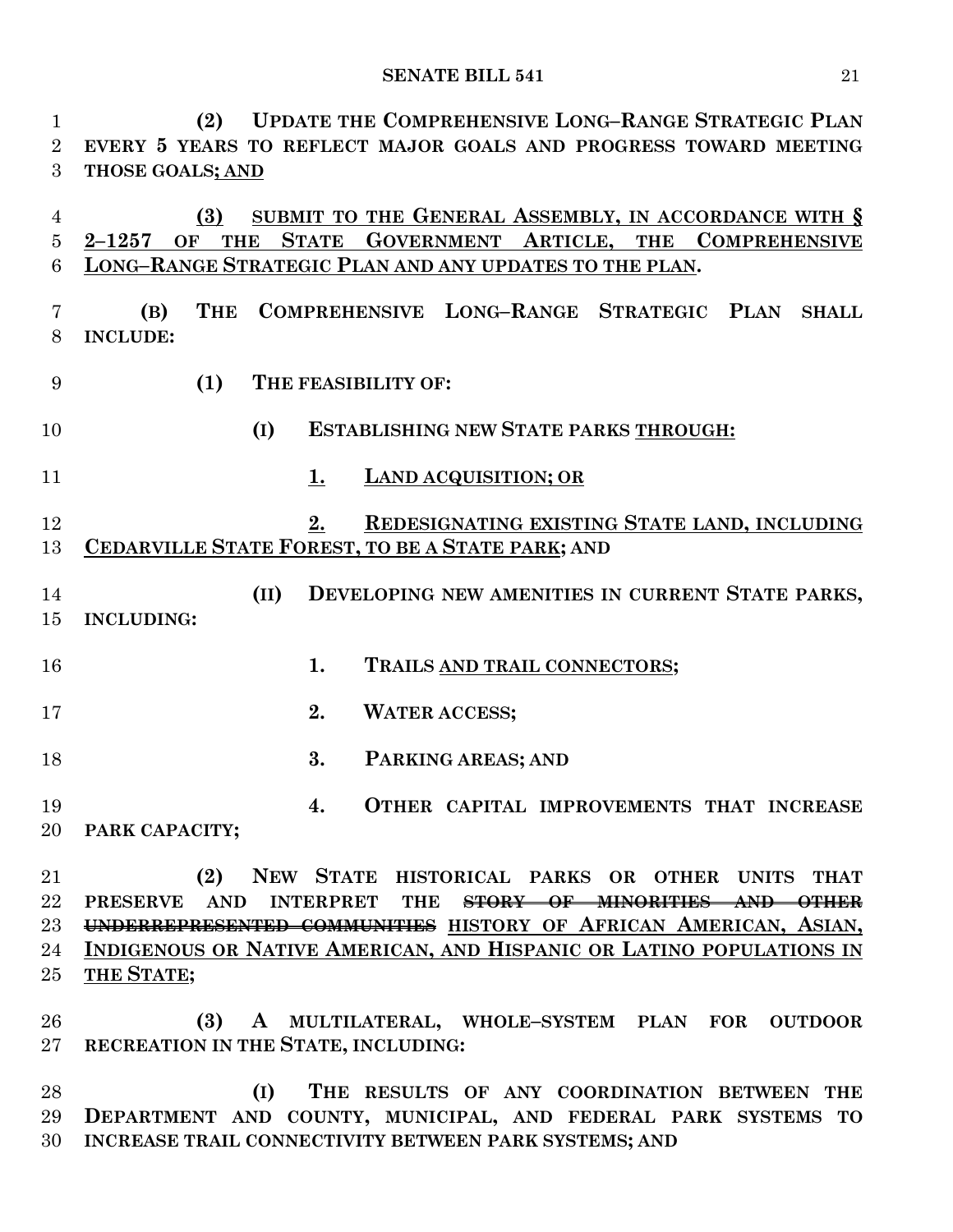**(II) AN ECONOMIC A PARTNERSHIP PLAN DEVELOPED BY THE DEPARTMENT IN CONSULTATION WITH: 1. THE OFFICE OF OUTDOOR RECREATION; 2. THE PARK SERVICE'S BUSINESS MANAGER; 3. COUNTY TOURISM ENTITIES AND ECONOMIC DEVELOPMENT OFFICES; 4. THE MARYLAND MUNICIPAL LEAGUE; 5. THE MARYLAND ASSOCIATION OF COUNTIES; AND 6. THE OUTDOOR RECREATION ROUNDTABLE; AND 7. THE COMMISSION ON ENVIRONMENTAL JUSTICE AND SUSTAINABLE COMMUNITIES; (4) THE FEASIBILITY OF EXPANDING THE DAY–USE RESERVATION SYSTEM BEYOND THE FALLING BRANCH AREA OF ROCKS STATE PARK TO ALL PARKS EXPERIENCING CAPACITY SHUTDOWNS, INCLUDING CONSIDERATIONS ON HOW THE EXPANSION OF THE DAY–USE RESERVATION SYSTEM MAY IMPACT STATE PARK VISITORS IN TERMS OF EQUITY AND ACCESS; (5) AN ANALYSIS OF HOW THE DEPARTMENT CAN INTEGRATE INFRASTRUCTURE MESSAGING WITH THE NATIONAL PARK SERVICE AND LOCAL GOVERNMENTS, INCLUDING THE DEVELOPMENT AND MAINTENANCE OF A COORDINATED WEBSITE AND DIGITAL APPLICATION THAT PROVIDES INFORMATION ON: (I) WHERE PARKS AND OPEN SPACES ARE LOCATED; (II) AVAILABLE AMENITIES; AND (III) REAL–TIME INFORMATION ON THE OPERATIONAL STATUS OF A PARK, INCLUDING CAPACITY; (6) LONG–TERM MEASURES TO: (I) RECRUIT AND RETAIN PEOPLE OF COLOR AND BILINGUAL STAFF INTO PARK SERVICE POSITIONSA DIVERSE PARK SERVICE WORKFORCE, IN**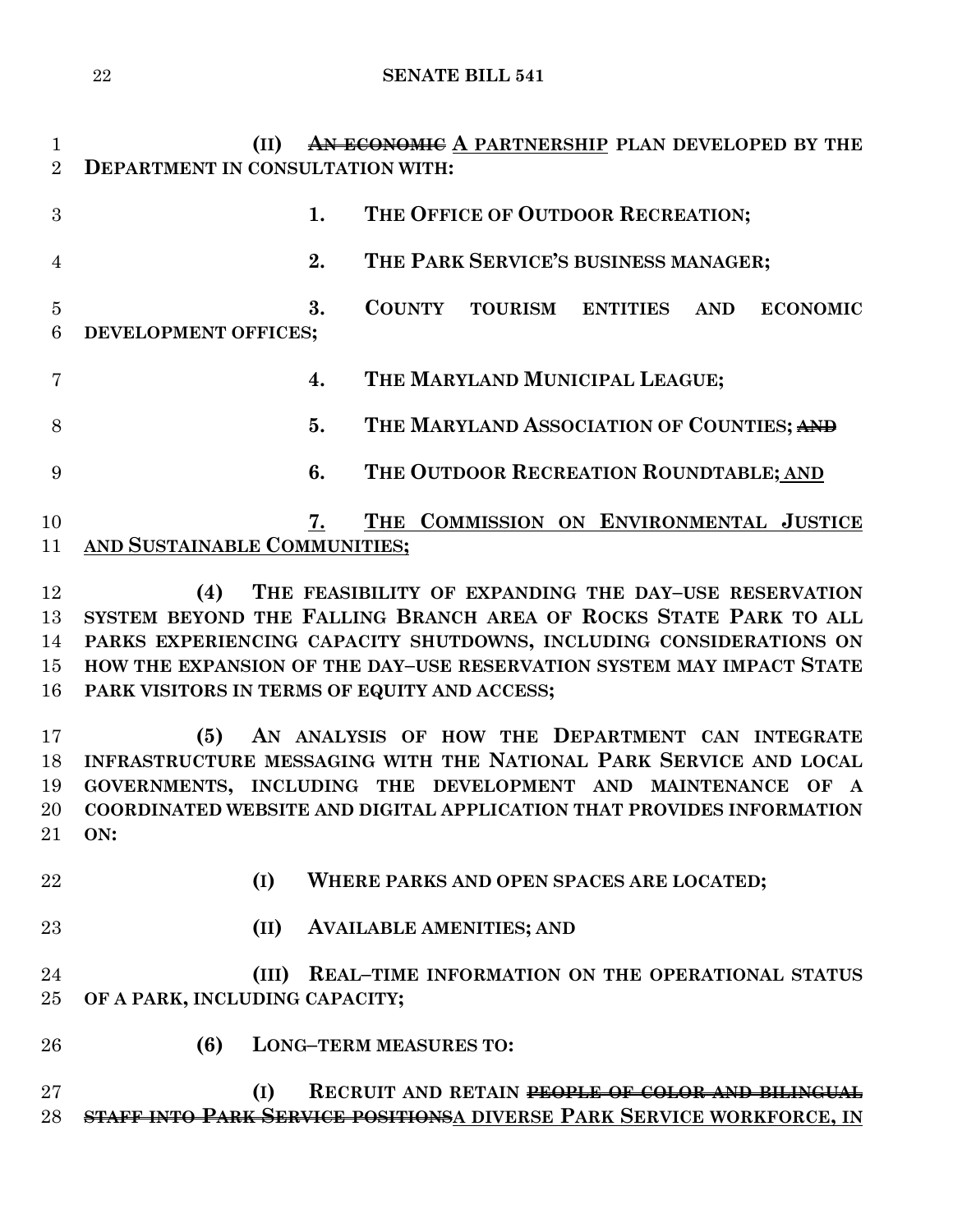| $\mathbf{1}$   | <b>ACCORDANCE WITH THE NATIONAL PARK SERVICE'S DIVERSITY STRATEGY UNDER</b>                 |
|----------------|---------------------------------------------------------------------------------------------|
| 2              | DIRECTOR'S ORDER #16B; AND                                                                  |
|                |                                                                                             |
| 3              | PROVIDE ONGOING UPDATES ON EFFORTS TO RECRUIT AND<br>(II)                                   |
| $\overline{4}$ | RETAIN A DIVERSE PARK SERVICE WORKFORCE;                                                    |
|                |                                                                                             |
| $\overline{5}$ | (7)<br>DETAILS AND UPDATES ON THE CREATION AND IMPLEMENTATION                               |
| $\,6\,$        | OF WORKFORCE DEVELOPMENT OF PROGRAMS, INCLUDING:                                            |
|                |                                                                                             |
|                |                                                                                             |
| $\overline{7}$ | PROGRAMS IN COLLABORATION WITH THE STATE'S<br>(I)                                           |
| 8              | HISTORICALLY BLACK COLLEGES AND UNIVERSITIES; THAT ARE:                                     |
|                |                                                                                             |
| 9              | <b>MODELED PROGRAMS MODELED ON THE CADET</b><br>$\bigoplus$ (II)                            |
| 10             | PROGRAMS IMPLEMENTED BY THE NATIONAL PARK SERVICE SERVICE'S DIVERSITY                       |
| 11             | STRATEGY UNDER DIRECTOR'S ORDER #16B; AND                                                   |
|                |                                                                                             |
| 12             | FOCUSED PROGRAMS FOCUSED ON CREATING A<br>$(H)$ (III)                                       |
| 13             | PIPELINE OF NEW RANGERS AND OTHER FULL-TIME STAFF FROM AMONG                                |
| 14             | VOLUNTEERS, THE STATE FOSTER YOUTH SYSTEM, AND HISTORICALLY                                 |
| 15             | UNDERSERVED COMMUNITIES; AND                                                                |
|                |                                                                                             |
| 16             | (8)<br>THE RESULTS OF:                                                                      |
|                |                                                                                             |
| 17             | IMPLEMENTING A VOLUNTEER MANAGEMENT PROGRAM<br>(I)                                          |
|                |                                                                                             |
| 18             | UNDER $\S$ 5-2A-02(E) OF THIS SUBTITLE;                                                     |
|                |                                                                                             |
| 19             | LEVERAGING CHARITABLE FUNDING FOR<br>(II)<br><b>PARK</b>                                    |
| 20             | ENHANCEMENTS UNDER $\S$ 5-2A-02(F) OF THIS SUBTITLE; AND                                    |
|                |                                                                                             |
| 21             | (III) ANY COLLABORATION BETWEEN THE DEPARTMENT AND                                          |
| 22             | THE DEPARTMENT OF TRANSPORTATION AND LOCAL TRANSPORTATION AGENCIES                          |
| 23             | TO IMPROVE BICYCLE, SIDEWALK, AND TRAIL ACCESS TO STATE PARKS.                              |
|                |                                                                                             |
| 24             | <del>-2A-06.</del>                                                                          |
|                |                                                                                             |
| 25             | IT IS THE INTENT OF THE GENERAL ASSEMBLY THAT THE PARK SERVICE                              |
| 26             | <del>IDENTIFY AND ACQUIRE LAND TO BE USED FOR A STATE PARK IN PRINCE GEORGE'S</del>         |
| $27\,$         | <b>COUNTY WITHIN THE BOUNDARY CREATED BY INTERSTATE 495 IN THE STATE AND</b>                |
| 28             | <b>THE DISTRICT OF COLUMBIA.</b>                                                            |
|                |                                                                                             |
| 29             | $5 - 903.$                                                                                  |
|                |                                                                                             |
| 30             | As specified in subsubparagraph 2 of this subparagraph, a<br>(a)<br>(2)<br>(ii)<br>1.       |
| 31             | portion of the State's share of funds available under subparagraph (i) 1A of this paragraph |

for this program shall be utilized to make grants to Baltimore City for projects which meet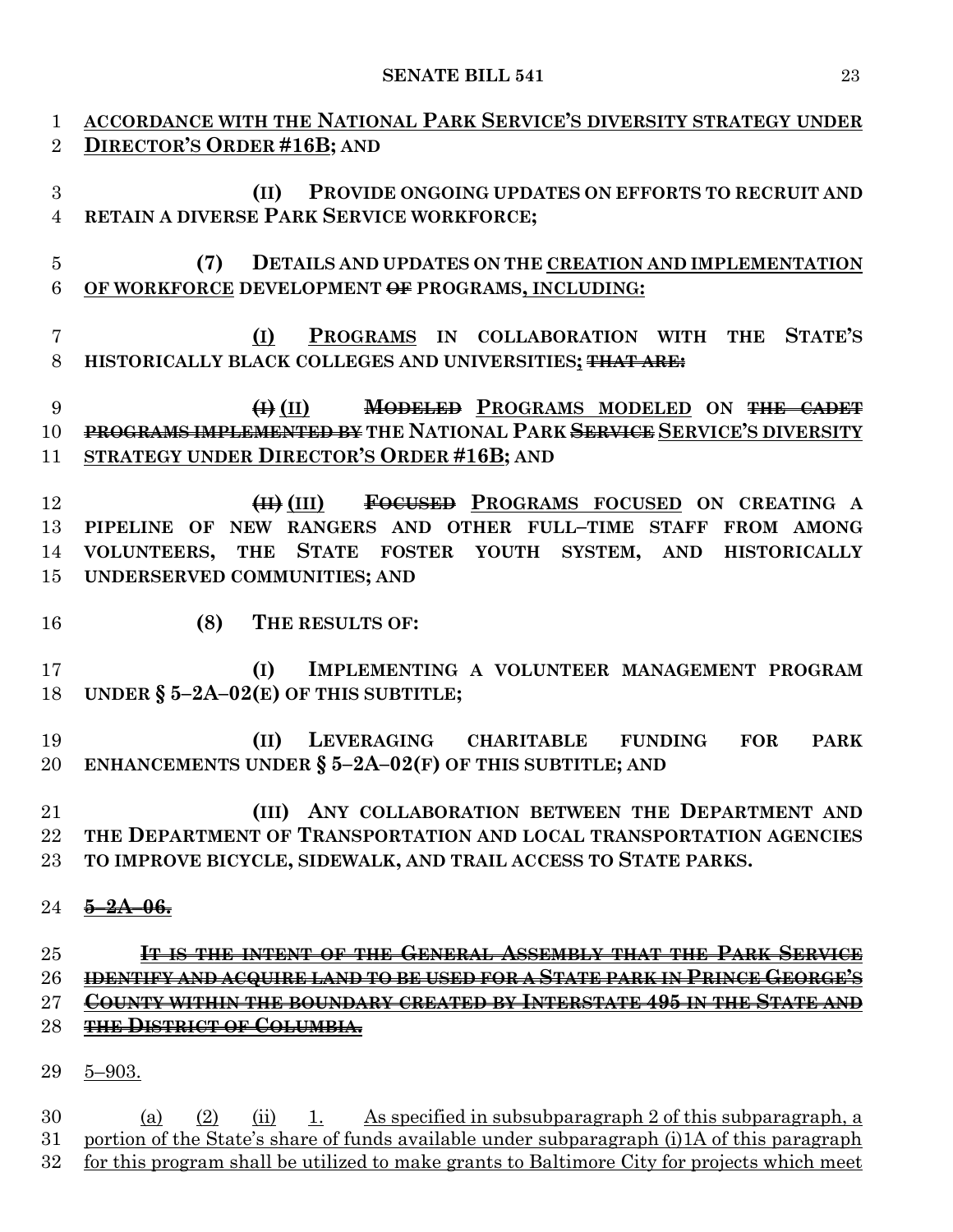|                      | park purposes. The grants shall be in addition to any funds Baltimore City is eligible to       |
|----------------------|-------------------------------------------------------------------------------------------------|
| 2                    | receive under subsection (b) of this section, and may be used for acquisition or development.   |
| 3                    | In order for Baltimore City to be eligible for a State grant, the Department shall review       |
| 4                    | projects or land to be acquired within Baltimore City, and upon the Department's                |
| 5                    | recommendation, the Board of Public Works may approve projects and land including the           |
| 6                    | cost. Title to the land shall be in the name of the Mayor and City Council of Baltimore City.   |
| 7                    | <u>The State is not responsible for costs involved in the development or maintenance of the</u> |
| 8                    |                                                                                                 |
|                      | <u>land.</u>                                                                                    |
|                      |                                                                                                 |
| 9                    | 2.<br><u>The grants to Baltimore City under subsubparagraph 1 of</u>                            |
| 10                   | this subparagraph shall be made in the following amounts:                                       |
|                      |                                                                                                 |
| 11                   | For fiscal year 2017, \$1,500,000;<br><u>A.</u>                                                 |
|                      |                                                                                                 |
| 12                   | Β.<br>For fiscal year 2018, \$3,500,000;                                                        |
|                      |                                                                                                 |
| 13                   | $C$ .<br><u>For fiscal year 2019, \$5,500,000; [and]</u>                                        |
|                      |                                                                                                 |
| 14                   | For fiscal [year] YEARS 2020 THROUGH 2023, [and for<br>D.                                       |
| 15                   | each subsequent fiscal year, §6,000,000; AND                                                    |
|                      |                                                                                                 |
| 16                   | <u>E.</u><br>FOR FISCAL YEAR 2024 AND EACH FISCAL YEAR                                          |
|                      |                                                                                                 |
| 17                   | <b>THEREAFTER, \$10,000,000.</b>                                                                |
|                      | 3.<br>The grants made under this subparagraph supplement                                        |
| 18                   |                                                                                                 |
|                      |                                                                                                 |
|                      | rather than supplant any other funding for park purposes in Baltimore City, no matter the       |
|                      | source.                                                                                         |
|                      |                                                                                                 |
|                      | $5 - 9A - 01$ .                                                                                 |
|                      |                                                                                                 |
|                      | The General Assembly declares that:<br>(a)                                                      |
| 19<br>20<br>21<br>22 |                                                                                                 |
| $23\,$               | Sprawl development and other modifications to the landscape in<br>(1)                           |
|                      | Maryland continue at an alarming rate, consuming land rich in natural resource,                 |
| 24                   |                                                                                                 |
| 25                   | agricultural, and forestry value, adversely affecting water quality, wetlands and habitat,      |
| $26\,$               | threatening resource–based economies and cultural assets, and rending the fabric of rural       |
| $27\,$               | life;                                                                                           |
|                      |                                                                                                 |
|                      | Current State, county, and local land conservation programs help to<br>(2)                      |
| 28<br>29             | limit the effect of sprawl development but lack sufficient funding and focus to preserve key    |
| 30                   | areas before escalating land values make their protection impossible or the land is lost to     |
| $31\,$               | development; and                                                                                |
| $32\,$               | (3)<br>A grant program that leverages available funding, focuses on                             |

 preservation of strategic resources, including those resources threatened by sprawl development, streamlines real property acquisition procedures to expedite land preservation, takes advantage of innovative preservation techniques such as transferable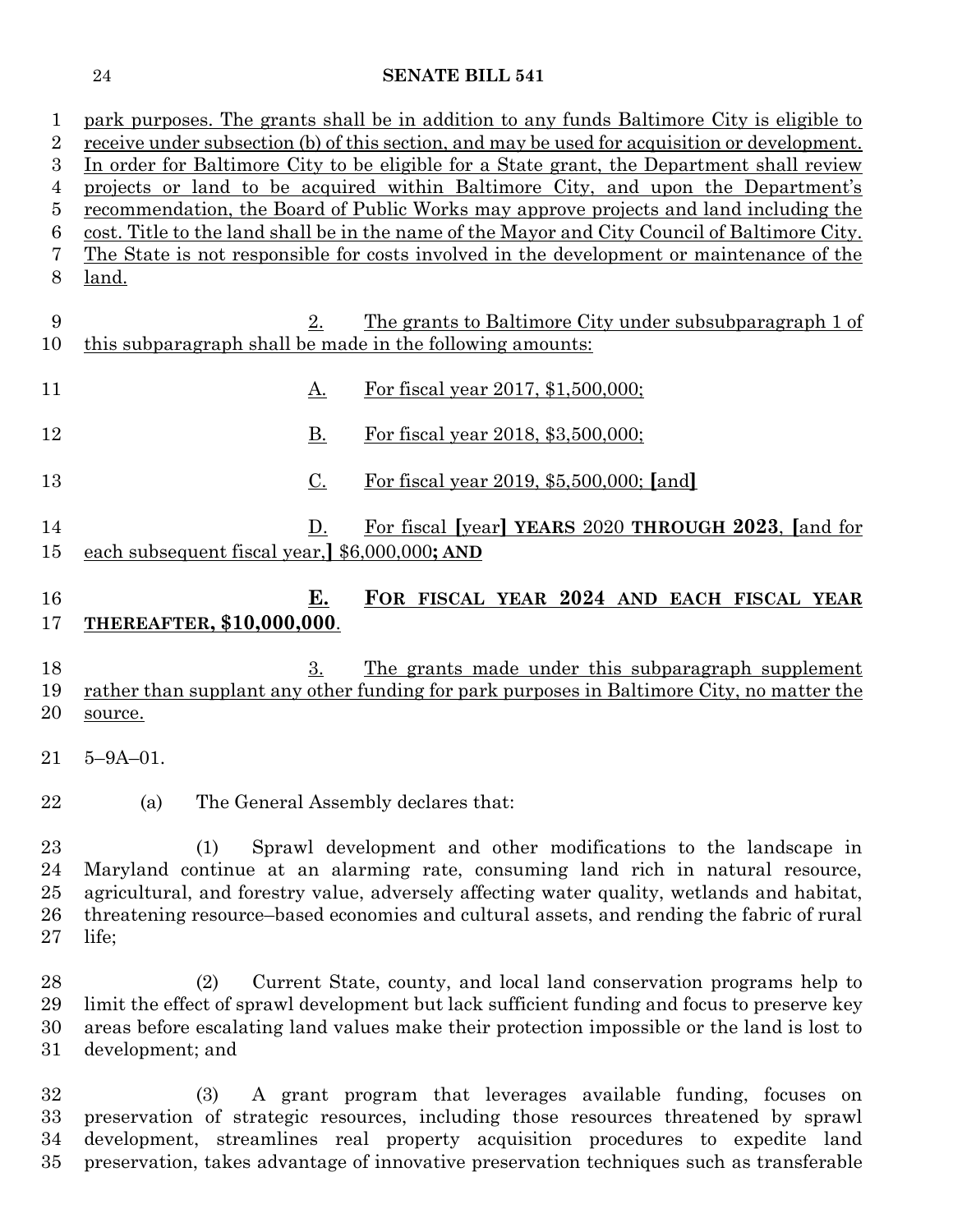development rights and the purchase of development rights, and promotes a greater level of natural and environmental resources protection than is provided by existing efforts, will establish a rural legacy for future generations.

 (b) (1) A Rural Legacy Program is established to enhance natural resource, agricultural, forestry, and environmental protection as provided in subsection (a) of this section while maintaining the viability of resource–based land usage and proper management of tillable and wooded areas through accepted agricultural and silvicultural practices for farm production and timber harvests.

 (2) The Program provides funds to the local governments and land trusts to purchase interests in real property from willing sellers, including easements, transferable development rights, and fee estates, focused in designated Rural Legacy Areas.

 (3) The Program shall encourage partnerships among the federal, State, and local governments, and nonprofit land trust organizations and encourage local land conservation initiatives.

 (4) The Program is administered by a Rural Legacy Board in the Department of Natural Resources, an advisory committee, and existing State staff.

(c) The Program is funded:

19 (1) Pursuant to  $\S 13-209$  of the Tax – Property Article and  $\S 5-903(a)(2)(iii)$ of this title; **[**and**]**

 (2) By the proceeds from the sale of general obligation bonds as provided in § 5–9A–09 of this subtitle**; AND**

 **(3) BY MONEY APPROPRIATED IN THE STATE BUDGET TO THE PROGRAM**.

# (d) **FOR FISCAL YEAR 2024, THE GOVERNOR SHALL INCLUDE IN THE ANNUAL BUDGET BILL AN APPROPRIATION OF \$5,444,127 TO THE PROGRAM.**

 **(E)** When negotiating and awarding grants, the Board shall encourage sponsors to utilize zero coupon bonds in the implementation of the Rural Legacy Plan in order to reduce the utilization of general obligation bonds in funding the grants.

**5–1012.**

 **(A) IN THIS SECTION, "PARTNERSHIP PARK" MEANS A UNIT OF THE STATE PARK SYSTEM MANAGED BY THE DEPARTMENT IN PARTNERSHIP WITH A LOCAL GOVERNMENT, A BICOUNTY AGENCY, OR A NONPROFIT ORGANIZATION.**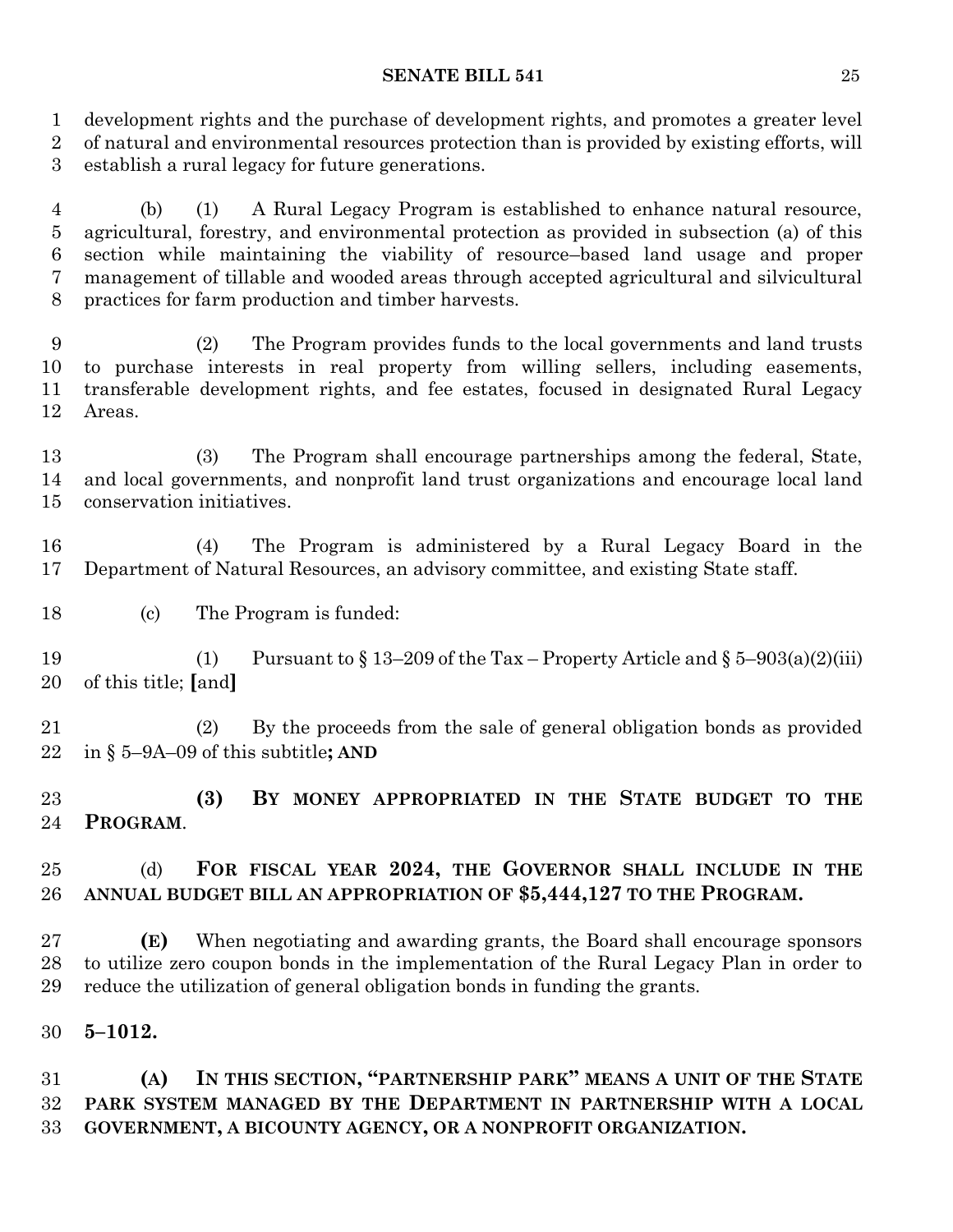**(1) A MEMORANDUM OF UNDERSTANDING WITH A LOCAL GOVERNMENT, BICOUNTY AGENCY, OR NONPROFIT ORGANIZATION TO ESTABLISH A**

**(B) THE DEPARTMENT MAY ENTER INTO:**

**PARTNERSHIP PARK IN THE STATE; OR**

 **(2) A PARTNERSHIP AGREEMENT WITH A LOCAL GOVERNMENT, BICOUNTY AGENCY, OR NONPROFIT ORGANIZATION TO MANAGE A PARTNERSHIP PARK IN THE STATE. (B) (C) (1) THE DEPARTMENT SHALL ESTABLISH THE FREEDMAN'S STATE HISTORICAL PARK AS A PARTNERSHIP PARK THAT SEEKS TO EDUCATE THE PUBLIC ABOUT AND PRESERVE AND INTERPRET THE LIVES AND EXPERIENCES OF BLACK AMERICANS BOTH BEFORE AND AFTER THE ABOLITION OF SLAVERY. (2) FREEDMAN'S STATE HISTORICAL PARK SHALL BE HELD BY THE STATE AS A STATE PARK UNDER THE PROTECTION AND ADMINISTRATION OF THE DEPARTMENT. (C) (D) THE PARK FREEDMAN'S STATE HISTORICAL PARK SHALL CONSIST OF PROPERTIES IN NORTHEASTERN MONTGOMERY COUNTY IN OR NEAR THE COMMUNITIES OF BROOKEVILLE, OLNEY, SANDY SPRING, ZION, AND LAYTONSVILLE THAT ARE: (1) OWNED BY THE STATE AND DESIGNATED BY THE DEPARTMENT AS PART OF THE PARK; AND (2) (I) OWNED BY A LOCAL GOVERNMENT, A BICOUNTY AGENCY, OR A NONPROFIT ORGANIZATION; AND (II) DESIGNATED AS PART OF THE PARK BY A PARTNERSHIP AGREEMENT BETWEEN THE OWNER OF THE PROPERTY AND THE STATE. (D) (E) (1) THE DEPARTMENT SHALL ESTABLISH A STAKEHOLDER**  26 ADVISORY COMMITTEE TO ADVISE THE DEPARTMENT ON THE SCOPE AND **MANAGEMENT OF THE PARK FREEDMAN'S STATE HISTORICAL PARK. (2) THE STAKEHOLDER ADVISORY COMMITTEE SHALL CONSIST OF THE FOLLOWING MEMBERS: (I) A REPRESENTATIVE OF MONTGOMERY PARKS, DESIGNATED BY MONTGOMERY PARKS' DIRECTOR OF PARKS;**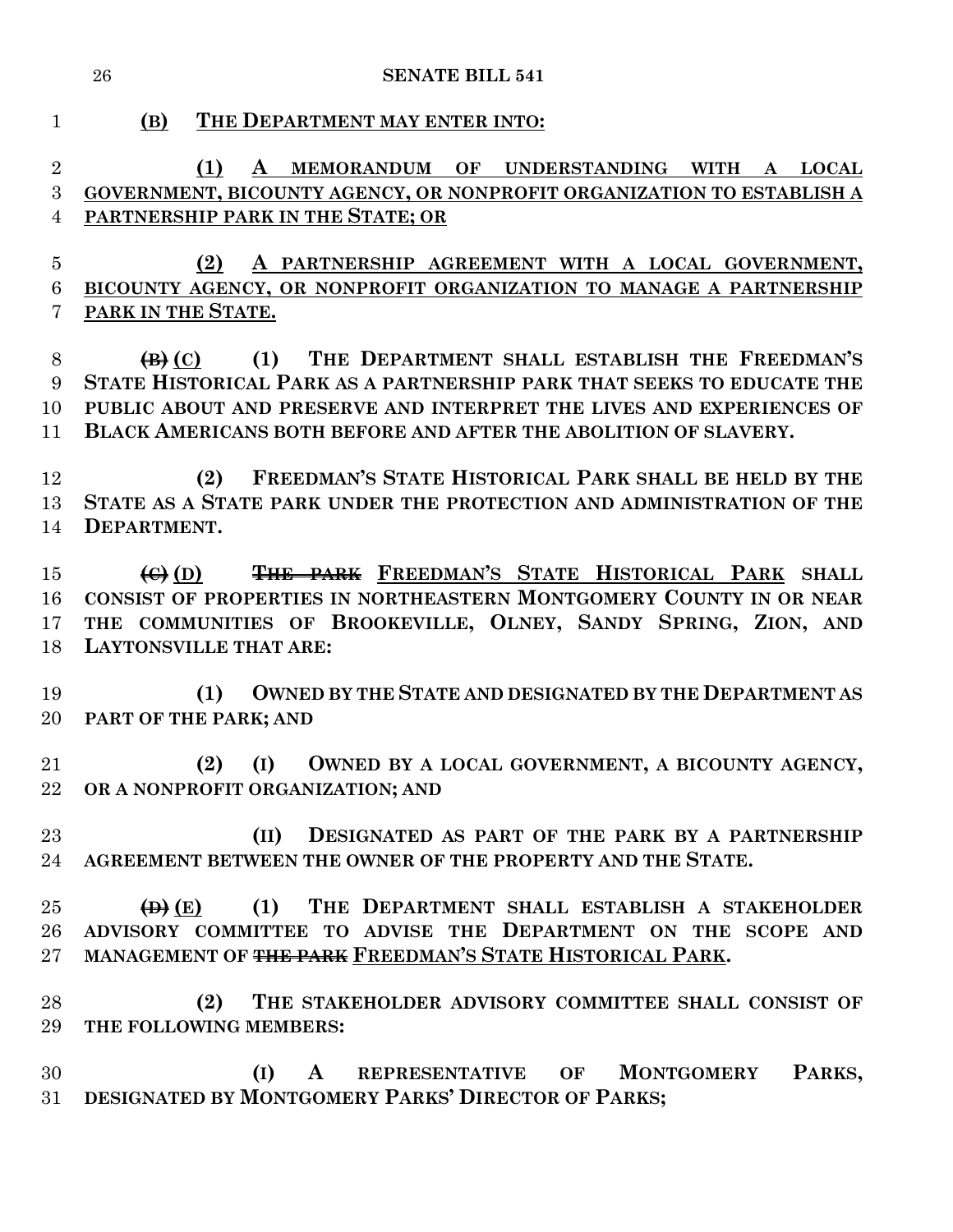**(II) A REPRESENTATIVE OF THE HERITAGE TOURISM ALLIANCE OF MONTGOMERY COUNTY, DESIGNATED BY THE ALLIANCE'S EXECUTIVE DIRECTOR;**

 **(III) A REPRESENTATIVE OF THE SANDY SPRING SLAVE MUSEUM, DESIGNATED BY THE MUSEUM'S DIRECTOR;**

 **(IV) A REPRESENTATIVE OF THE SANDY SPRING MUSEUM, DESIGNATED BY THE MUSEUM'S PRESIDENT; AND** 

 **(V) ANY OTHER MEMBERS AS DETERMINED BY THE DEPARTMENT.**

 **(3) TO THE EXTENT PRACTICABLE, THE STAKEHOLDER ADVISORY COMMITTEE SHALL REFLECT THE DIVERSITY OF NORTHEASTERN MONTGOMERY COUNTY.**

 **(E) (F) ON OR BEFORE JANUARY 1, 2023, THE DEPARTMENT SHALL SUBMIT A REPORT TO THE GENERAL ASSEMBLY, IN ACCORDANCE WITH § 2–1257 OF THE STATE GOVERNMENT ARTICLE, ON:**

 **(1) PROPERTY OWNED BY THE STATE IN NORTHEASTERN MONTGOMERY COUNTY THAT IS SUITABLE FOR INCLUSION IN FREEDMAN'S STATE HISTORICAL PARK;**

 **(2) PROPERTY OWNED BY A LOCAL GOVERNMENT, A BICOUNTY AGENCY, OR A NONPROFIT ORGANIZATION IN NORTHEASTERN MONTGOMERY COUNTY THAT IS SUITABLE FOR INCLUSION IN THE PARK FREEDMAN'S STATE HISTORICAL PARK AND FOR WHICH THE LANDOWNERS ARE WILLING TO ENTER INTO A PARTNERSHIP AGREEMENT; AND**

 **(3) THE FUNDING NEEDED TO ESTABLISH AND PROMOTE THE PARK FREEDMAN'S STATE HISTORICAL PARK.**

 **(G) IT IS THE INTENT OF THE GENERAL ASSEMBLY THAT IF THE STATE ACQUIRES CARR'S BEACH FOR THE PURPOSE OF MAKING THE PROPERTY A STATE PARK, THAT THE PROPERTY SHALL BE A PARTNERSHIP PARK ESTABLISHED AND MAINTAINED IN A MANNER SUBSTANTIALLY SIMILAR TO THE REQUIREMENTS ESTABLISHED UNDER SUBSECTIONS (B) THROUGH (D) OF THIS SECTION.**

 **(H) (1) IN THIS SUBSECTION, "WALDORF CORE ZONE" MEANS A GEOGRAPHICAL AREA IN CHARLES COUNTY WITHIN THE FOLLOWING BOUNDARIES:**

- **(I) NORTH OF BILLINGSLEY ROAD;**
	-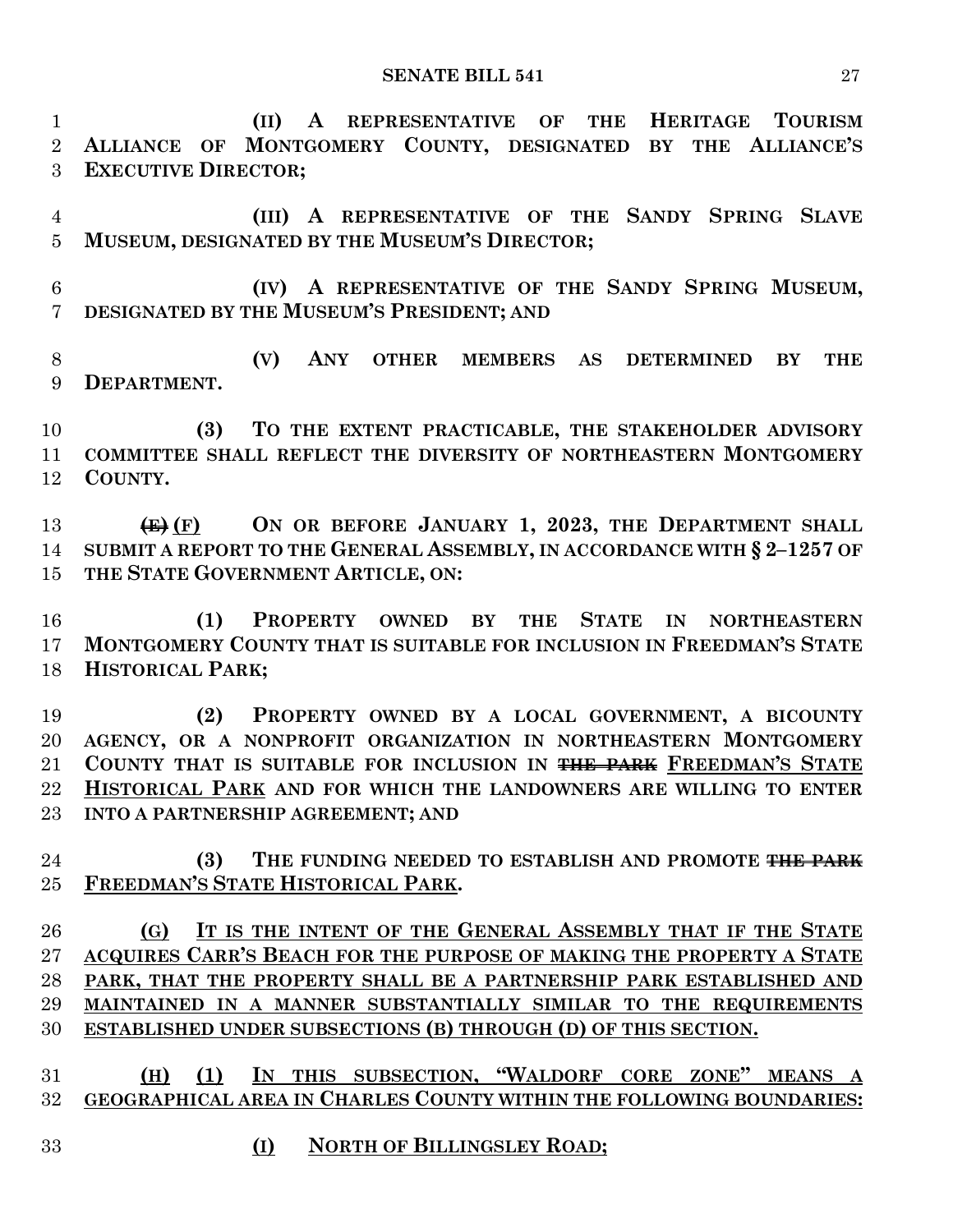| $\mathbf{1}$   | <b>SOUTH OF MATTAWOMAN CREEK;</b><br>(II)                                                                                        |
|----------------|----------------------------------------------------------------------------------------------------------------------------------|
| $\overline{2}$ | <b>EAST OF BENSVILLE ROAD; AND</b><br>(III)                                                                                      |
| 3              | <b>WEST OF MARYLAND ROUTE 5.</b><br>(IV)                                                                                         |
| $\overline{4}$ | IT IS THE INTENT OF THE GENERAL ASSEMBLY THAT IF THE<br>(2)                                                                      |
| 5              | STATE ACQUIRES PROPERTY IN THE WALDORF CORE ZONE FOR THE PURPOSE OF                                                              |
| 6              | MAKING THE PROPERTY A STATE PARK, THE PROPERTY SHALL BE A PARTNERSHIP                                                            |
| 7              | PARK ESTABLISHED AND MAINTAINED IN A MANNER SUBSTANTIALLY SIMILAR TO                                                             |
| 8              | THE REQUIREMENTS ESTABLISHED UNDER SUBSECTIONS (B) THROUGH (D) OF THIS                                                           |
| 9              | <b>SECTION.</b>                                                                                                                  |
| 10             | IT IS THE INTENT OF THE GENERAL ASSEMBLY THAT IF THE STATE<br>(I)                                                                |
| 11             | ACQUIRES HILL ROAD PARK IN PRINCE GEORGE'S COUNTY FOR THE PURPOSE OF                                                             |
| 12             | MAKING THE PROPERTY A STATE PARK, THE PROPERTY SHALL BE A PARTNERSHIP                                                            |
| 13             | PARK ESTABLISHED AND MAINTAINED IN A MANNER SUBSTANTIALLY SIMILAR TO                                                             |
| 14             | THE REQUIREMENTS ESTABLISHED UNDER SUBSECTIONS (B) THROUGH (D) OF THIS                                                           |
| 15             | <b>SECTION.</b>                                                                                                                  |
| 16             | Article – Agriculture                                                                                                            |
| 17             | $2 - 505$ .                                                                                                                      |
| 18<br>19       | The Maryland Agricultural Land Preservation Fund is created and continued<br>(a)<br>for the purposes specified in this subtitle. |
| 20             | The Maryland Agricultural Land Preservation Fund shall comprise:<br>(b)                                                          |
| 21<br>22       | (1) Any money made available to the Fund by general or special fund<br>appropriations;                                           |
| 23<br>24       | Any money made available to the Fund by grants or transfers from<br>(2)<br>governmental or private sources; and                  |
| 25             | Any money received under $\S 2-513(c)$ of this subtitle.<br>(3)                                                                  |
| 26             | FOR FISCAL YEAR 2024, THE GOVERNOR SHALL INCLUDE IN THE<br>(I)                                                                   |
| 27             | ANNUAL BUDGET BILL AN APPROPRIATION OF \$18,564,469 \$16,564,469 TO THE                                                          |
| 28             | FUND.                                                                                                                            |
|                |                                                                                                                                  |
| 29             | <b>Article - Economic Development</b>                                                                                            |

10–501.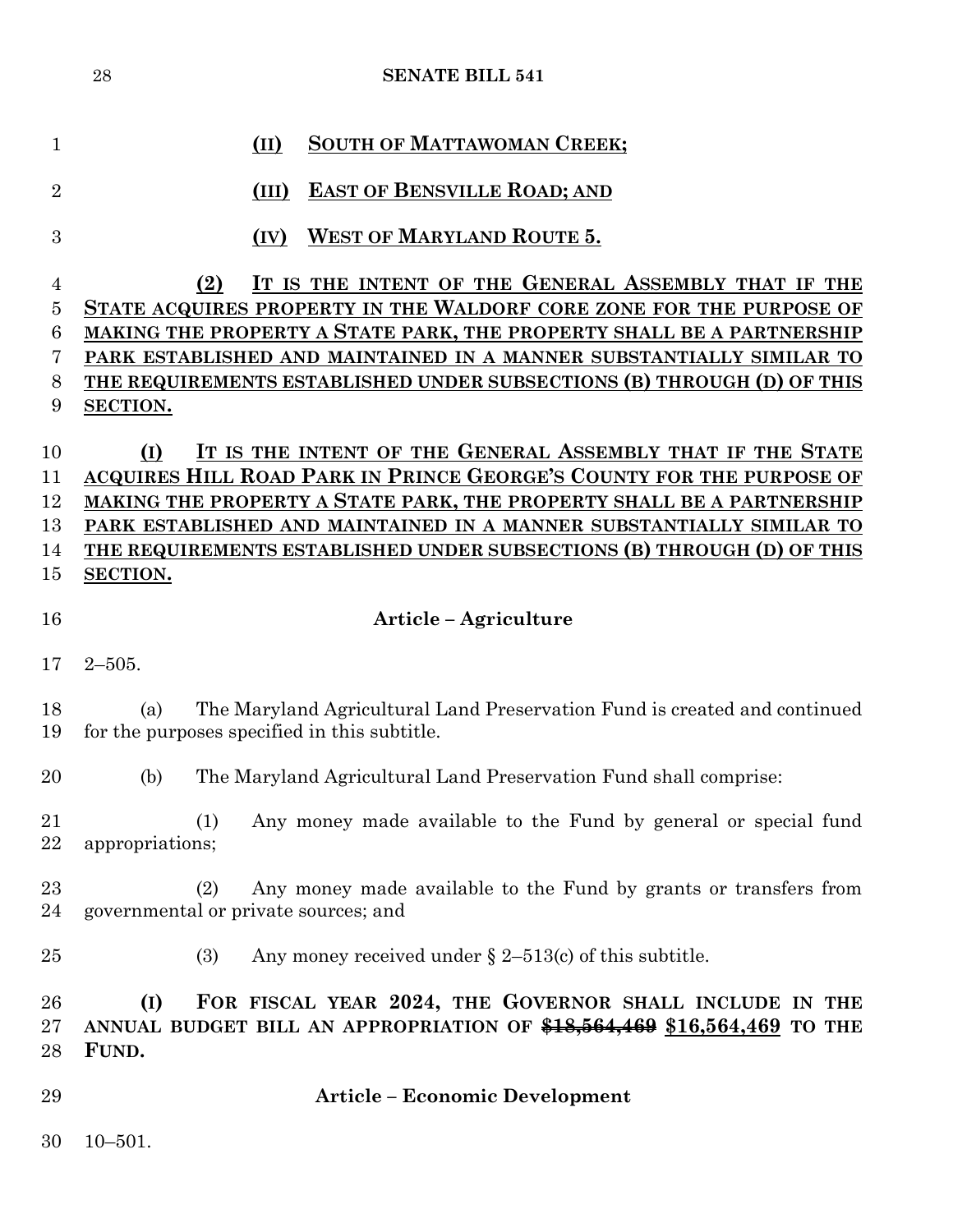(a) In this subtitle the following words have the meanings indicated.

 (f) "Corporation" means the Maryland Agricultural and Resource–Based Industry Development Corporation.

10–523.

 (a) (1) The Corporation may receive annual funding through an appropriation in the State budget.

 (2) The Corporation may also receive money for projects included in the budgets of State units.

 (3) (i) To assist the Corporation in complying with subsection (c) of this section, the Governor shall include each year in the State budget bill an appropriation to the Corporation for rural business development and assistance as follows:

- 
- 12 1. for fiscal year 2021, \$2,875,000; and
- 

2. for each of the fiscal years 2022 through 2025, \$2,735,000.

 (ii) **1. [**In**] EXCEPT AS PROVIDED IN SUBSUBPARAGRAPH 2 OF THIS SUBPARAGRAPH, IN** addition to any money provided under subparagraph (i) of this paragraph, the Governor may include each year in the State budget bill an appropriation to the Corporation in an amount not exceeding \$5,000,000 for rural land acquisition and easement programs, including programs to assist young and beginning farmers.

 **2. FOR FISCAL YEAR 2024, THE GOVERNOR SHALL INCLUDE IN THE ANNUAL BUDGET BILL A GENERAL FUND APPROPRIATION IN THE AMOUNT OF \$10,000,000 TO THE CORPORATION FOR THE NEXT GENERATION FARMLAND ACQUISITION PROGRAM.**

# **Article – State Finance and Procurement**

6–226.

 (a) (2) (i) Notwithstanding any other provision of law, and unless inconsistent with a federal law, grant agreement, or other federal requirement or with the terms of a gift or settlement agreement, net interest on all State money allocated by the State Treasurer under this section to special funds or accounts, and otherwise entitled to receive interest earnings, as accounted for by the Comptroller, shall accrue to the General Fund of the State.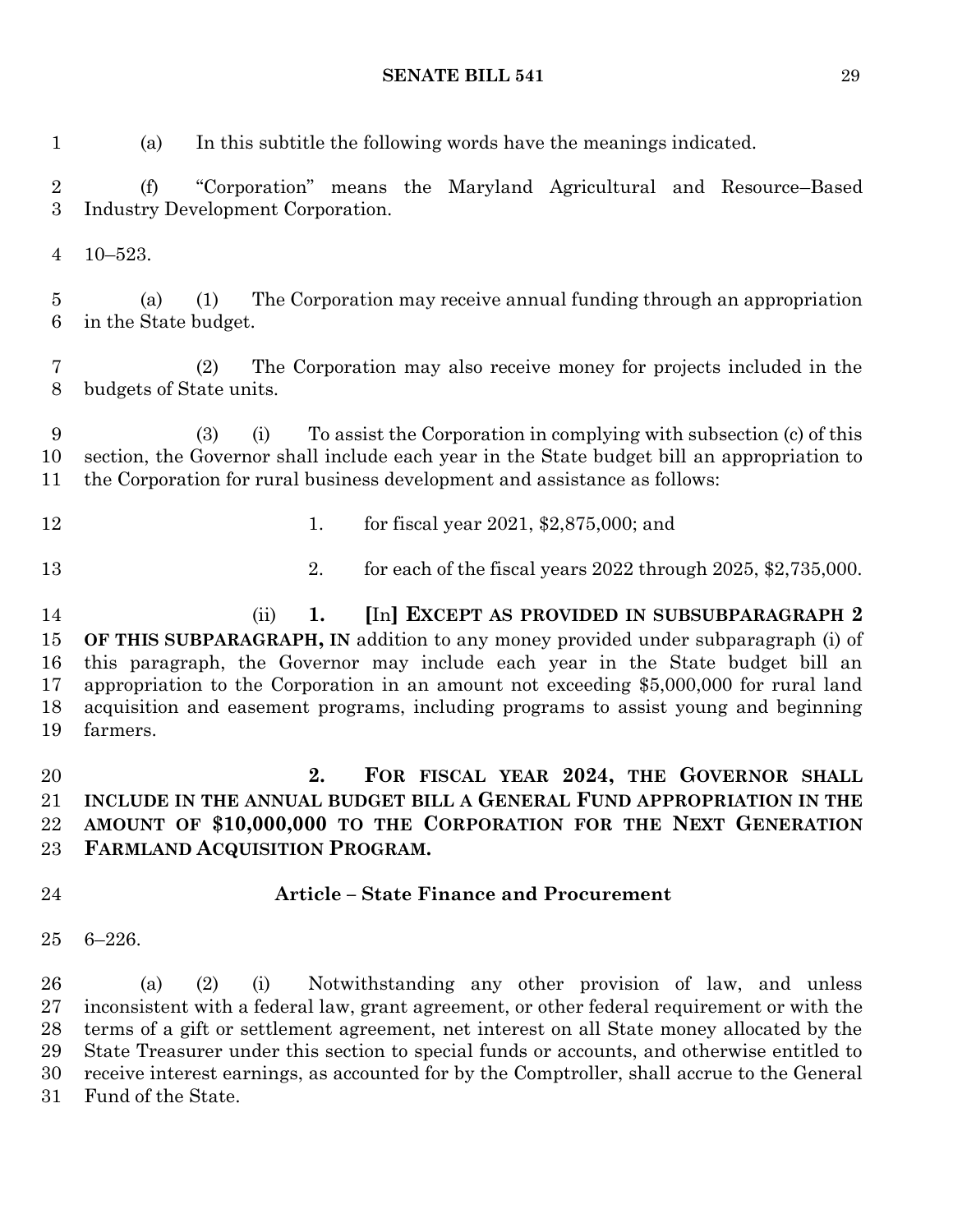| 1<br>$\overline{2}$   | (ii)<br>to the following funds:                          | The provisions of subparagraph (i) of this paragraph do not apply                                                                                                      |
|-----------------------|----------------------------------------------------------|------------------------------------------------------------------------------------------------------------------------------------------------------------------------|
| 3<br>$\overline{4}$   | [and]                                                    | the Health Equity Resource Community Reserve Fund;<br>144.                                                                                                             |
| $\overline{5}$        |                                                          | the Access to Counsel in Evictions Special Fund;<br>145.                                                                                                               |
| $\boldsymbol{6}$<br>7 | <b>AND</b>                                               | 146. THE PARK SYSTEM CRITICAL MAINTENANCE FUND;                                                                                                                        |
| 8<br>9                | <b>ACQUISITION FUND; AND</b>                             | THE PARK SYSTEM CAPITAL IMPROVEMENTS AND<br>147.                                                                                                                       |
| 10                    |                                                          | 148. THE GREAT MARYLAND OUTDOORS FUND.                                                                                                                                 |
| 11                    | $13 - 109.$                                              |                                                                                                                                                                        |
| 12                    | (a)                                                      | In this section, "small procurement" means a procurement for which:                                                                                                    |
| 13                    | (1)                                                      | a unit spends \$50,000 or less;                                                                                                                                        |
| 14<br>15              | (2)<br>expected annual revenues of \$50,000 or less;     | a contractor provides services subject to $\S 11-202(3)$ of this article for                                                                                           |
| 16<br>17<br>18        | (3)<br>that is $$100,000$ or less; [or]                  | the Department of General Services or the Department<br>of<br>Transportation is seeking to award a procurement contract for a construction with a value                |
| 19<br>20<br>21        | (4)<br>WITH A VALUE THAT IS \$100,000 OR LESS; OR        | THE DEPARTMENT OF NATURAL RESOURCES IS SEEKING TO<br>AWARD A PROCUREMENT CONTRACT FOR CAPITAL PROJECTS OR MAINTENANCE                                                  |
| $\bf{22}$<br>23<br>24 | (5)<br>year for:                                         | for purposes of administering Title 29, Subtitle 1 of the State Personnel<br>and Pensions Article, the State Retirement Agency spends \$50,000 or less during a fiscal |
| 25<br>26              | (i)<br>physician; and                                    | expenses related to independent medical evaluations by a                                                                                                               |
| $27\,$<br>28          | (ii)<br>administrative hearings on behalf of the Agency. | any expenses related to testimony by the physician at                                                                                                                  |
| 29<br>30              | (b)<br>primary procurement units.                        | A unit may make small procurements in accordance with the regulations of                                                                                               |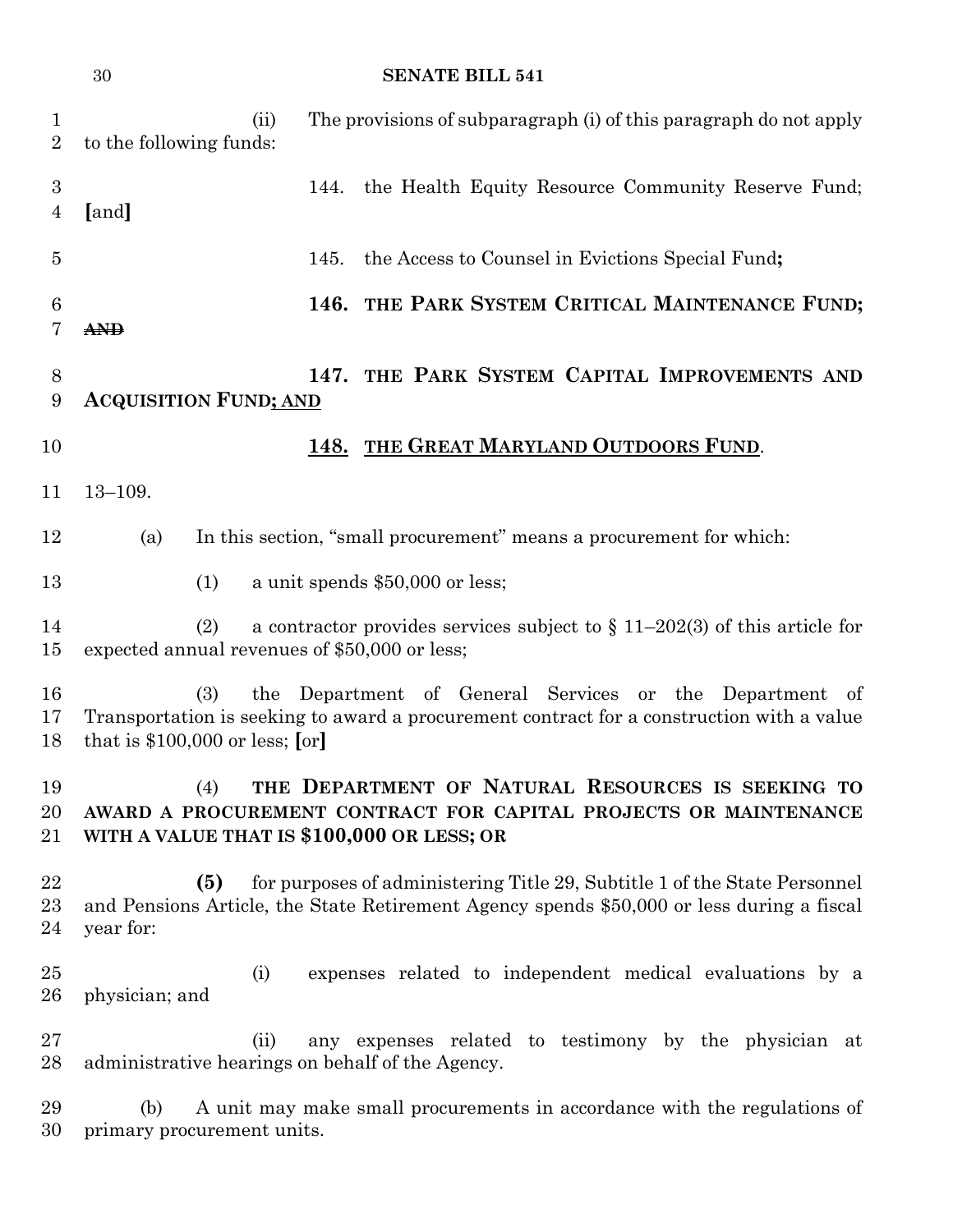(c) A primary procurement unit may not create a small procurement by artificial division of a procurement. (d) Any regulation of a primary procurement unit to govern small procurements: (1) shall provide for a simplified administrative procedure; (2) shall be consistent with the basic intent of this Division II; and (3) may not be disadvantageous economically to the State. (e) At least every 3 years, the Board shall: (1) review the prevailing costs of labor and materials; and (2) if warranted by changes in cost, recommend to the General Assembly appropriate adjustments in the ceiling for a small procurement. **Article – Tax – Property** 13–209. (g) (1) **[**(i) For each of fiscal years 2018, 2019, 2020, 2021, and 2022, the Governor shall include in the budget bill a General Fund appropriation in the amount of \$2,500,000 to the Maryland Agricultural and Resource–Based Industry Development Corporation for the Next Generation Farmland Acquisition Program authorized under § 10–523(a)(3)(ii) of the Economic Development Article. (ii) The appropriation required under subparagraph (i) of this paragraph: 1. represents reimbursement for 13.9% of the cumulative amount appropriated or transferred from the special fund to the General Fund for fiscal year 2006; and 23 23 2. is not subject to the provisions of subsections (a) through (f) of this section. (2) (i) 1. The Governor shall include in the annual budget bill for fiscal year 2021 a General Fund appropriation to the special fund in the amount of \$5,690,501.**] [**2.**] (I)** The Governor shall include in **[**each of**]** the annual budget **[**bills**] BILL** for fiscal **[**years 2022 and**] YEAR** 2023 a General Fund appropriation to the special fund in the amount of \$12,500,000.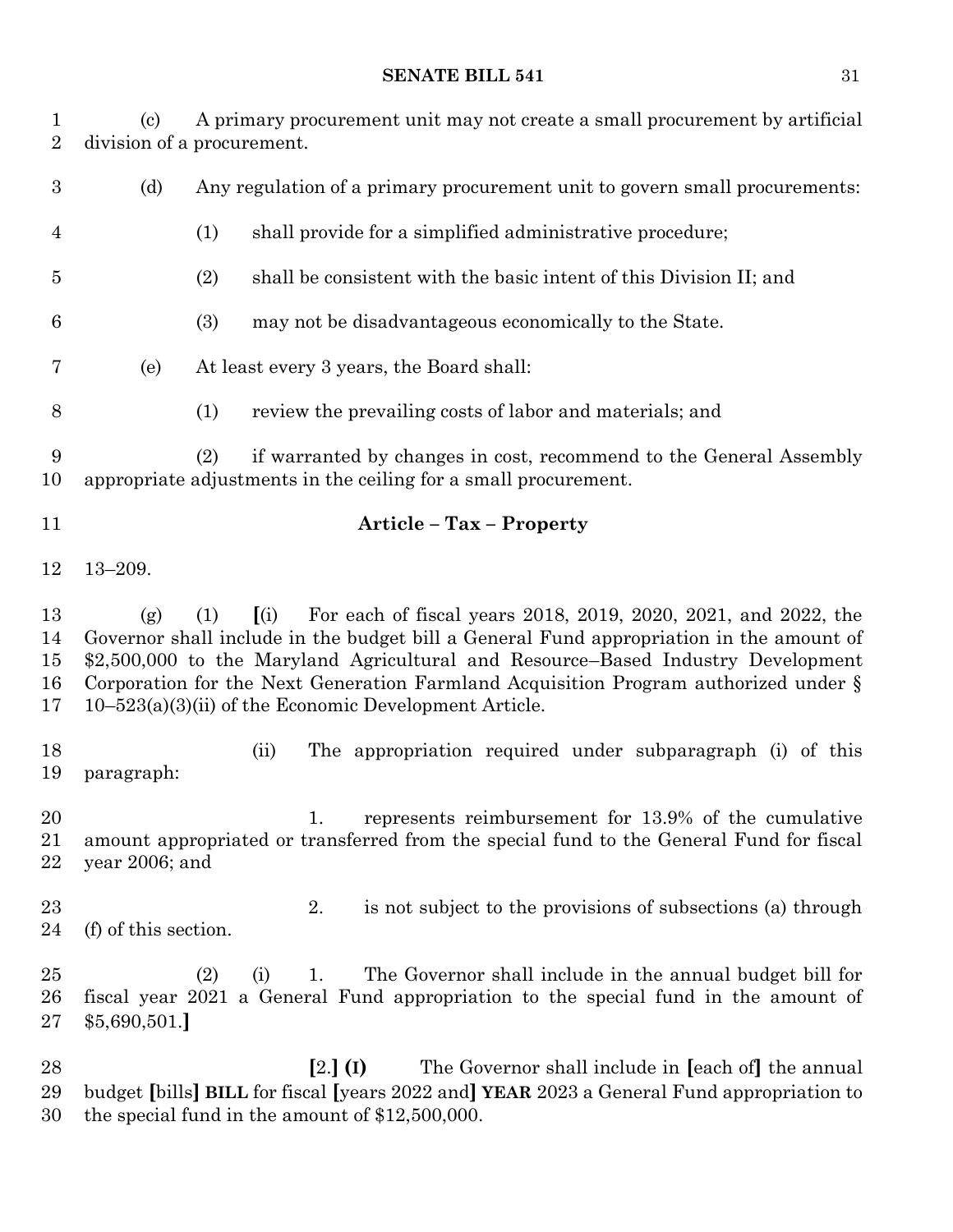| $\mathbf{1}$<br>$\overline{2}$<br>3 | <b>[3.</b><br>The Governor shall include in the annual budget bill for<br>fiscal year 2024 a General Fund appropriation to the special fund in the amount of<br>\$6,809,499.                                                                                                                                                                                                                                                                                                                                               |
|-------------------------------------|----------------------------------------------------------------------------------------------------------------------------------------------------------------------------------------------------------------------------------------------------------------------------------------------------------------------------------------------------------------------------------------------------------------------------------------------------------------------------------------------------------------------------|
| $\overline{4}$<br>$\overline{5}$    | <b>APPROPRIATION</b><br>The<br>[appropriations]<br>required<br>under<br>(ii)<br>subparagraph (i) of this paragraph:                                                                                                                                                                                                                                                                                                                                                                                                        |
| 6<br>7                              | [are] IS not subject to the provisions of subsections $(a)$ , $(b)$ ,<br>1.<br>(c), and (f) of this section;                                                                                                                                                                                                                                                                                                                                                                                                               |
| 8<br>9                              | shall be allocated as provided in subsection (d) of this<br>2.<br>section and $\S 5-903$ of the Natural Resources Article; and                                                                                                                                                                                                                                                                                                                                                                                             |
| 10<br>11                            | shall be reduced by the amount of any appropriation from<br>3.<br>the General Fund to the special fund that:                                                                                                                                                                                                                                                                                                                                                                                                               |
| 12<br>13                            | exceeds the required appropriation under this paragraph;<br>A.<br>and                                                                                                                                                                                                                                                                                                                                                                                                                                                      |
| 14<br>15                            | <b>B.</b><br>is identified as an appropriation for reimbursement under<br>this paragraph.                                                                                                                                                                                                                                                                                                                                                                                                                                  |
| 16<br>17<br>18<br>19<br>20<br>21    | $(3)$ (2)<br>[1.] The Governor shall include in [each of] the annual<br>(i)<br>budget [bills] BILL for fiscal year [2019 and fiscal years] 2023 [through 2026] a General<br>Fund appropriation to the special fund in the amount of \$6,000,000 [and for fiscal year<br>2027 a General Fund appropriation to the special fund in the amount of \$4,000,000] for<br>park development and the critical maintenance of State projects located on lands managed<br>by the Department of Natural Resources for public purposes. |
| 22<br>23<br>24<br>25                | [2.<br>The Governor shall include in the annual budget bill for<br>fiscal year 2022 only a General Fund appropriation to the special fund in the amount of<br>\$21,930,475 for the critical maintenance of State projects located on lands managed by the<br>Department of Natural Resources for public purposes.                                                                                                                                                                                                          |
| 26<br>$27\,$                        | The<br>[appropriations]<br>(ii)<br><b>APPROPRIATION</b><br>required<br>under<br>subparagraph (i) of this paragraph:                                                                                                                                                                                                                                                                                                                                                                                                        |
| 28<br>29                            | [are] IS not subject to the provisions of subsections (a), (b),<br>1.<br>(c), and (f) of this section; AND                                                                                                                                                                                                                                                                                                                                                                                                                 |
| 30<br>31                            | 2.<br>[shall be made until the cumulative total amount<br>appropriated under subparagraph (i) of this paragraph is equal to \$55,930,475; and                                                                                                                                                                                                                                                                                                                                                                              |
| 32<br>$33\,$                        | 3.]<br>shall be reduced by the amount of any appropriation from<br>the General Fund to the special fund that:                                                                                                                                                                                                                                                                                                                                                                                                              |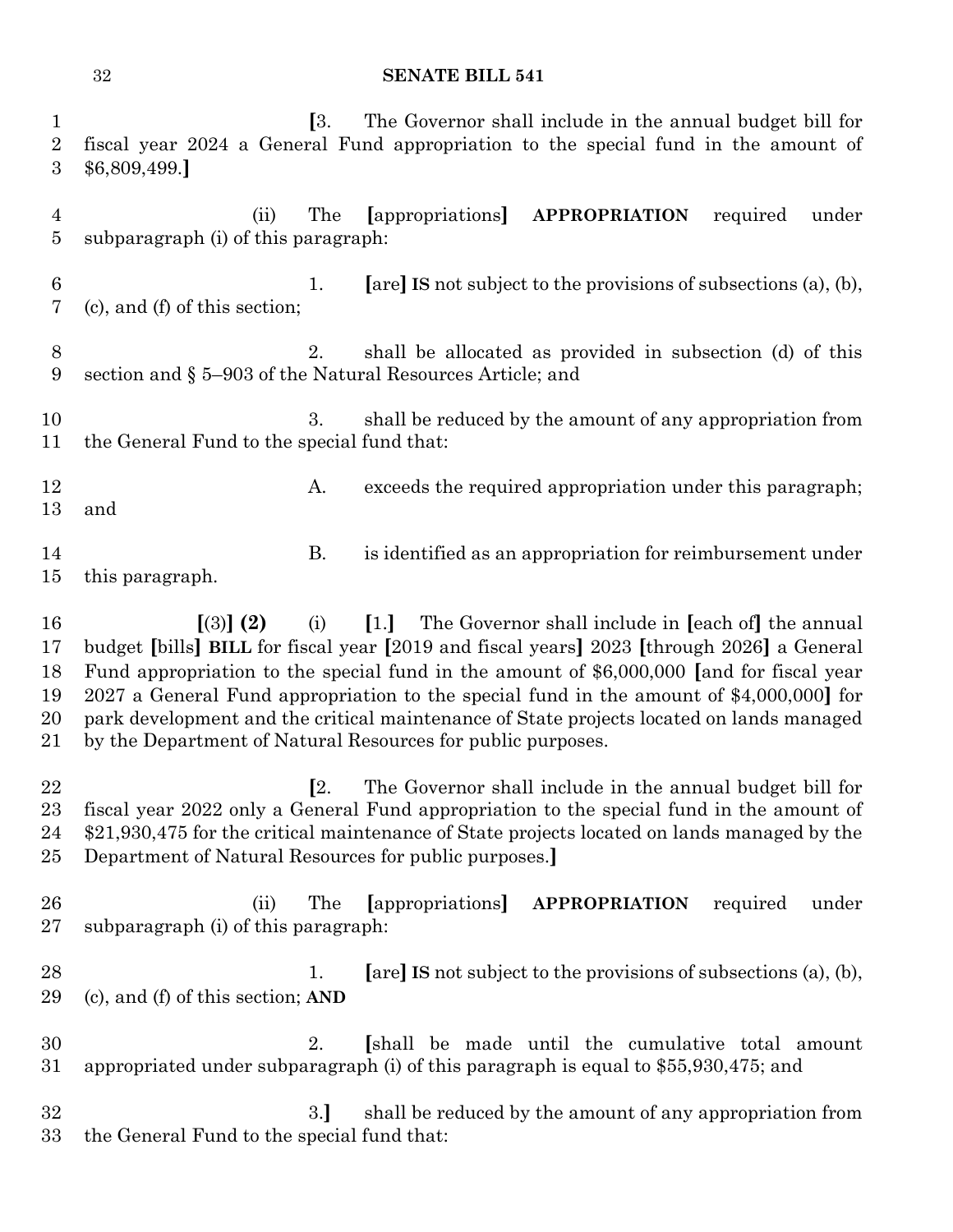1 A. exceeds the required appropriation under this paragraph; B. is identified as an appropriation for reimbursement under this paragraph; and C. supplements rather than supplants the Department of Natural Resources funding for the critical maintenance of State projects on State lands, based on the average critical maintenance budget of the 10 years preceding the appropriation. **[**(4)**] (3)** (i) 1. **[**Subject to subparagraph (ii) of this paragraph, the Governor shall appropriate from the General Fund to the special fund \$119,800,225, which equals the cumulative amount of the appropriations or transfers from the special fund to the General Fund for fiscal years 2016, 2017, and 2018, less \$104,365,475. 12 12 2. For fiscal year 2022 only, the Governor shall include in the annual budget bill a General Fund appropriation in the amount of \$1,200,000 to the State Lakes Protection and Restoration Fund established under § 8–205 of the Natural Resources Article to be used only to fund a pilot dredging project at Deep Creek Lake, which is not required to be matched by local funds. 3.**]** For **[**each of**]** fiscal **[**years**] YEAR** 2023, **[**2024, 2025, 2026, and 2027,**]** the Governor shall include in the annual budget bill a General Fund appropriation in the amount of \$2,500,000 to the Maryland Agricultural and Resource–Based Industry Development Corporation for the Next Generation Farmland 21 Acquisition Program authorized under  $\S$  10–523(a)(3)(ii) of the Economic Development Article. **[**4.**] 2.**For fiscal year 2025 only, the Governor shall include in the annual budget bill a General Fund appropriation in the amount of \$2,735,000 to the Maryland Agricultural and Resource–Based Industry Development Corporation established under Title 10, Subtitle 5 of the Economic Development Article to be used as follows: A. \$2,300,000 to support the Corporation's rural business loan programs and small matching grant programs; and B. \$435,000 for grants and near–equity investments to: I. support the creation or expansion of agricultural product aggregation and storage sites; and II. facilitate participation in the Certified Local Farm Enterprise Program. (ii) **[**The Governor shall appropriate at least: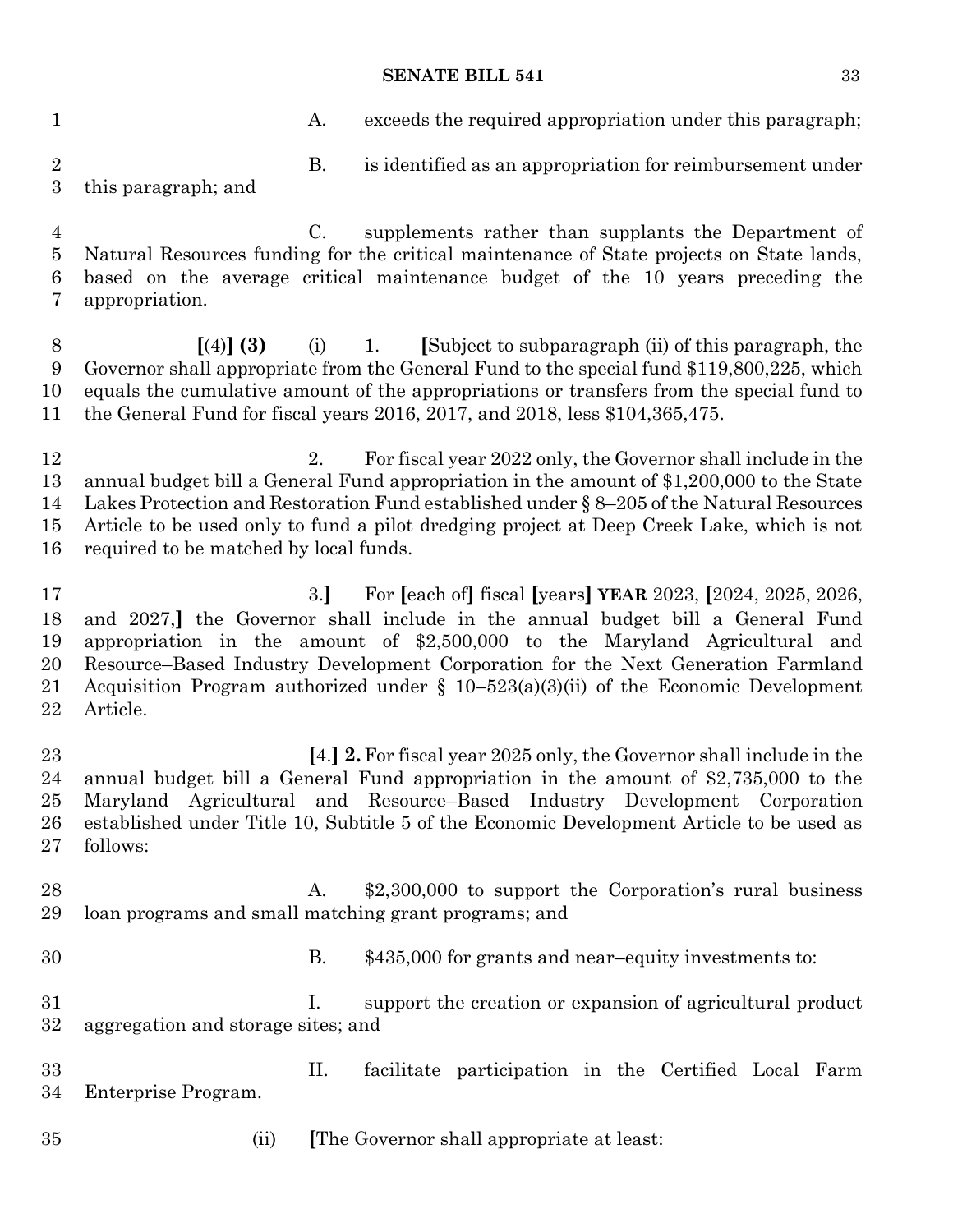|                          | $34\,$                                                         |           | <b>SENATE BILL 541</b>                                                                                                                                                                                                                                   |
|--------------------------|----------------------------------------------------------------|-----------|----------------------------------------------------------------------------------------------------------------------------------------------------------------------------------------------------------------------------------------------------------|
| $\mathbf{1}$             |                                                                | 1.        | \$8,230,475 on or before June 30, 2022;                                                                                                                                                                                                                  |
| $\overline{2}$           |                                                                | 2.        | an additional \$37,986,900 on or before June 30, 2026;                                                                                                                                                                                                   |
| $\boldsymbol{3}$         |                                                                | 3.        | an additional \$48,221,900 on or before June 30, 2030; and                                                                                                                                                                                               |
| $\overline{4}$           |                                                                | 4.        | an additional $$25,360,950$ on or before June 30, 2031.                                                                                                                                                                                                  |
| $\overline{5}$<br>6      | (iii)<br><b>SUBPARAGRAPH</b> (i) [and (ii)] of this paragraph: | The       | under<br>appropriations<br>required<br>[subparagraphs]                                                                                                                                                                                                   |
| 7<br>8<br>9              | 2016, 2017, and 2018, less \$104,365,475;                      | 1.        | represent reimbursement for the cumulative amount of<br>any appropriation or transfer from the special fund to the General Fund for fiscal years                                                                                                         |
| 10<br>11                 | and (f) of this section;                                       | 2.]       | are not subject to the provisions of subsections $(a)$ , $(b)$ , $(c)$ ,                                                                                                                                                                                 |
| 12<br>13                 |                                                                |           | [3.] <b>2.</b> Shall be allocated as provided in subsection (d) of this<br>section and § 5–903 of the Natural Resources Article; AND                                                                                                                     |
| 14<br>15<br>16<br>17     | 2017, and 2018, less \$104,365,475; and                        | [4]       | Shall be made until the cumulative total appropriated<br>under subparagraphs (i) and (ii) of this paragraph is equal to the cumulative amount of any<br>appropriation or transfer from the special fund to the General Fund for fiscal years 2016,       |
| 18<br>19                 | the General Fund to the special fund that:                     |           | [5.] <b>3.</b> shall be reduced by the amount of any appropriation from                                                                                                                                                                                  |
| 20<br>21                 | and                                                            | A.        | exceeds the required appropriation under this paragraph;                                                                                                                                                                                                 |
| 22<br>23                 | this paragraph.                                                | <b>B.</b> | is identified as an appropriation for reimbursement under                                                                                                                                                                                                |
| 24                       |                                                                |           | <b>Article - Labor and Employment</b>                                                                                                                                                                                                                    |
| 25                       | $9 - 207$ .                                                    |           |                                                                                                                                                                                                                                                          |
| 26<br>$27\,$<br>28<br>29 | (a)<br>employee.                                               |           | A <del>PARK SERVICES ASSOCIATE, A</del> FOREST RANGER, A PARK RANGER, A<br>WILDLIFE RANGER, A registered crew member, a paid law enforcement employee, or an<br>individual engaged for fire fighting by the Department of Natural Resources is a covered |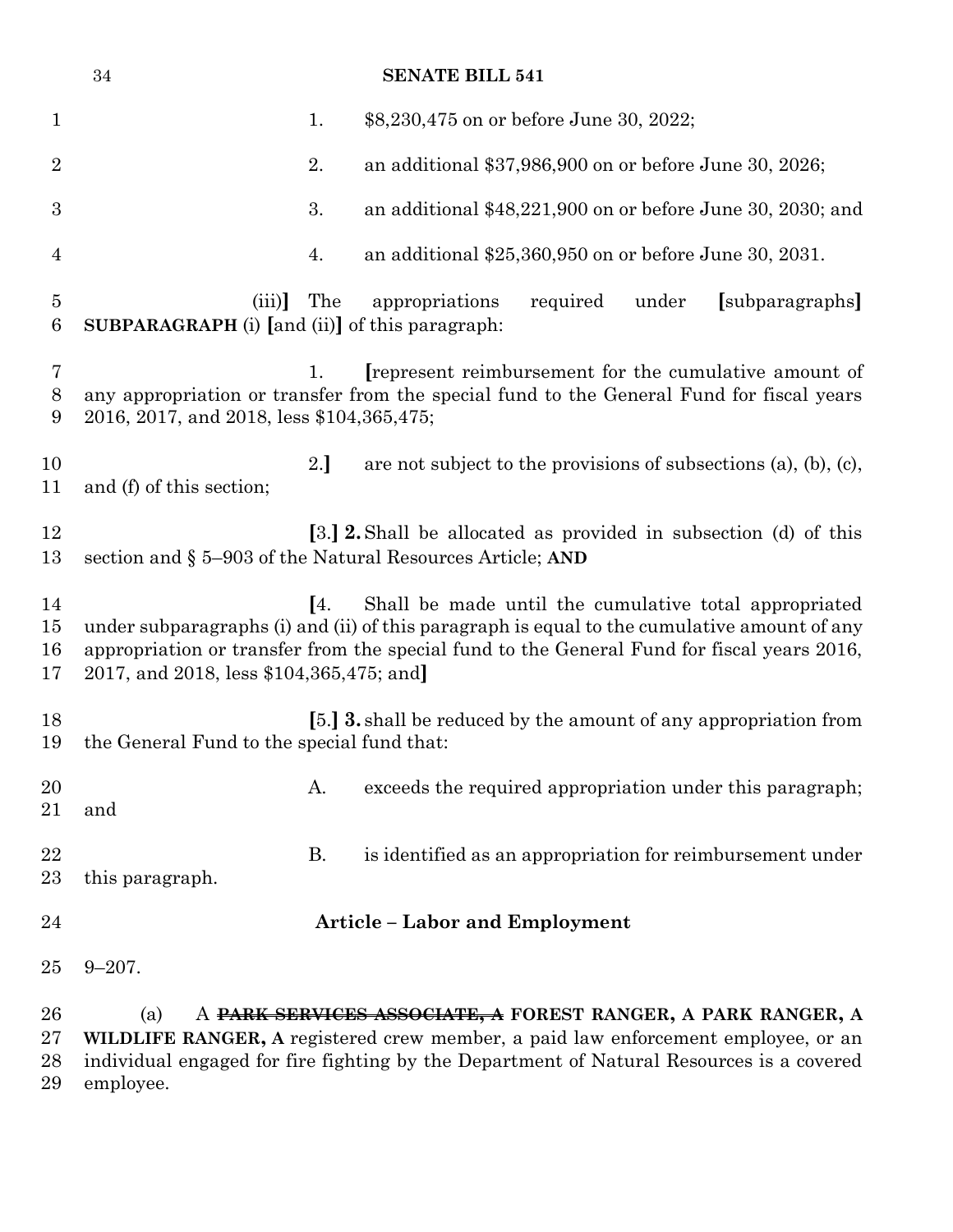(b) Notwithstanding § 9–203 of this subtitle, an individual engaged for fire fighting who otherwise would be a covered employee under subsection (a) of this section is a covered employee even if the fire fighting takes place outside of the State.

 (c) Notwithstanding § 9–205 of this subtitle, an individual who otherwise would be a covered employee under subsection (a) of this section is a covered employee even if engaged temporarily or part time.

 (d) For the purpose of this title, the Department of Natural Resources is the employer of an individual who is a covered employee under this section.

9–503.

 (a) A **PARK SERVICES ASSOCIATE, FOREST RANGER, PARK RANGER, WILDLIFE RANGER,** paid firefighter, paid fire fighting instructor, paid rescue squad member, paid advanced life support unit member, or sworn member of the Office of the State Fire Marshal employed by an airport authority, a county, a fire control district, a municipality, or the State or a volunteer firefighter, volunteer fire fighting instructor, volunteer rescue squad member, or volunteer advanced life support unit member who is a covered employee under § 9–234 of this title is presumed to have an occupational disease that was suffered in the line of duty and is compensable under this title if:

18 (1) the individual has heart disease, hypertension, or lung disease;

 (2) the heart disease, hypertension, or lung disease results in partial or 20 total disability or death; and

21  $\left(\frac{3}{2}\right)$  in the case of a volunteer firefighter, volunteer fire fighting instructor, 22 volunteer rescue squad member, or volunteer advanced life support unit member, the 23 individual has met a suitable standard of physical examination before becoming a 24 firefighter, fire fighting instructor, rescue squad member, or advanced life support unit member.

 $\leftrightarrow$   $\leftrightarrow$   $\leftrightarrow$  A paid police officer employed by an airport authority, a county, the Maryland–National Capital Park and Planning Commission, a municipality, or the State, 28 a deputy sheriff of Montgomery County, or, subject to paragraph (2) of this subsection, a deputy sheriff of Anne Arundel County, Anne Arundel County detention officer, deputy sheriff of Baltimore City, Montgomery County correctional officer, Prince George's County deputy sheriff, Prince George's County correctional officer, or deputy sheriff of Allegany County is presumed to be suffering from an occupational disease that was suffered in the 33 line of duty and is compensable under this title if:

34 (i) the police officer, deputy sheriff, or correctional officer is suffering from heart disease or hypertension; and

 (ii) the heart disease or hypertension results in partial or total 37 <del>disability or death.</del>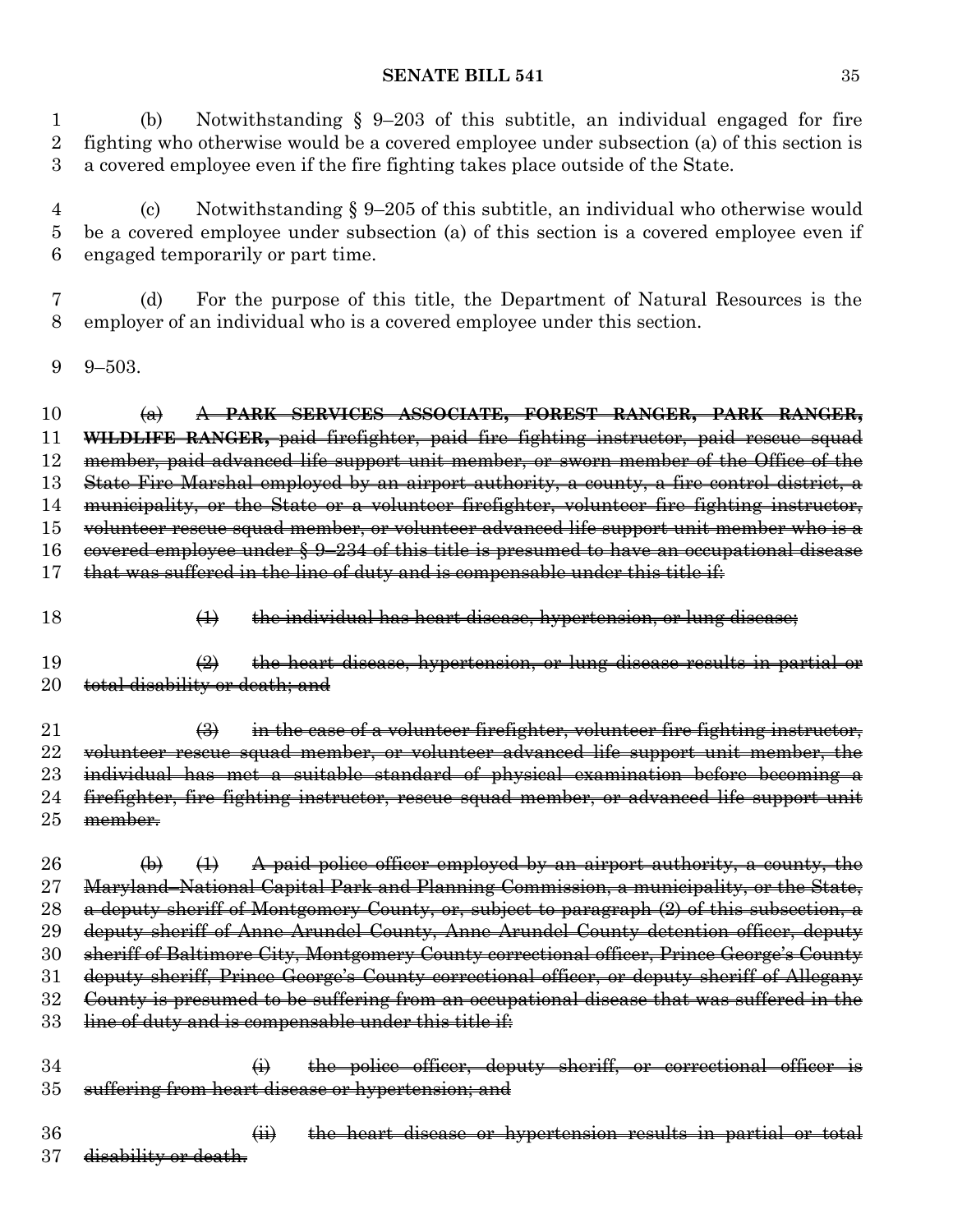$\left( \frac{2}{2} \right)$   $\left( \frac{1}{2} \right)$  A deputy sheriff of Anne Arundel County, Anne Arundel County detention officer, deputy sheriff of Baltimore City, Montgomery County correctional officer, Prince George's County deputy sheriff, or Prince George's County correctional officer is entitled to the presumption under this subsection only to the extent that the individual suffers from heart disease or hypertension that is more severe than the individual's heart disease or hypertension condition existing prior to the individual's employment as a deputy sheriff of Anne Arundel County, Anne Arundel County detention officer, deputy sheriff of Baltimore City, Montgomery County correctional officer, Prince George's County deputy sheriff, or Prince George's County correctional officer.

 $\qquad \qquad \textbf{(ii)} \qquad \textbf{To be eligible for the presentation under this subsection, a depth}$  sheriff of Anne Arundel County, Anne Arundel County detention officer, deputy sheriff of Baltimore City, Montgomery County correctional officer, Prince George's County deputy sheriff, or Prince George's County correctional officer, as a condition of employment, shall submit to a medical examination to determine any heart disease or hypertension condition existing prior to the individual's employment as a deputy sheriff of Anne Arundel County, Anne Arundel County detention officer, deputy sheriff of Baltimore City, Montgomery County correctional officer, Prince George's County deputy sheriff, or Prince George's 18 County correctional officer.

 (c) A **PARK SERVICES ASSOCIATE, FOREST RANGER, PARK RANGER, WILDLIFE RANGER,** paid firefighter, paid fire fighting instructor, paid rescue squad member, paid advanced life support unit member, or a sworn member of the Office of the 22 State Fire Marshal employed by an airport authority, a county, a fire control district, a 23 municipality, or the State or a volunteer firefighter, volunteer fire fighting instructor, 24 volunteer rescue squad member, or volunteer advanced life support unit member who is a 25 eovered employee under § 9-234 of this title is presumed to be suffering from an 26 occupational disease that was suffered in the line of duty and is compensable under this title if:

 (1) the individual has leukemia or prostate, rectal, throat, multiple myeloma, non–Hodgkin's lymphoma, brain, testicular, bladder, kidney or renal cell, or breast cancer that is caused by contact with a toxic substance that the individual has 31 encountered in the line of duty;

 $\overline{2}$  (2) the individual has completed at least 10 years of cumulative service 33 within the State as a firefighter, a fire fighting instructor, a rescue squad member, or an advanced life support unit member or in a combination of those jobs;

(3) the cancer or leukemia results in partial or total disability or death; and

36 (4) in the case of a volunteer firefighter, volunteer fire fighting instructor, volunteer rescue squad member, or volunteer advanced life support unit member, the individual has met a suitable standard of physical examination before becoming a firefighter, fire fighting instructor, rescue squad member, or advanced life support unit member.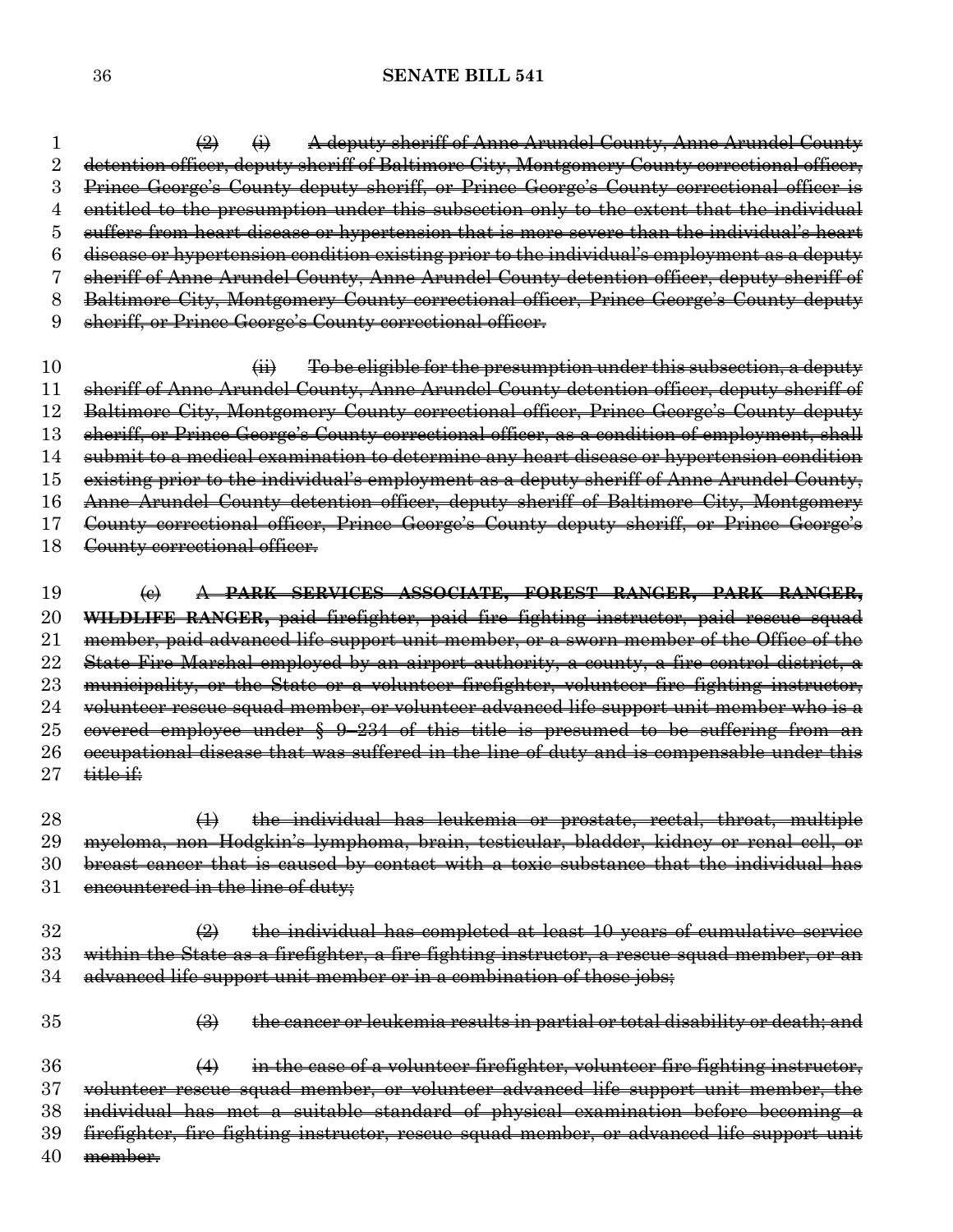(d) (1) A **PARK SERVICES ASSOCIATE, FOREST RANGER, PARK RANGER, WILDLIFE RANGER,** paid law enforcement employee of the Department of Natural Resources who is a covered employee under § 9–207 of this title**,** and a park police officer of the Maryland–National Capital Park and Planning Commission is presumed to have an occupational disease that was suffered in the line of duty and is compensable under this title if the **[**employee**] INDIVIDUAL**:

- 
- (i) is suffering from Lyme disease; and

 (ii) was not suffering from Lyme disease before assignment to a position that regularly places the employee in an outdoor wooded environment.

 (2) The presumption under this subsection for a park police officer of the Maryland–National Capital Park and Planning Commission shall only apply:

 (i) during the time that the park police officer is assigned to a position that regularly places the park police officer in an outdoor wooded environment; and

 (ii) for 3 years after the last date that the park police officer was assigned by the Maryland–National Capital Park and Planning Commission to a position that regularly placed the officer in an outdoor wooded environment.

 (e) (1) Except as provided in paragraph (2) of this subsection, any paid firefighter, paid fire fighting instructor, sworn member of the Office of the State Fire Marshal, paid police officer, **PARK SERVICES ASSOCIATE, FOREST RANGER, PARK RANGER, WILDLIFE RANGER,** paid law enforcement employee of the Department of Natural Resources, deputy sheriff of Anne Arundel County, Anne Arundel County detention officer, park police officer of the Maryland–National Capital Park and Planning Commission, deputy sheriff of Montgomery County, deputy sheriff of Baltimore City, Montgomery County correctional officer, deputy sheriff of Prince George's County, or Prince George's County correctional officer who is eligible for benefits under subsection (a), (b), (c), or (d) of this section or the dependents of those individuals shall receive the benefits in addition to any benefits that the individual or the dependents of the individual are entitled to receive under the retirement system in which the individual was a participant at the time of the claim.

 (2) The benefits received under this title shall be adjusted so that the weekly total of those benefits and retirement benefits does not exceed the weekly salary that was paid to **[**the paid law enforcement employee of the Department of Natural Resources, a park police officer of the Maryland–National Capital Park and Planning Commission, firefighter, fire fighting instructor, sworn member of the Office of the State Fire Marshal, police officer, deputy sheriff, Prince George's County or Montgomery County correctional officer, or Anne Arundel County detention officer**] AN INDIVIDUAL SPECIFIED UNDER PARAGRAPH (1) OF THIS SUBSECTION**.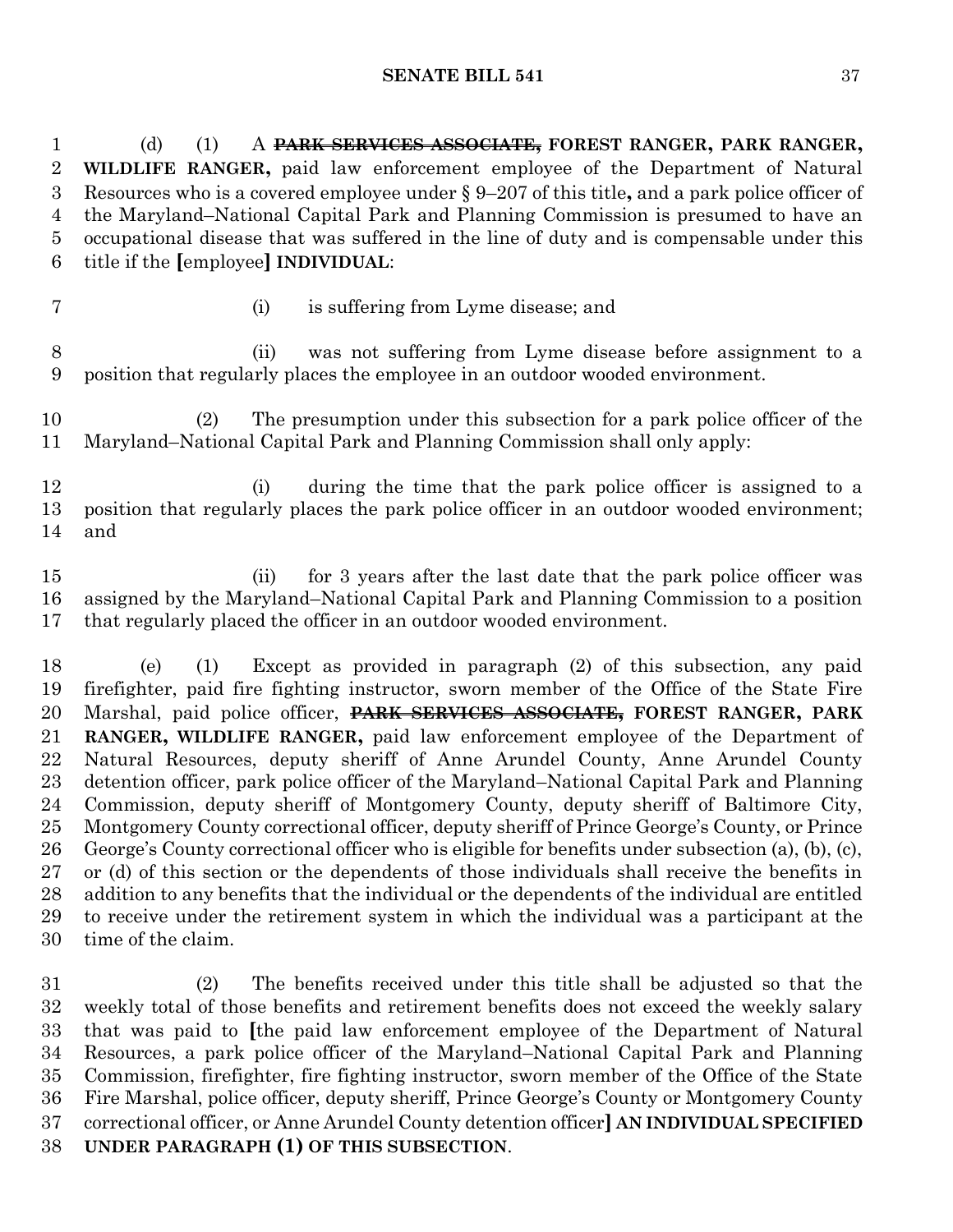|                  | 38                             |     |      |    | <b>SENATE BILL 541</b>                                                                                                                                              |
|------------------|--------------------------------|-----|------|----|---------------------------------------------------------------------------------------------------------------------------------------------------------------------|
| $\mathbf 1$      |                                |     |      |    | Article - Tax - General                                                                                                                                             |
| $\overline{2}$   | $10 - 209.$                    |     |      |    |                                                                                                                                                                     |
| $\boldsymbol{3}$ | (a)                            | (1) |      |    | In this section the following words have the meanings indicated.                                                                                                    |
| 4                |                                | (2) |      |    | "Correctional officer" means an individual who:                                                                                                                     |
| 5                |                                |     | (i)  |    | was employed in:                                                                                                                                                    |
| 6<br>7           | Correctional Services Article; |     |      | 1. | a State correctional facility, as defined in $\S$ 1–101 of the                                                                                                      |
| 8<br>9           | Correctional Services Article; |     |      | 2. | a local correctional facility, as defined in $\S$ 1-101 of the                                                                                                      |
| 10<br>11         | Services Article; or           |     |      | 3. | a juvenile facility included in $\S$ 9-226 of the Human                                                                                                             |
| 12<br>13<br>14   | Article; and                   |     |      | 4. | a facility of the United States that is equivalent to a State<br>or local correctional facility or a juvenile facility included in $\S 9-226$ of the Human Services |
| $15\,$<br>16     |                                |     | (ii) |    | is eligible to receive retirement income attributable to the<br>individual's employment under item (i) of this paragraph.                                           |
| 17<br>18         | or paramedics.                 | (3) |      |    | "Emergency services personnel" means emergency medical technicians                                                                                                  |
| 19               |                                | (4) | (i)  |    | "Employee retirement system" means a plan:                                                                                                                          |
| 20<br>21         | of its employees; and          |     |      | 1. | established and maintained by an employer for the benefit                                                                                                           |
| 22<br>23         | Revenue Code.                  |     |      | 2. | qualified under $\S$ 401(a), $\S$ 403, or $\S$ 457(b) of the Internal                                                                                               |
| 24               |                                |     | (ii) |    | "Employee retirement system" does not include:                                                                                                                      |
| 25<br>26         | of the Internal Revenue Code;  |     |      | 1. | an individual retirement account or annuity under $\S$ 408                                                                                                          |
| $27\,$<br>28     | Internal Revenue Code;         |     |      | 2. | a Roth individual retirement account under $\S$ 408A of the                                                                                                         |
| 29               |                                |     |      | 3. | a rollover individual retirement account;                                                                                                                           |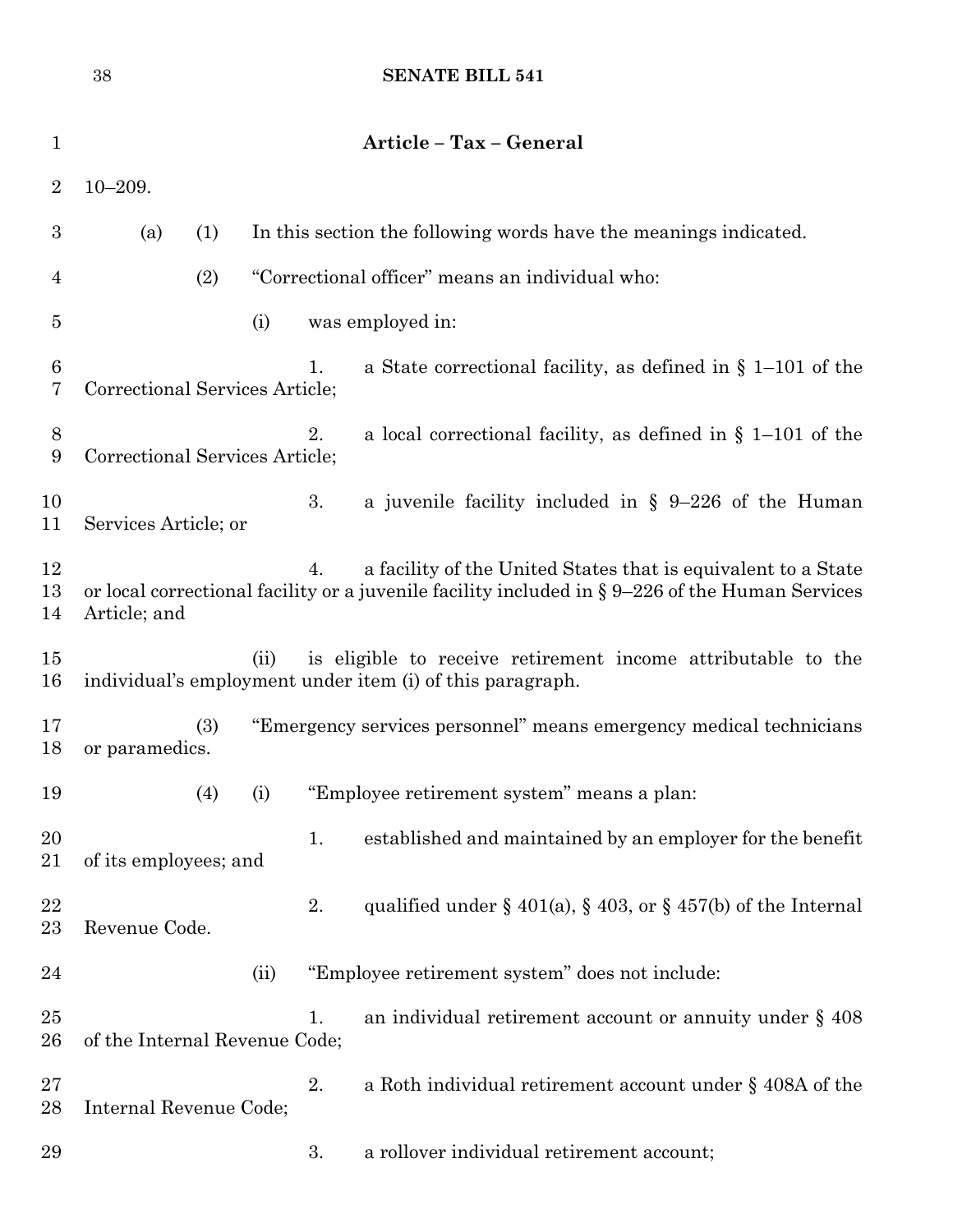4. a simplified employee pension under Internal Revenue Code § 408(k); or 5. an ineligible deferred compensation plan under § 457(f) of the Internal Revenue Code. (b) Subject to subsections (d) and (e) of this section, to determine Maryland adjusted gross income, if, on the last day of the taxable year, a resident is at least 65 years old or is totally disabled or the resident's spouse is totally disabled, or the resident is at least 55 years old and is a retired **PARK SERVICES ASSOCIATE, FOREST RANGER, PARK RANGER, WILDLIFE RANGER,** correctional officer, law enforcement officer, or fire, rescue, or emergency services personnel of the United States, the State, or a political subdivision of the State, an amount is subtracted from federal adjusted gross income equal to the lesser of: (1) the cumulative or total annuity, pension, or endowment income from an employee retirement system included in federal adjusted gross income; or (2) the maximum annual benefit under the Social Security Act computed under subsection (c) of this section, less any payment received as old age, survivors, or disability benefits under the Social Security Act, the Railroad Retirement Act, or both. (c) For purposes of subsection (b)(2) of this section, the Comptroller: (1) shall determine the maximum annual benefit under the Social Security Act allowed for an individual who retired at age 65 for the prior calendar year; and (2) may allow the subtraction to the nearest \$100. (d) Military retirement income that is included in the subtraction under § 10–207(q) of this subtitle may not be taken into account for purposes of the subtraction under this section. (e) In the case of a retired **PARK SERVICES ASSOCIATE, FOREST RANGER, PARK RANGER, WILDLIFE RANGER,** correctional officer, law enforcement officer, or fire, rescue, or emergency services personnel of the United States, the State, or a political subdivision of the State, the amount included under subsection (b)(1) of this section is limited to the first \$15,000 of retirement income that is attributable to the resident's employment as a **PARK SERVICES ASSOCIATE, FOREST RANGER, PARK RANGER, WILDLIFE RANGER,** correctional officer, **[**a**]** law enforcement officer, or fire, rescue, or emergency services personnel of the United States, the State, or a political subdivision of the State unless:

(1) the resident is at least 65 years old or is totally disabled; or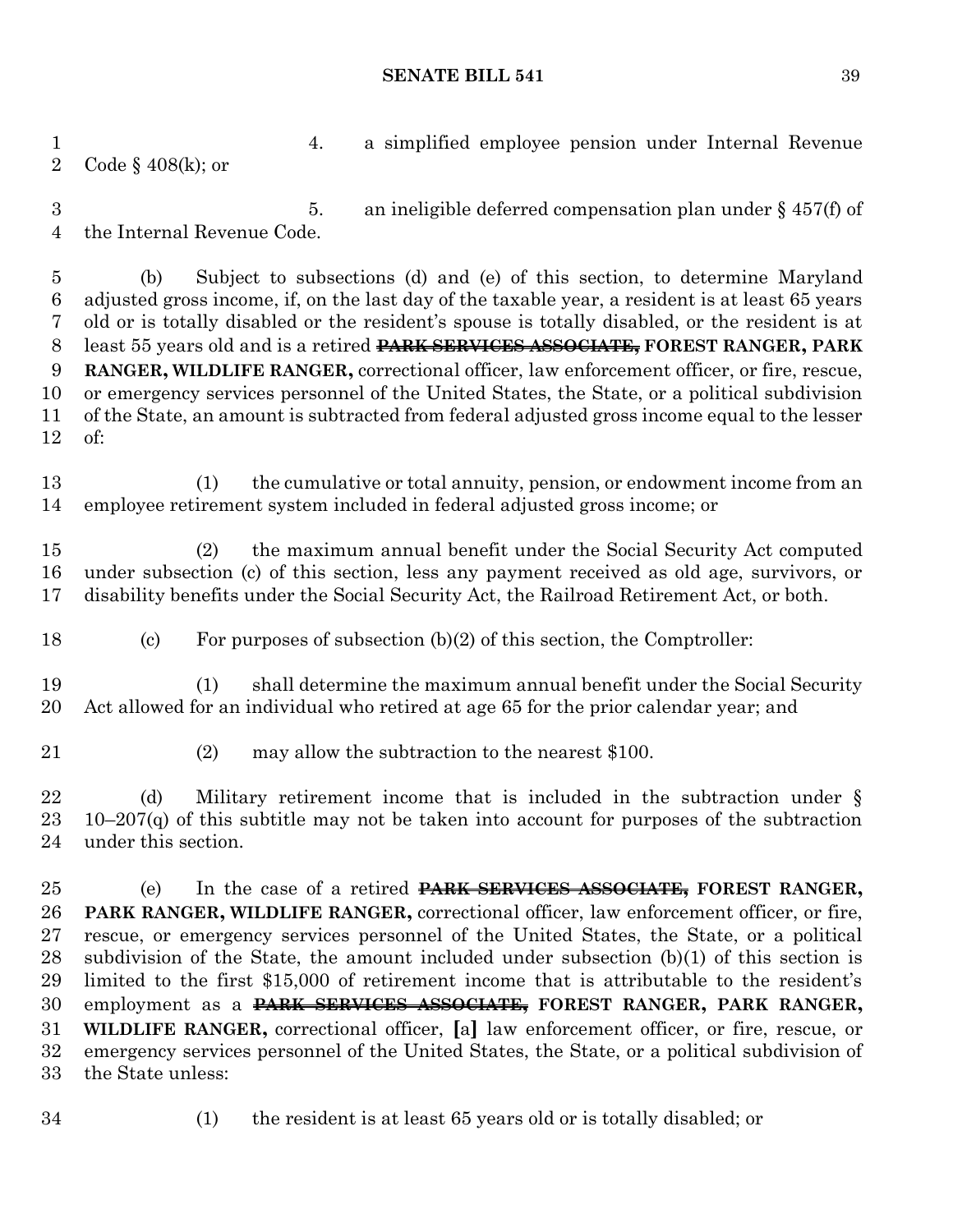| $\mathbf{1}$   | (2)<br>the resident's spouse is totally disabled.                                                                                                               |
|----------------|-----------------------------------------------------------------------------------------------------------------------------------------------------------------|
| $\overline{2}$ | <b>Chapter 698 of the Acts of 2018</b>                                                                                                                          |
| 3              | SECTION 3. AND BE IT FURTHER ENACTED, That this Act shall take effect July                                                                                      |
| 4              | <u>1, 2018. It shall remain effective for a period of [4] 7 years and, at the end of June 30,</u>                                                               |
| $\overline{5}$ | [2022] 2025, this Act, with no further action required by the General Assembly, shall be                                                                        |
| 6              | abrogated and of no further force and effect.                                                                                                                   |
| $\overline{7}$ | SECTION 2. AND BE IT FURTHER ENACTED, That, notwithstanding any other                                                                                           |
| $8\,$          | provision of law, on or before June 30, 2022, the Governor may transfer to the Park System                                                                      |
| 9              | Capital Improvements and Acquisition Fund established in $\S$ 5-221 of the Natural                                                                              |
| 10             | Resources Article, as enacted by Section 1 of this Act, $$60,000,000 $43,126,072$ of the funds                                                                  |
| 11             | for State land acquisition under Program Open Space in the special fund established under                                                                       |
| 12             | § 13-209 of the Tax - Property Article. A transfer of funds from the special fund established                                                                   |
| 13             | under $\S$ 13–209 of the Tax – Property Article to the Park System Capital Improvements                                                                         |
| 14             | and Acquisition Fund under this section may not be taken into account for purposes of                                                                           |
| 15             | determining any allocation or appropriation required under $\S 13-209(f)$ or (g) of the Tax -                                                                   |
| 16             | Property Article.                                                                                                                                               |
| 17             | SECTION 3. AND BE IT FURTHER ENACTED, That the Parks and Recreation                                                                                             |
| 18             | Commission established in $\S$ 5-2A-03 of the Natural Resources Article, as enacted by                                                                          |
| 19             | Section 1 of this Act, shall provide oversight to the Maryland Park Service on the                                                                              |
| 20             | implementation of this Act.                                                                                                                                     |
| 21             | SECTION 4. AND BE IT FURTHER ENACTED, That, on or before December 1,                                                                                            |
| 22             | 2022, the Department of Natural Resources shall report to the General Assembly, in                                                                              |
| 23             | <u>accordance with <math>\S 2</math>–1257 of the State Government Article, on the possibility of reopening</u>                                                  |
| 24             | Fort Tonoloway State Park after the conclusion of the archaeological excavation of the park,                                                                    |
| 25             | including:                                                                                                                                                      |
| 26<br>27       | whether the site of historic Fort Tonoloway is determined to be located<br>(1)<br>within the park;                                                              |
| 28<br>29       | if the site of historic Fort Tonoloway is located within the park, whether<br>(2)<br>the site will be redesignated from a State park to be a historic site; and |
| 30<br>31       | if the site of historic Fort Tonoloway is not located within the park,<br>(3)<br>when the site will be reopened to the public for recreational use.             |
| 32             | SECTION 5. AND BE IT FURTHER ENACTED, That, on or before July 1, 2022, the                                                                                      |
| 33             | Department of Budget and Management shall revise the job title of employees with the job                                                                        |
| 34             | title "Park Service Associate" to have the job title "State Park Ranger".                                                                                       |
| 35             | SECTION 6. AND BE IT FURTHER ENACTED, That on or before October 1, 2023,                                                                                        |
| 36             | the Department of Natural Resources, in collaboration with the Maryland Department of                                                                           |
| 37             | Labor, shall:                                                                                                                                                   |